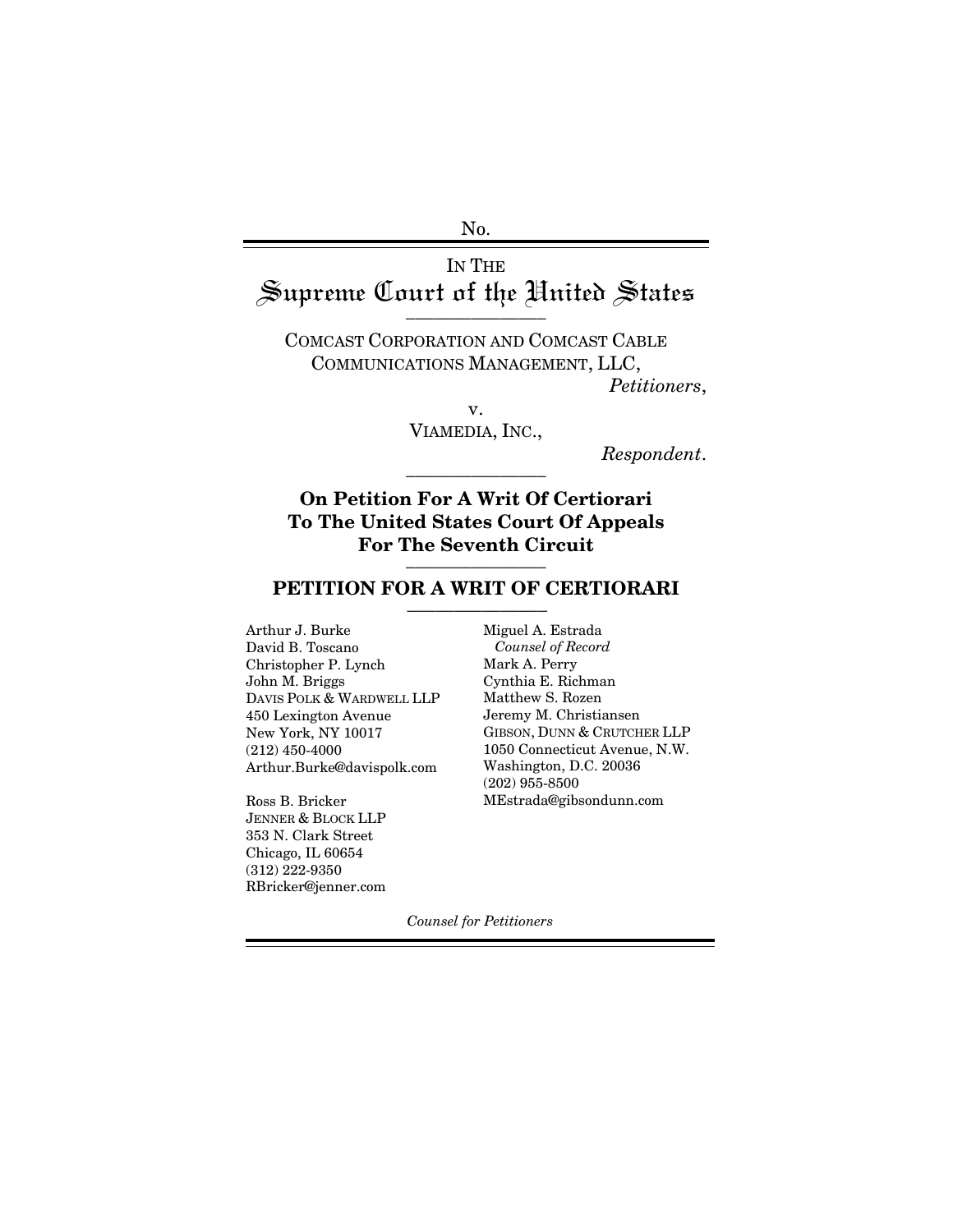#### **QUESTIONS PRESENTED**

In *Aspen Skiing Co.* v. *Aspen Highlands Skiing Corp.*, 472 U.S. 585 (1985), the Court recognized a "limited exception" to the rule that unilateral refusals to deal with a rival are not actionable under § 2 of the Sherman Act. *Verizon Commc'ns Inc.* v. *Law Offices of Curtis V. Trinko, LLP*, 540 U.S. 398, 409 (2004). That exception is not available, and a refusal-to-deal claim fails, when there is "any efficiency justification" for the refusal. *Aspen*, 472 U.S. at 608. Moreover, an antitrust plaintiff may not circumvent the "reasoning of *Trinko*" by bringing an alternative § 2 claim that is premised on a lawful refusal to deal. *Pac. Bell Tel. Co.*  v. *Linkline Commc'ns, Inc.*, 555 U.S. 438, 450 (2009). The questions presented are:

(1) whether the Seventh Circuit erred in holding that a refusal-to-deal claim under § 2 of the Sherman Act may proceed despite the presence of valid business justifications for the refusal, in direct conflict with *Trinko* and decisions of the Second, Ninth, Tenth, and Eleventh Circuits; and

(2) whether the Seventh Circuit erred in allowing a plaintiff to avoid the limitations on a § 2 refusal-todeal claim by reframing it as some other form of anticompetitive conduct, such as tying, in direct conflict with *Linkline* and decisions of the Fourth, Ninth, and Tenth Circuits.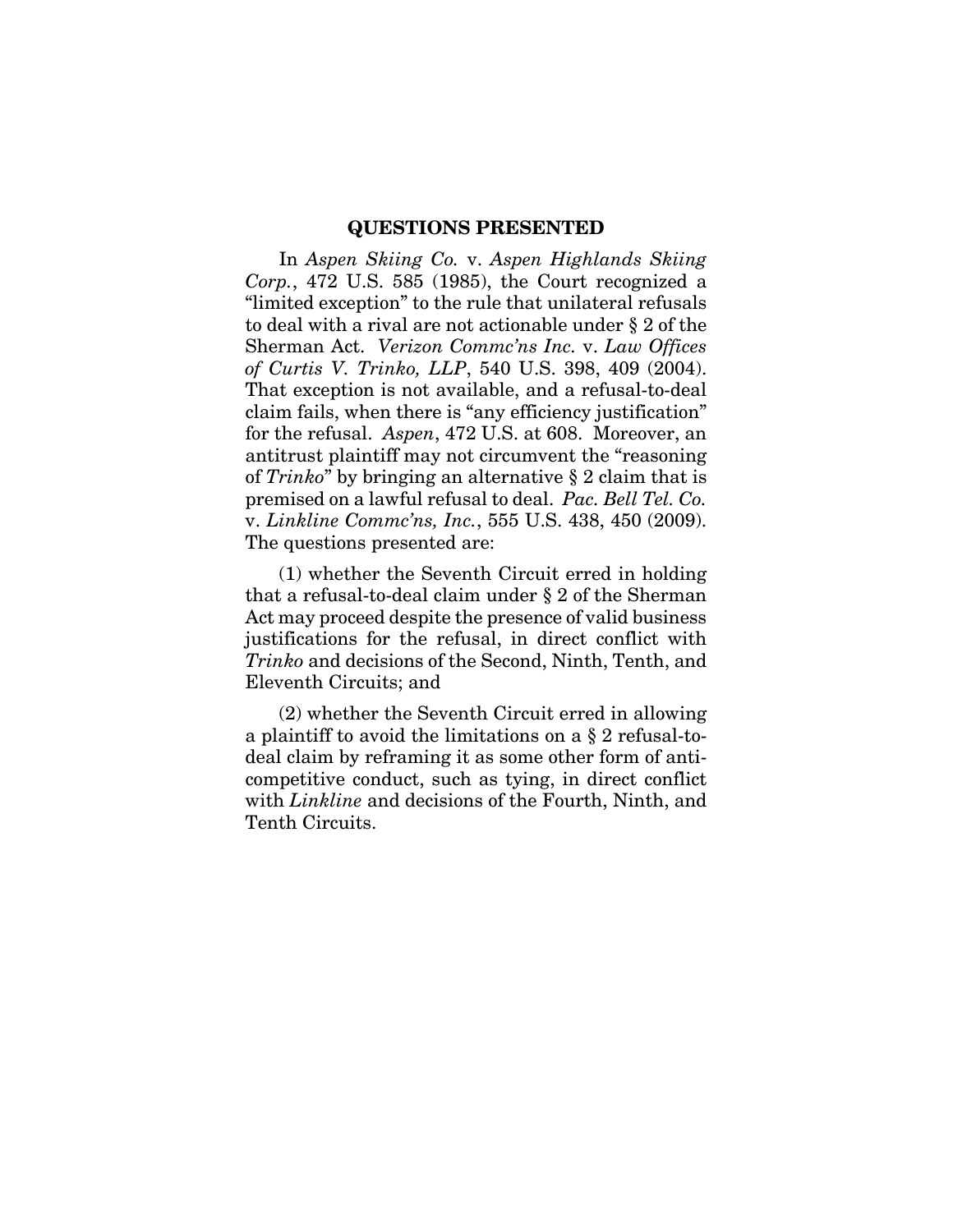### **PARTIES TO THE PROCEEDING AND RULE 29.6 STATEMENT**

Petitioner Comcast Corporation was a defendantappellee below. Petitioner Comcast Cable Communications Management, LLC is the successor in interest to defendant-appellee Comcast Spotlight, LP, and was substituted as a defendant-appellee below. Respondent Viamedia, Inc. was the plaintiff-appellant below.

Pursuant to this Court's Rule 29.6, undersigned counsel state that petitioner Comcast Cable Communications Management, LLC is wholly owned by Comcast Cable Communications, LLC, which is wholly owned by Comcast Holdings Corporation. Comcast Holdings Corporation, in turn, is wholly owned by petitioner Comcast Corporation. Comcast Corporation is a publicly held company with no parent corporations, and no publicly held company owns 10% or more of its stock.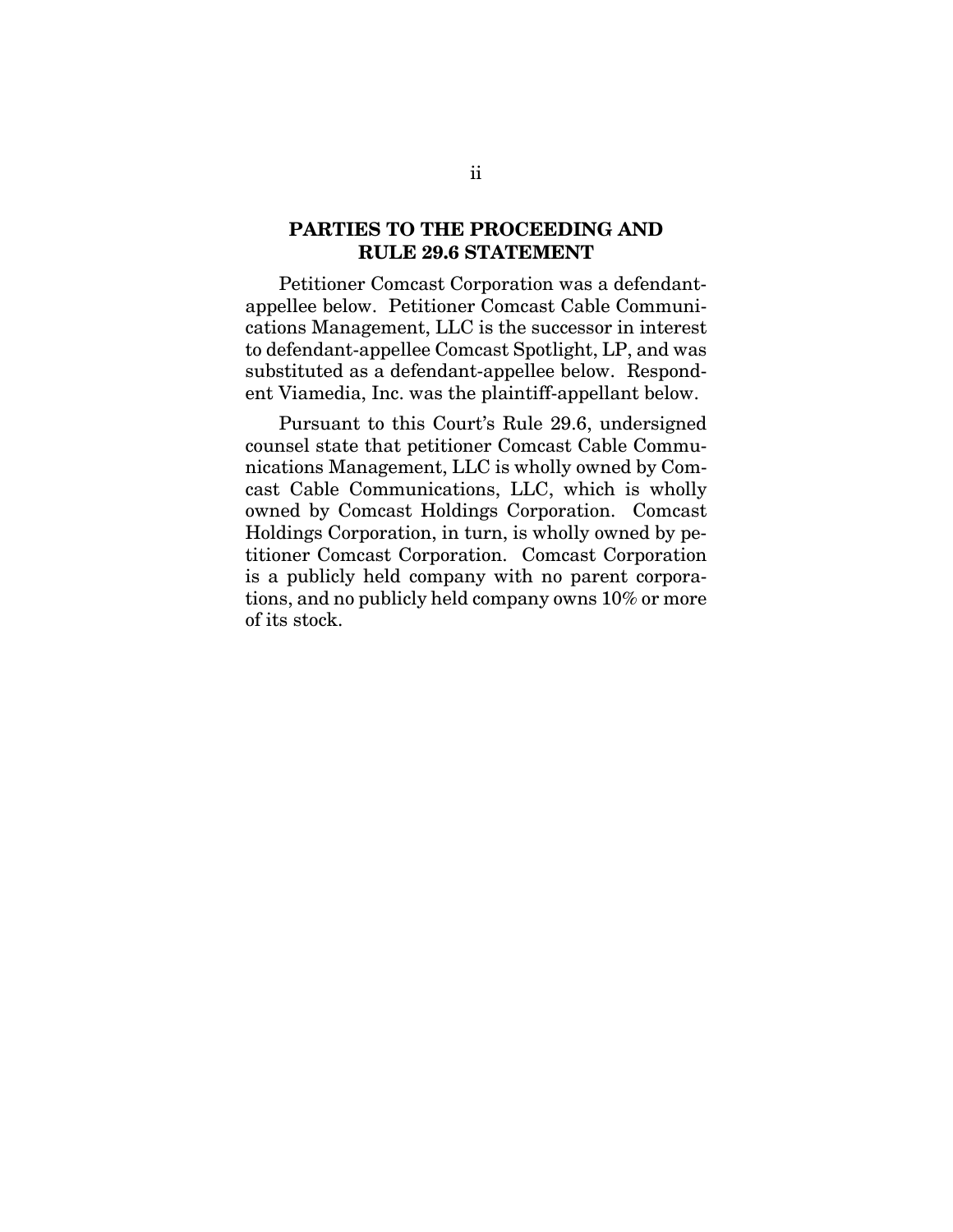#### **RULE 14.1(b)(iii) STATEMENT**

 Pursuant to this Court's Rule 14.1(b)(iii), the following proceedings are directly related to this case:

- *Viamedia, Inc.* v. *Comcast Corp. et al.*, No. 1:16-cv-5486 (N.D. Ill.) (judgment entered Aug. 16, 2018).
- *Viamedia, Inc.* v. *Comcast Corp. et al.*, No. 18-2852 (7th Cir.) (judgment entered Feb. 24, 2020; petition for rehearing en banc denied Apr. 7, 2020).

There are no additional proceedings in any court that are directly related to this case.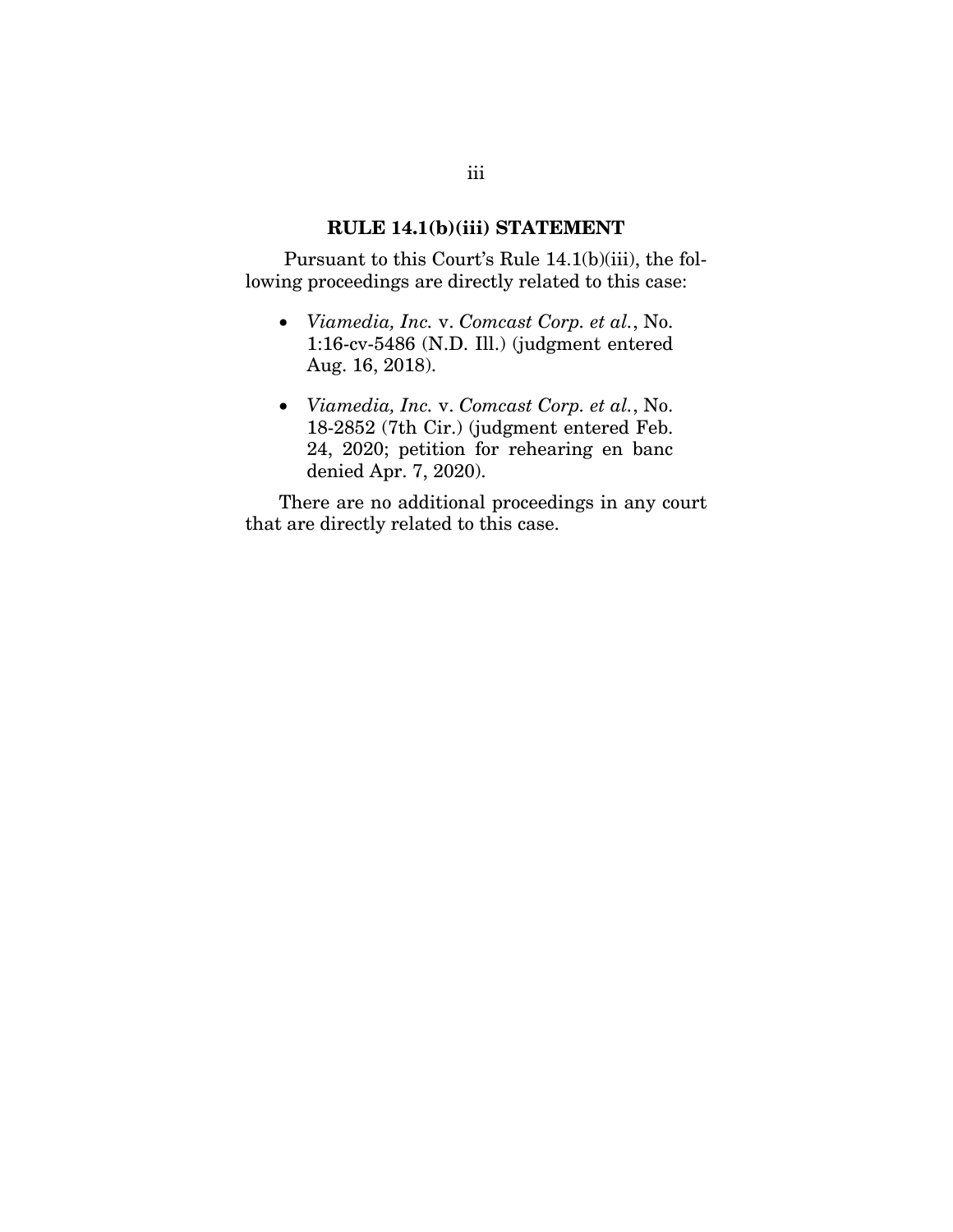# **TABLE OF CONTENTS**

# **Page**

| STATUTORY PROVISIONS INVOLVED  1                                             |                                                                         |  |  |
|------------------------------------------------------------------------------|-------------------------------------------------------------------------|--|--|
|                                                                              |                                                                         |  |  |
| REASONS FOR GRANTING THE PETITION  10                                        |                                                                         |  |  |
| THE DECISION ALLOWING THE REFUSAL-TO-<br>L<br>DEAL CLAIM TO PROCEED WARRANTS |                                                                         |  |  |
|                                                                              |                                                                         |  |  |
|                                                                              | A. This Court's Precedents Preclude the<br>Refusal-to-Deal Claim 11     |  |  |
|                                                                              | B. The Decision Below Creates a Circuit                                 |  |  |
|                                                                              | C. The Decision Below Disregards the<br>Views of the United States  24  |  |  |
| Н.                                                                           | THE DECISION ALLOWING THE TYING CLAIM<br>TO PROCEED WARRANTS REVIEW  26 |  |  |
|                                                                              | A. This Court's Precedents Preclude the                                 |  |  |
|                                                                              | B. The Decision Below Creates a                                         |  |  |
|                                                                              | III. THIS CASE IS AN IDEAL VEHICLE  31                                  |  |  |
|                                                                              |                                                                         |  |  |
|                                                                              |                                                                         |  |  |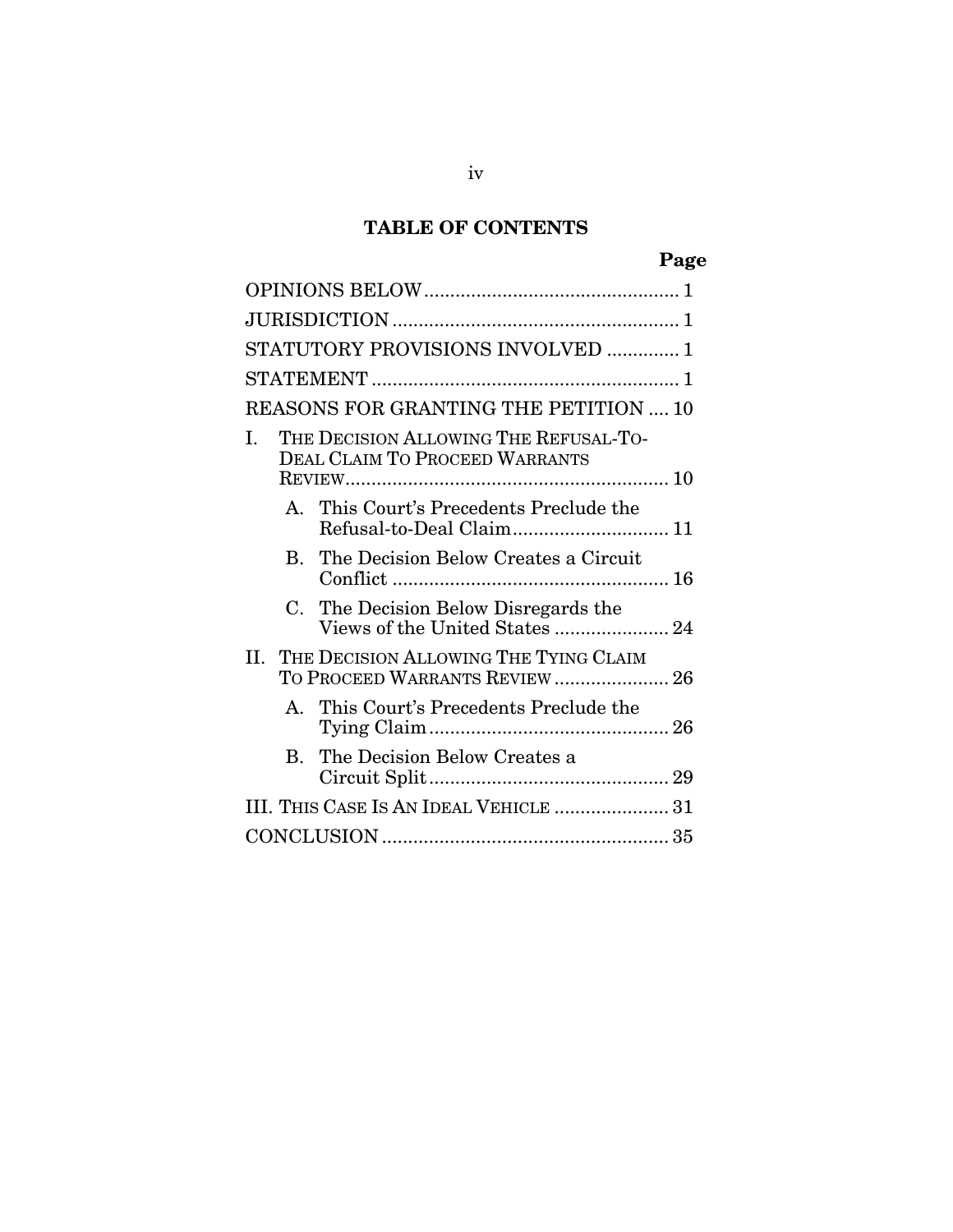# **TABLE OF APPENDICES**

# **Page**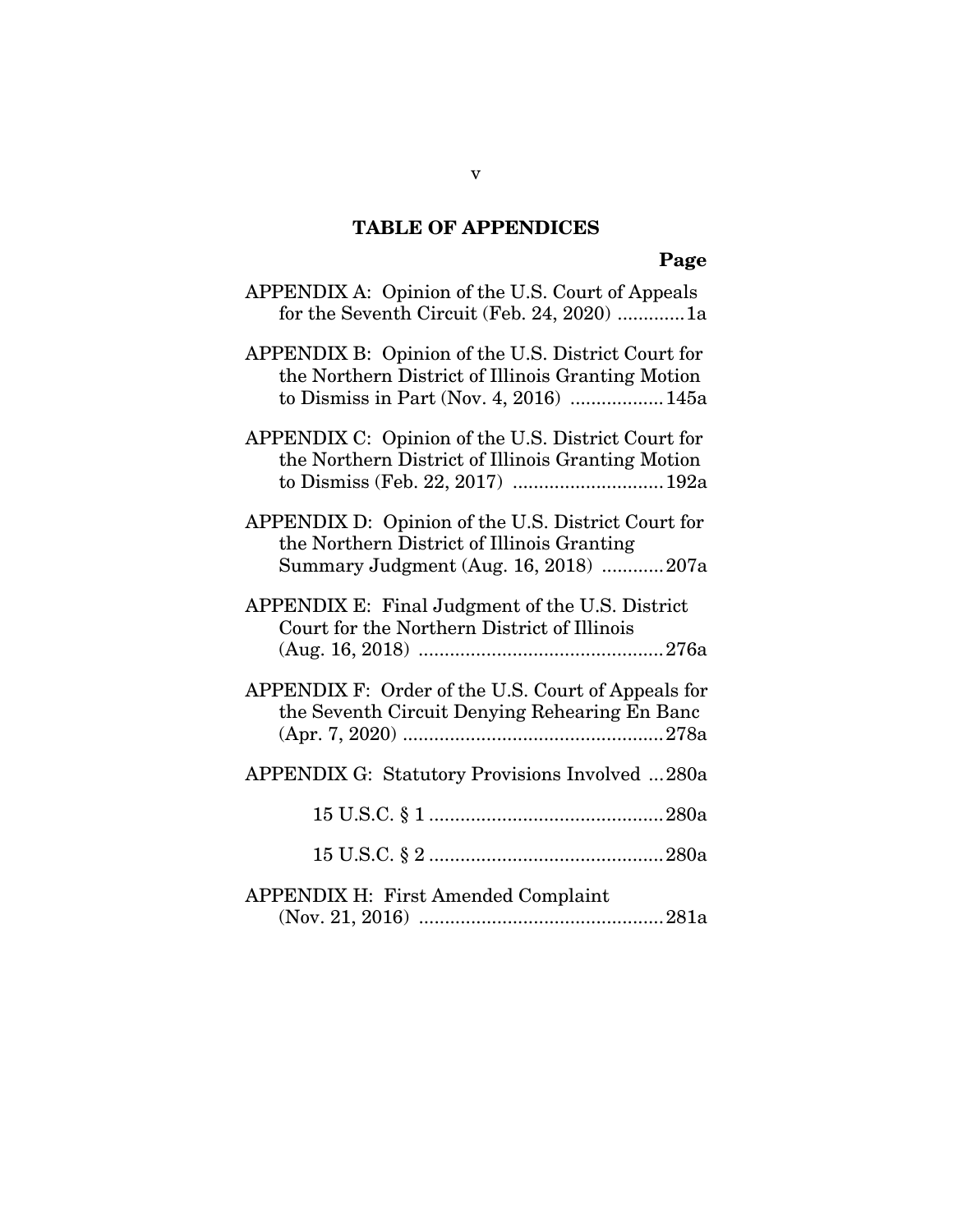# **TABLE OF AUTHORITIES**

# **Page(s)**

## **Cases**

| Aerotec Int'l, Inc. v. Honeywell Int'l, Inc.,<br>836 F.3d 1171 (9th Cir. 2016) 2, 3, 19, 21, 30, 31 |
|-----------------------------------------------------------------------------------------------------|
| Allied Orthopedic Appliances Inc. v. Tyco Health<br>Care Grp. LP,                                   |
| Ashcroft v. Iqbal,                                                                                  |
| Aspen Skiing Co. v. Aspen Highlands Skiing Corp.,                                                   |
| Atl. Richfield Co. v. USA Petroleum Co.,                                                            |
| Authenticom, Inc. v. CDK Glob., LLC,                                                                |
| Bell Atl. Corp. v. Twombly,<br>550 U.S. 544 (2007) 14, 20, 22, 34                                   |
| Christy Sports, LLC v. Deer Valley Resort Co.,<br>555 F.3d 1188 (10th Cir. 2009) 17, 18, 20, 25     |
| Cont'l T.V., Inc. v. GTE Sylvania Inc.,                                                             |
| Copperweld Corp. v. Indep. Tube Corp.,                                                              |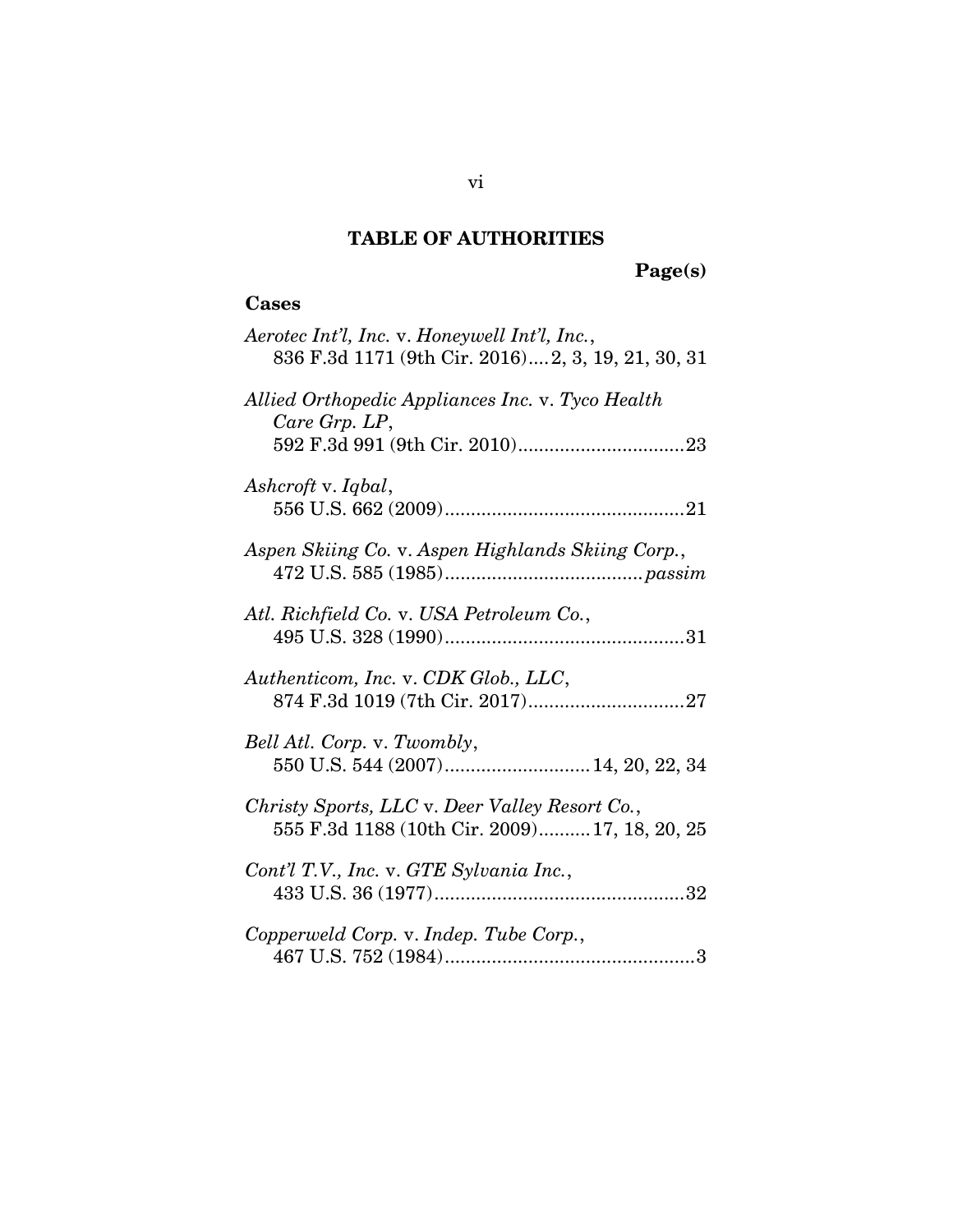| Covad Commc'ns Co. v. Bell Atl. Corp.,<br>398 F.3d 666 (D.C. Cir. 2005)2, 12, 21, 22    |
|-----------------------------------------------------------------------------------------|
| FTC v. Qualcomm Inc.,<br>2020 WL 4591476 (9th Cir. Aug. 11, 2020)15, 20                 |
| Ill. Tool Works Inc. v. Indep. Ink, Inc.,                                               |
| Int'l Salt Co. v. United States,                                                        |
| Leegin Creative Leather Prod., Inc. v. PSKS, Inc.,                                      |
| Lorain Journal Co. v. United States,                                                    |
| Matsushita Elec. Indus. Co. v. Zenith Radio Corp.,                                      |
| Mid-Tex. Commc'ns v. Am. Tel. & Tel. Co.,                                               |
| Morris Comme'ns Corp. v. PGA Tour, Inc.,<br>364 F.3d 1288 (11th Cir. 2004)2, 20, 21, 23 |
| Novell, Inc. v. Microsoft Corp.,                                                        |
| Oahu Gas Serv., Inc. v. Pac. Res., Inc.,                                                |
| Pac. Bell Tel. Co. v. Linkline Commc'ns, Inc.,                                          |

vii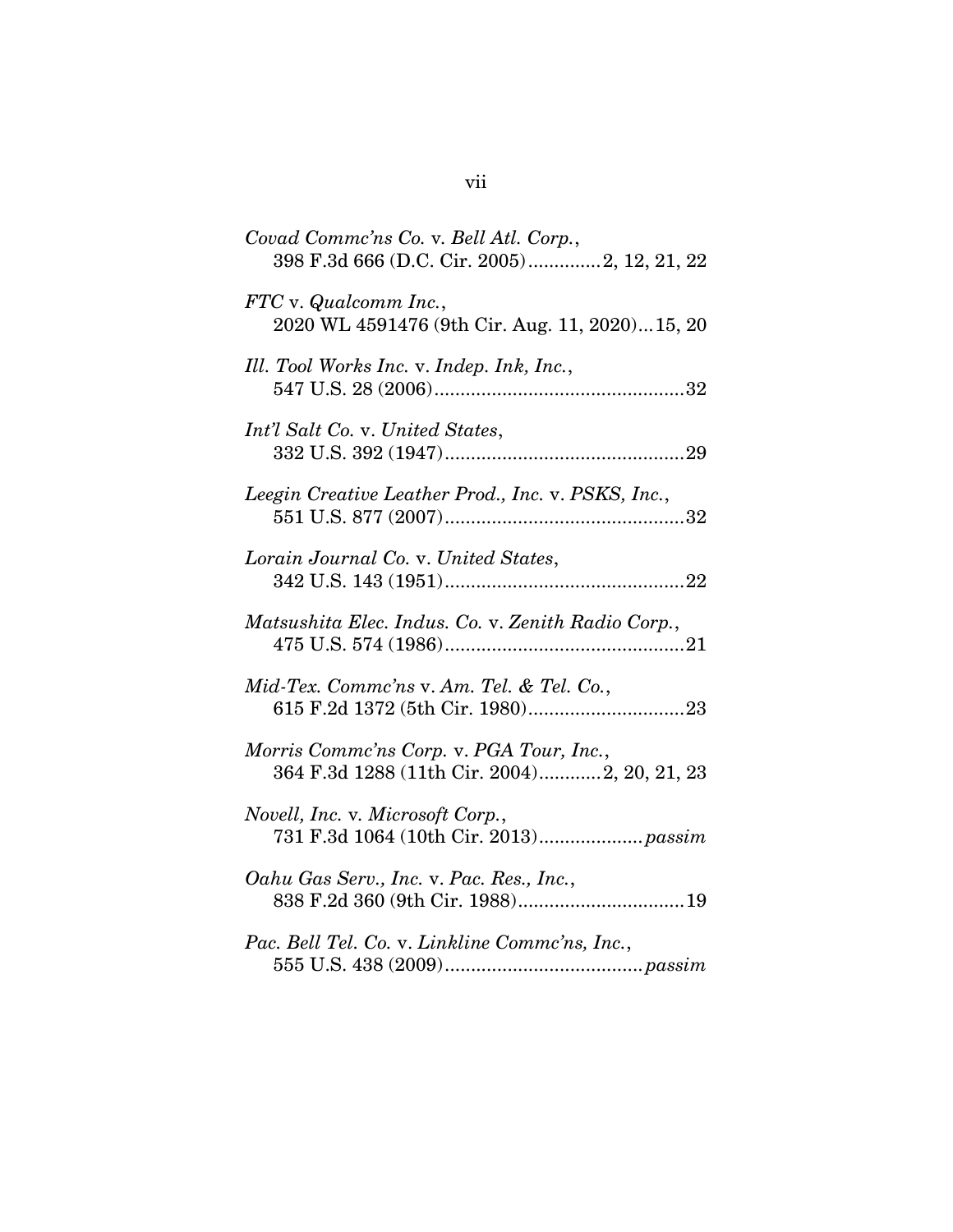| Port Dock & Stone Corp. v. Oldcastle Ne., Inc.,                                                |
|------------------------------------------------------------------------------------------------|
| Power Analytics Corp. v. Operation Tech., Inc.,<br>2020 WL 3957196 (Fed. Cir. July 13, 2020)23 |
| Serv. & Training, Inc. v. Data Gen. Corp.,<br>963 F.2d 680 (4th Cir. 1992)3, 29                |
| SOLIDFX, LLC v. Jeppesen Sanderson, Inc.,                                                      |
| Spectrum Sports, Inc. v. McQuillan,                                                            |
| United States v. Colgate & Co.,                                                                |
| United States v. Grinnell Corp.,                                                               |
| United States v. Microsoft Corp.,<br>253 F.3d 34 (D.C. Cir. 2001)2, 12, 21, 22, 23             |
| Verizon Commc'ns Inc. v. Law Offices of<br>Curtis V. Trinko, LLP,                              |

# viii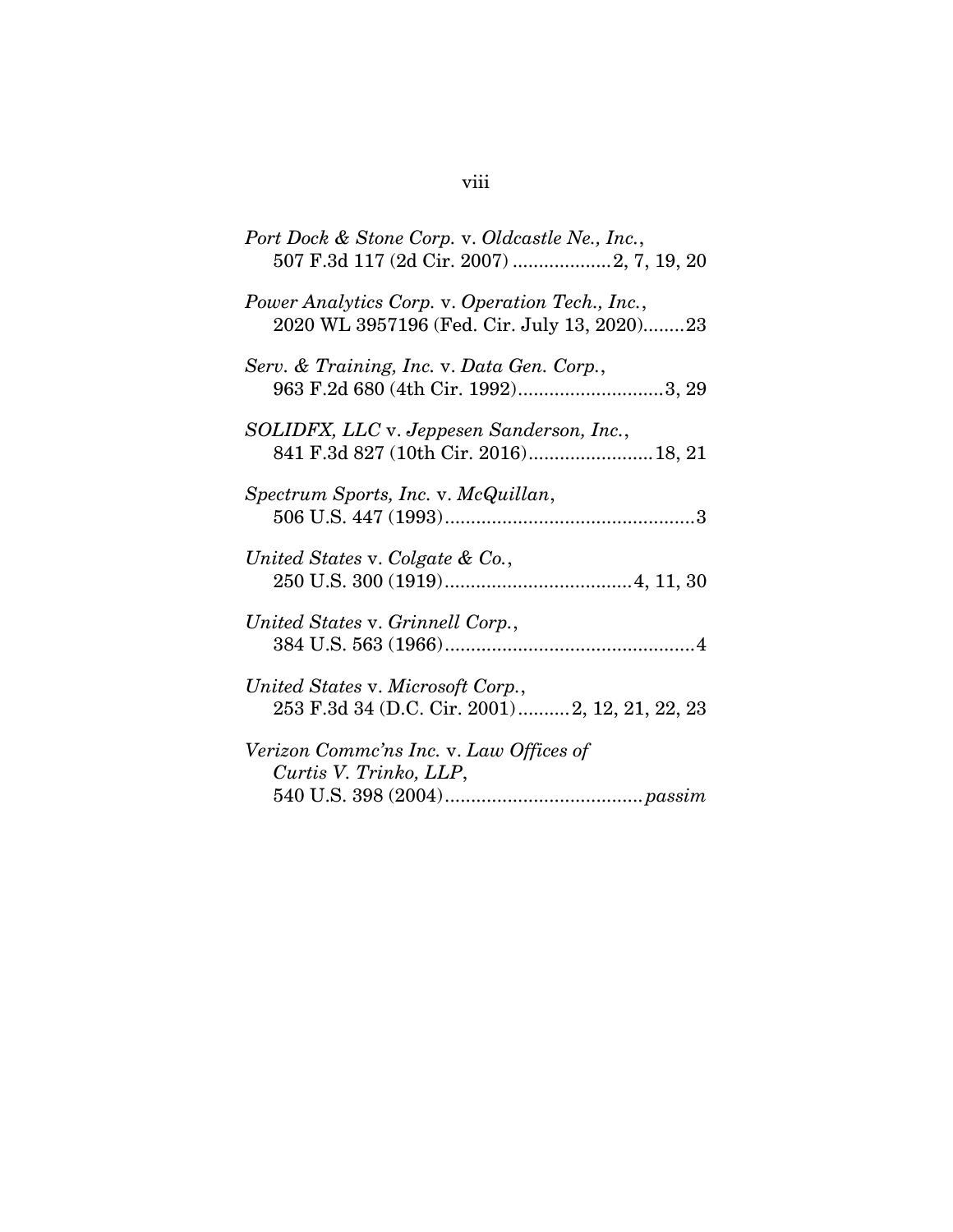## **Statutes**

# **Other Authorities**

| 3 Areeda & Hovenkamp, Antitrust Law,                                                                                      |  |
|---------------------------------------------------------------------------------------------------------------------------|--|
| 3 Areeda & Hovenkamp, Antitrust Law,                                                                                      |  |
| 3B Areeda & Hovenkamp, Antitrust                                                                                          |  |
| 3B Areeda & Hovenkamp, Antitrust                                                                                          |  |
| Frank H. Easterbrook, The Chicago<br>School and Exclusionary Conduct,<br>31 Harv. J.L. & Pub. Pol'y 439 (2008) 10, 11, 32 |  |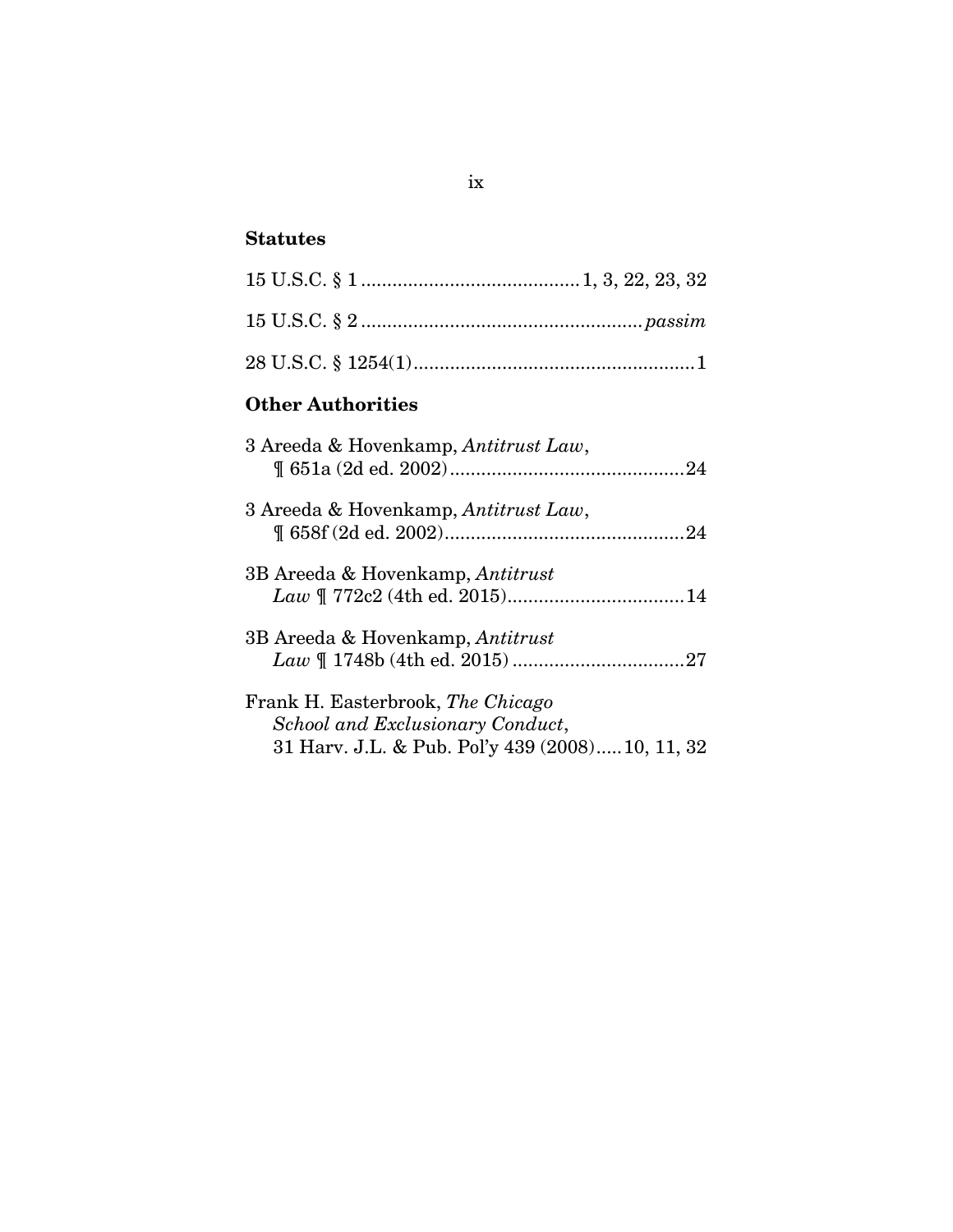#### **PETITION FOR A WRIT OF CERTIORARI**

Petitioners Comcast Corporation and Comcast Cable Communications Management, LLC ("Comcast") respectfully petition for a writ of certiorari to review the judgment of the United States Court of Appeals for the Seventh Circuit.

#### **OPINIONS BELOW**

The opinion of the court of appeals, Pet. App. 1a-144a, is reported at 951 F.3d 429. The court's order denying rehearing, Pet. App. 278a-79a, is unreported. Pertinent district court opinions, Pet. App. 145a-91a, 207a-75a, are reported at 335 F. Supp. 3d 1036 and 218 F. Supp. 3d 674. The district court's other pertinent opinion, Pet. App. 192a-206a, is unreported, but available at 2017 WL 698681.

#### **JURISDICTION**

The court of appeals entered judgment on February 24, 2020. Pet. App. 1a. Petitioners' timely petition for rehearing was denied on April 7, 2020. Pet. App. 278a. The jurisdiction of this Court is invoked under 28 U.S.C. § 1254(1).

#### **STATUTORY PROVISIONS INVOLVED**

Pertinent provisions of the Sherman Act, 15 U.S.C. §§ 1-2, are reproduced at Pet. App. 280a.

#### **STATEMENT**

It is well established that firms, even alleged monopolists, are generally free to refuse to deal with their competitors without incurring antitrust liability under § 2 of the Sherman Act. While this Court recognized a narrow exception to this rule in *Aspen Skiing Co.* v. *Aspen Highlands Skiing Corp.*, 472 U.S. 585 (1985), for a limited class of refusals to deal that lack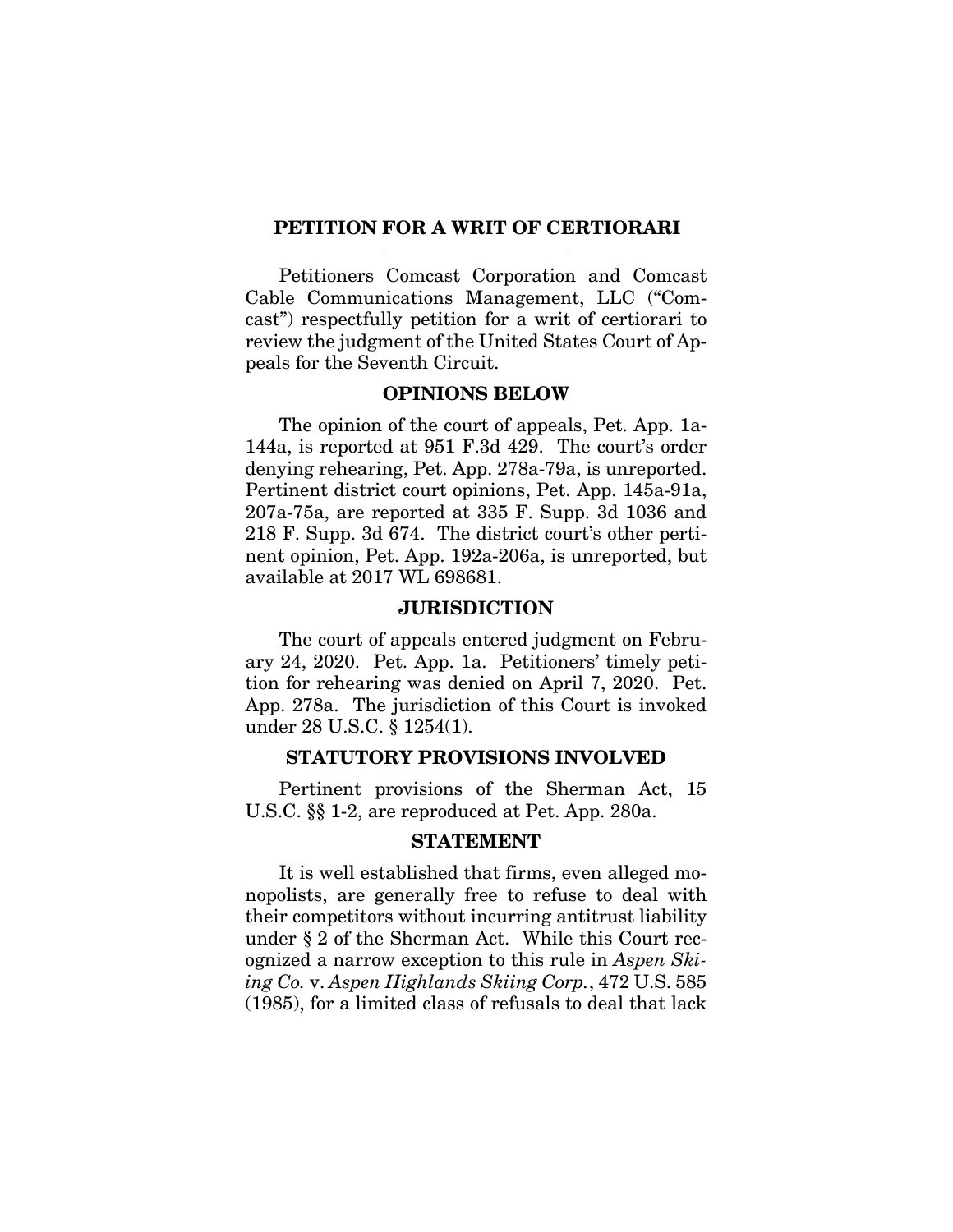"any efficiency justification whatever," *id.* at 608, the Court has since held that *Aspen* is "at or near the outer boundary of § 2 liability" for unilateral refusals to deal, *Verizon Commc'ns Inc.* v. *Law Offices of Curtis V. Trinko, LLP*, 540 U.S. 398, 409 (2004). As *Trinko*  explained—and *Pacific Bell Telephone Co.* v. *Linkline Communications, Inc.*, 555 U.S. 438 (2009), reaffirmed—compelled cooperation between rivals contradicts antitrust law's goal of encouraging competition, and courts are ill-suited to policing the rare exceptions to the general rule. 540 U.S. at 407-08, 414. The majority of circuits thus understand *Trinko* and *Linkline* to preclude liability as a matter of law if there is *any* valid business reason for refusing to deal with a rival. *See*, *e.g.*, *Aerotec Int'l, Inc.* v. *Honeywell Int'l, Inc.*, 836 F.3d 1171 (9th Cir. 2016); *Novell, Inc.* v*. Microsoft Corp.*, 731 F.3d 1064 (10th Cir. 2013) (Gorsuch, J.); *Port Dock & Stone Corp.* v. *Oldcastle Ne., Inc.*, 507 F.3d 117 (2d Cir. 2007); *Morris Commc'ns Corp.* v. *PGA Tour, Inc.*, 364 F.3d 1288 (11th Cir. 2004). The Department of Justice agrees.

The Seventh Circuit cast this framework aside, treating *Aspen* as generative authority rather than limited by *Trinko*. Purporting to rely on decisions from the D.C. Circuit that did not uphold claims based upon refusals to deal with rivals, *see Covad Commc'ns Co.* v*. Bell Atl. Corp.*, 398 F.3d 666 (D.C. Cir. 2005); *United States* v. *Microsoft Corp.*, 253 F.3d 34 (D.C. Cir. 2001) (en banc), the Seventh Circuit expanded *Aspen* to announce a new multi-factor "balancing" test for unilateral refusals to deal similar to the "rule of reason" that prevails in some other areas of antitrust law. Under the Seventh Circuit's unique approach to balancing, procompetitive justifications for a refusal to deal—rather than disposing of a case as a matter of law—create "factual issue[s] properly resolved by the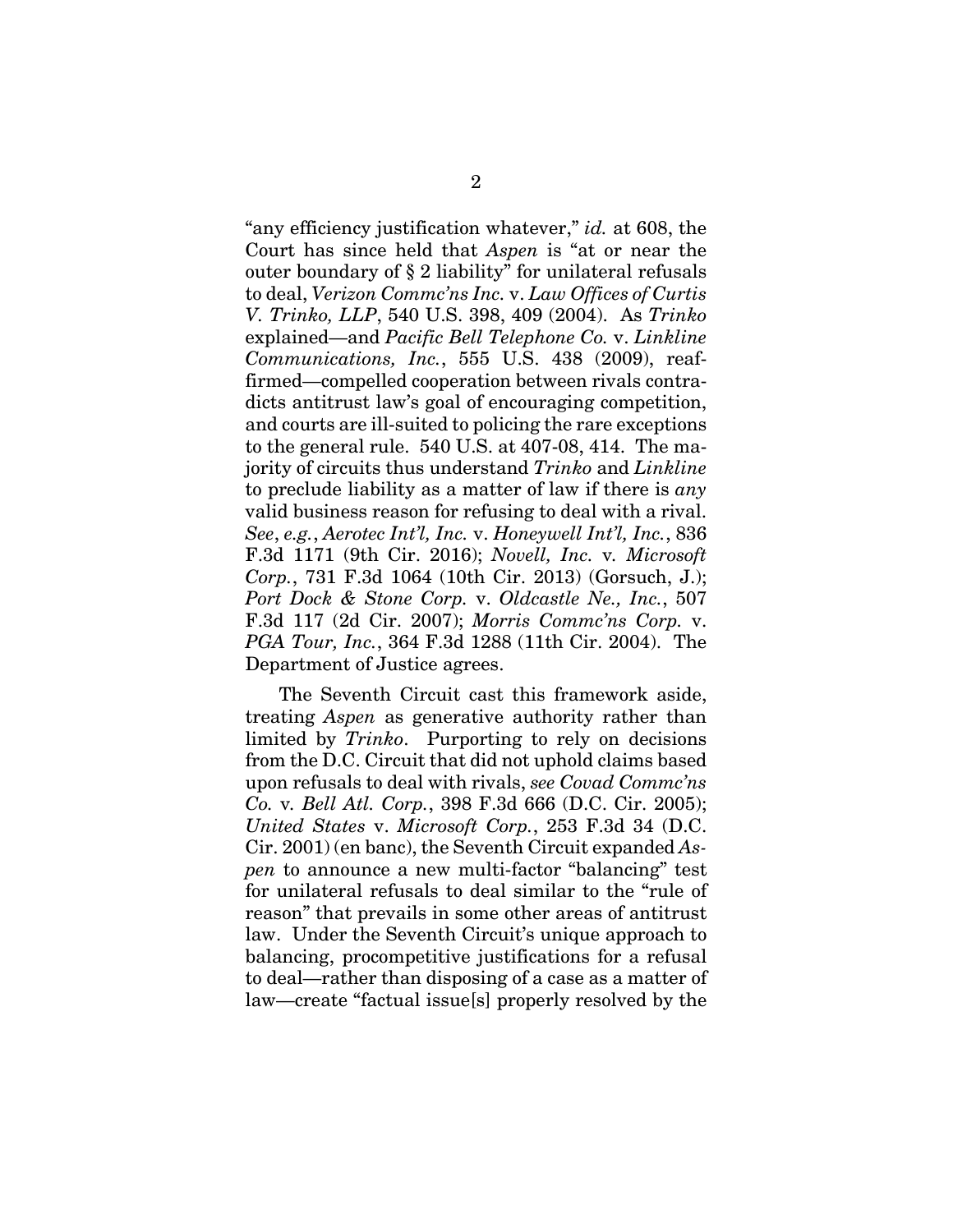jury," ensuring that even a refusal based on an *acknowledged* business purpose gives rise to a claim that almost always "need[s] to be tried." Pet. App. 39a, 53a. The panel's open-ended balancing test conflicts with *Trinko* and creates a circuit conflict. Over Judge Brennan's dissent, the majority created a further conflict with *Linkline* and circuit authorities, including *Novell*, *Aerotec*, and *Service & Training, Inc.*  v. *Data General Corp.*, 963 F.2d 680 (4th Cir. 1992), by holding that a plaintiff may sidestep the limits on any antitrust duty to deal simply by repackaging a justified refusal to deal as illegal tying. Pet. App. 81a. Both conflicts warrant this Court's review.

1. "While § 1 of the Sherman Act forbids contracts or conspiracies in restraint of trade or commerce, § 2 addresses the actions of single firms that monopolize." *Spectrum Sports, Inc.* v. *McQuillan*, 506 U.S. 447, 454 (1993). Because the Act's goal is to "foster" competition, not "destroy" it, *id*. at 458, the Act judges "[c]oncerted activity subject to § 1 … more sternly than unilateral activity under § 2," *Copperweld Corp.*  v. *Indep. Tube Corp.*, 467 U.S. 752, 768 (1984). Thus, whereas this Court has divided claims alleging collusion between rivals under § 1 into acts that are per se illegal and those subject to judicial balancing "under a rule of reason" to determine whether they ultimately benefit competition more than they hurt it, *ibid*., this Court has limited the circumstances in which unilateral conduct is subject to *any* risk of liability under § 2.

Recognizing that "[c]ourts are ill suited 'to act as central planners'"—and that "mistaken inferences" about economic consequences can "chill" legitimate competition—the Court has "repeatedly emphasized the importance of clear rules" in policing  $\S 2$ 's bound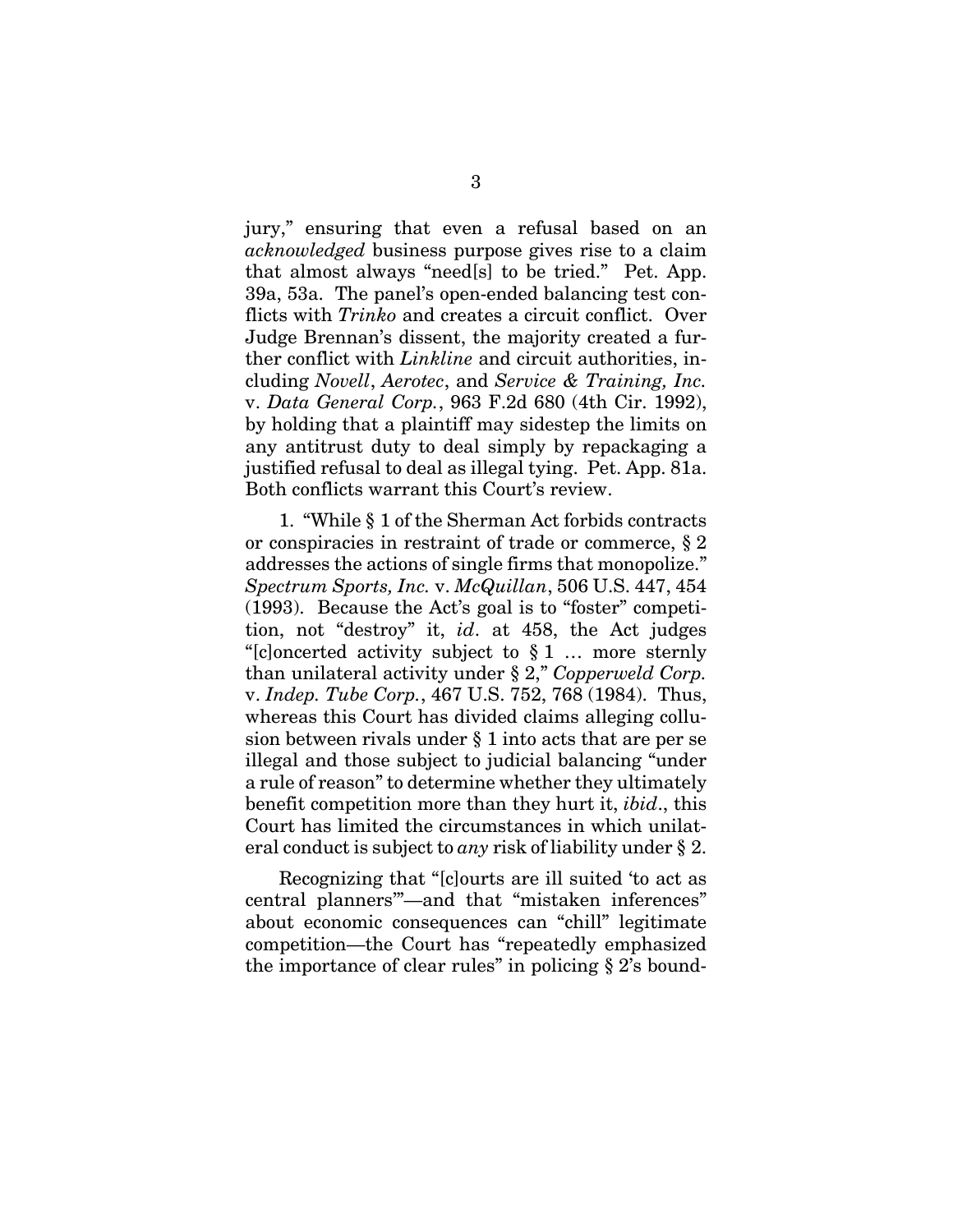aries. *Linkline*, 555 U.S. at 451-52. "'[M]ere possession of monopoly power'" is not unlawful, and courts recognize "antitrust liability for purely unilateral conduct" only in "rare instances." *Id.* at 448, 454. As a result, many common business activities that may increase a dominant firm's market share—such as ordinary price cuts (where "retail prices" remain "above cost"), *id.* at 453, or "innovation," Pet. App. 43a, to create "superior product[s]," *United States* v. *Grinnell Corp.*, 384 U.S. 563, 571 (1966)—simply are not actionable, without any need for balancing.

Section 2 generally "does not restrict" companies' right to "freely … exercise [their] own independent discretion as to parties with whom [they] will deal." *United States* v. *Colgate & Co.*, 250 U.S. 300, 307 (1919). Forcing rivals to cooperate is antithetical to "the underlying purpose of antitrust law, since it may lessen the incentive for the monopolist, the rival, or both to invest," and "may facilitate the supreme evil of antitrust: collusion." *Trinko*, 540 U.S. at 407-08.

Four decades ago, this Court recognized a "limited exception" to this general rule in *Aspen*, upholding a jury verdict against a monopolist ski mountain owner for withdrawing from a "voluntary (*and thus presumably profitable*)" joint lift-ticket venture with a rival, thereby "forsak[ing] short-term profits." *Trinko*, 540 U.S. at 409. The monopolist in *Aspen* was unable to offer "any efficiency justification whatever" for this refusal to deal. 472 U.S. at 608. In *Trinko*, this Court drew "the outer boundary" for refusal-to-deal claims at *Aspen*'s unique facts. 540 U.S. at 408-09. And in *Linkline*, this Court reaffirmed that boundary, holding that an antitrust plaintiff may not circumvent the "reasoning of *Trinko*" by recasting a lawful refusal to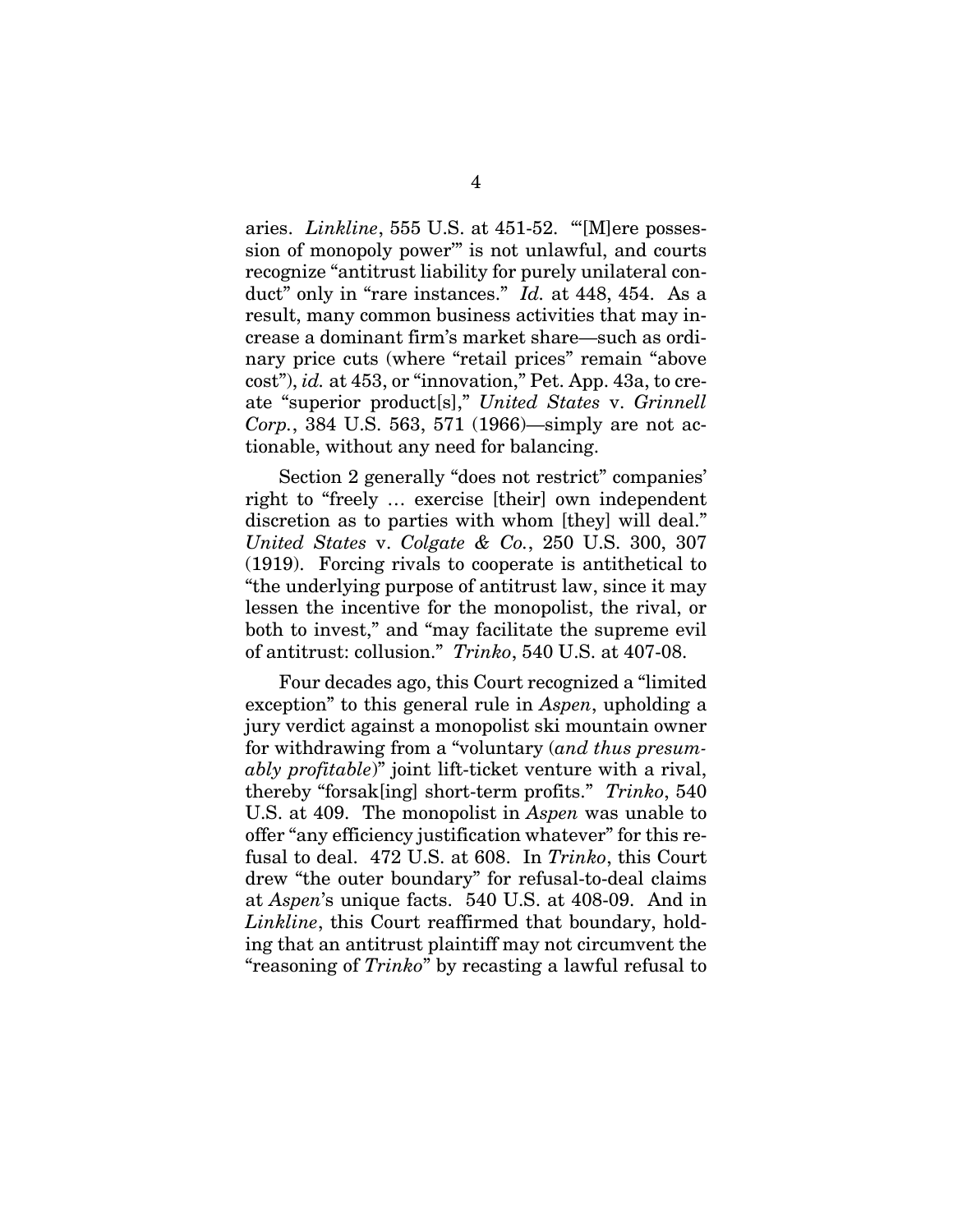deal as some other form of monopolistic conduct, such as "price squeezing." 555 U.S. at 450.

2. Multichannel video programming distributors ("MVPDs") like Comcast, WOW!, and RCN acquire cable network programming (like ESPN and CNN) to distribute to consumers. Pet. App. 11a. As part of those distribution arrangements, they acquire two to three minutes per hour of advertising inventory (called "ad spots" or "ad avails") that they can sell to advertisers. *Ibid.* Multiple MVPDs in a "Designated Market Area" ("DMA")—a geographical unit "meant to capture regional audiences that are likely to view the same programming," *id.* at 10a—pool their inventory through an arrangement called an "interconnect," which provides a "single point of contact" for regional advertisers to buy ads on a pooled basis and run them simultaneously across multiple MVPDs. *Id.* at 12a.

The largest MVPD in each DMA typically operates the interconnect in exchange for a share of advertising revenue from participating MVPDs. Pet. App. 150a. Comcast is the largest MVPD in the DMAs at issue here—Chicago and Detroit—and operates the interconnects in those markets. *Id*. at 24a.

As part of running the interconnect, Comcast also offers other participating MVPDs "ad representation" services. Pet. App. 21a-22a. Those services include marketing and selling the ad spots to advertisers; maintaining the software and hardware needed to run, insert, traffic, monitor, and advertise the ad spots; organizing inventory into schedules and ensuring each ad runs correctly during its allotted time; and performing financial services, like accounting, billing, and collections. *Id*. at 22a, 212a. Like many of its peer MVPDs in other DMAs—including Charter, Cox, Altice, and Mediacom—Comcast offers these services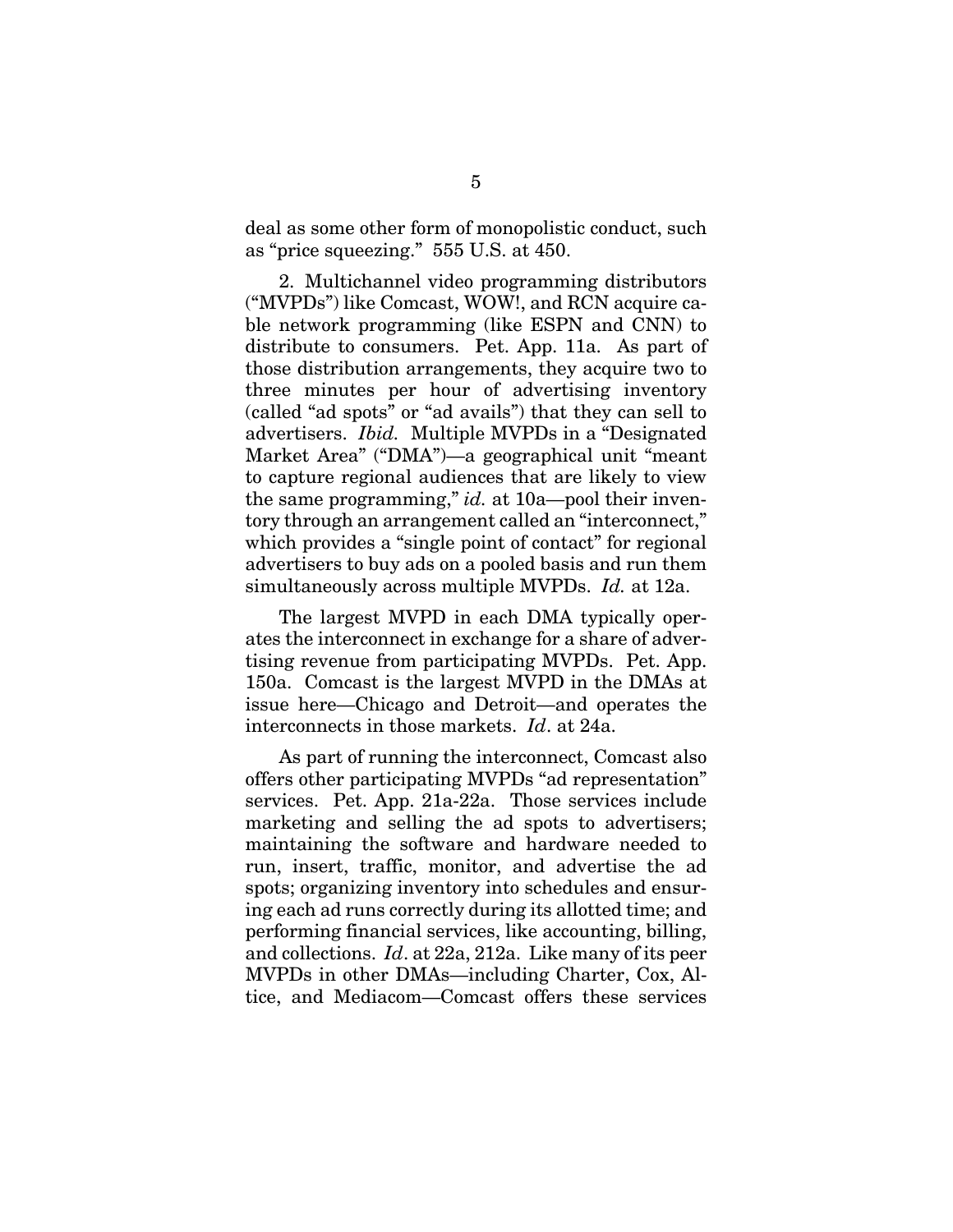through a vertically integrated subsidiary, originally Comcast Spotlight, and now Comcast Cable Communications Management, LLC (doing business as Effectv). *Id.* at 23a n.6.

Respondent Viamedia is not an MVPD, but it does offer ad representation services in competition against Comcast (and others), including in Chicago and Detroit. Pet. App. 21a-22a. Viamedia is "the only ad rep services firm" of any significance that is "not owned by an MVPD." *Id*. at 23a.

With one exception, Comcast has consistently declined to deal with Viamedia. Pet. App. 110a (Brennan, J.). In 2003, Comcast agreed to purchase from Viamedia, and then resell on the Chicago-area and Detroit-area interconnects, certain advertising inventory that Viamedia had acquired from WOW! and RCN. *Id.* at 109a. As that contract neared its 2012 expiration, Comcast informed Viamedia that it would not renew, and instead sought to obtain direct deals with WOW! and RCN without Viamedia as an intermediary. *Id.* at 110a. The agreement with Viamedia expired by its own terms in June 2012. In 2014, Comcast and Viamedia negotiated for a new agreement, but they "failed to reach terms," *id.* at 219a, with Viamedia calling Comcast's proposed terms "onerous," *id.* at 317a, 325a. In 2015, once "their contracts with Viamedia expired," WOW! and RCN "contracted with Comcast to be their ad representative in Chicago and Detroit." *Id.* at 110a (Brennan, J.).

3. Viamedia sued Comcast under § 2 of the Sherman Act, alleging that Comcast monopolized the ad representation markets in Chicago and Detroit by refusing to deal with Viamedia. Pet. App. 36a-37a.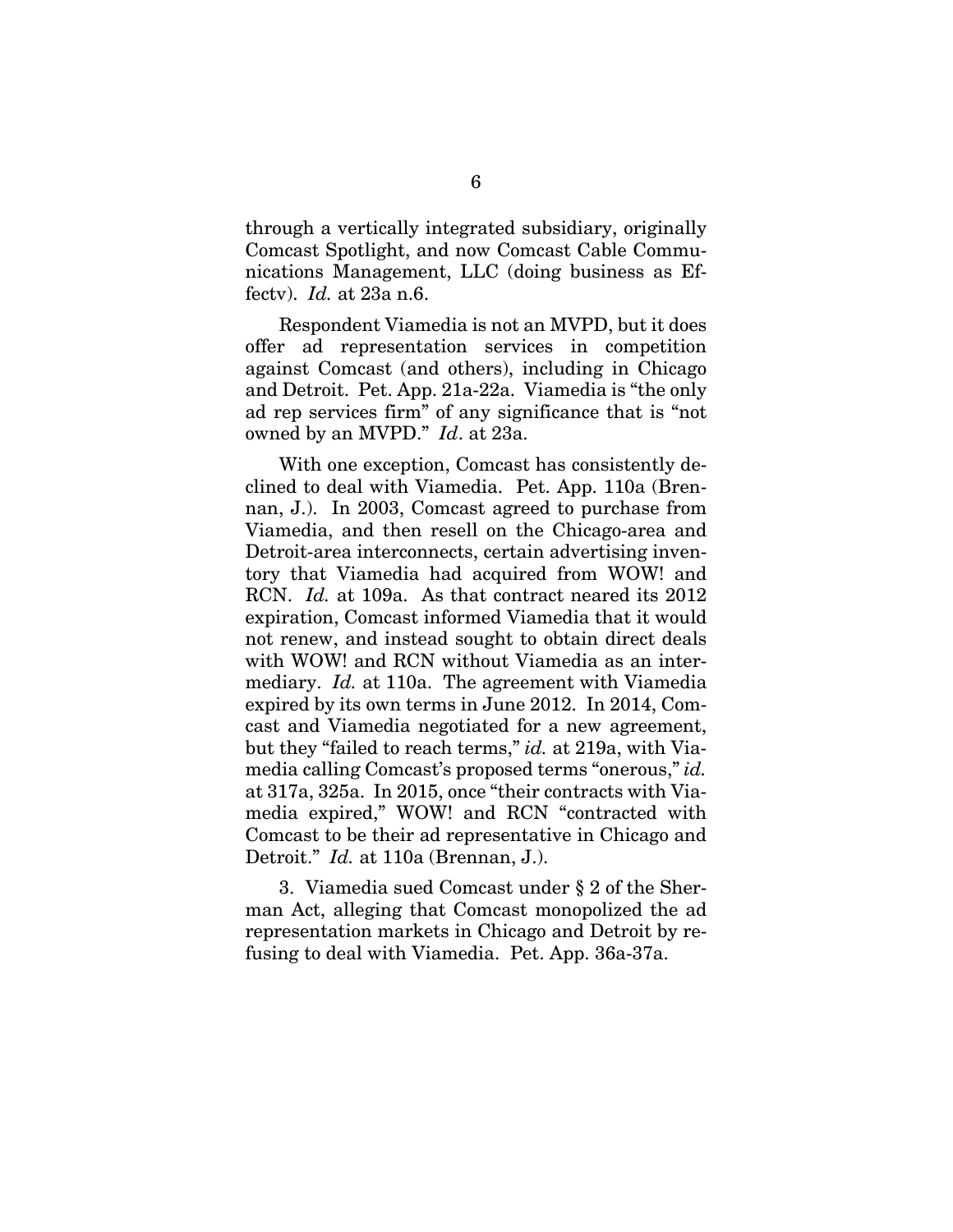Viamedia's own allegations revealed legitimate business reasons for Comcast's decision not to renew Viamedia's contract or expand its dealings with Viamedia: "replac[ing] Viamedia as WOW's and RCN's Spot Cable Advertising Representative," Pet. App. 309a, and thus cutting out the middleman so Comcast could deal directly with MVPD customers. Because dealing with a middleman is costly and less efficient, "disintermediation" saves customers money and makes business sense independent of its effect on market share. *Id.* at 65a-66a. Here, "Comcast ultimately offered superior terms" to WOW! and RCN. *Id.* at 220a. As an RCN executive "testified, Viamedia's offers were 'nowhere near equal'" to Comcast's, and choosing Comcast was "not [a] very difficult decision" for RCN to make. *Id.* at 260a*.* The same was true for WOW!. *See id.* at 221a-22a.

Viamedia also sought to cast Comcast's refusal to deal with it as tying. "Tying is conduct in which a firm will 'sell one product [the tying product] but only on the condition that the buyer also purchases a different (or tied) product.'" Pet. App. 72a-73a (alteration in original). Viamedia alleged that by refusing to permit Viamedia to participate in Comcast's interconnects, Comcast coerced MVPDs that wanted to participate in Comcast's interconnects to use Comcast as their ad representative. *Id.* at 37a.

4. The district court (St. Eve, J.) dismissed the refusal-to-deal-claim, ruling that *Trinko*, *Linkline*, and leading circuit decisions—including *Port Dock*  and then-Judge Gorsuch's decision in *Novell*—confined refusal-to-deal liability to actions that "serve no rational procompetitive purpose." Pet. App. 202a-03a. And here, Comcast's "'prototypical valid business pur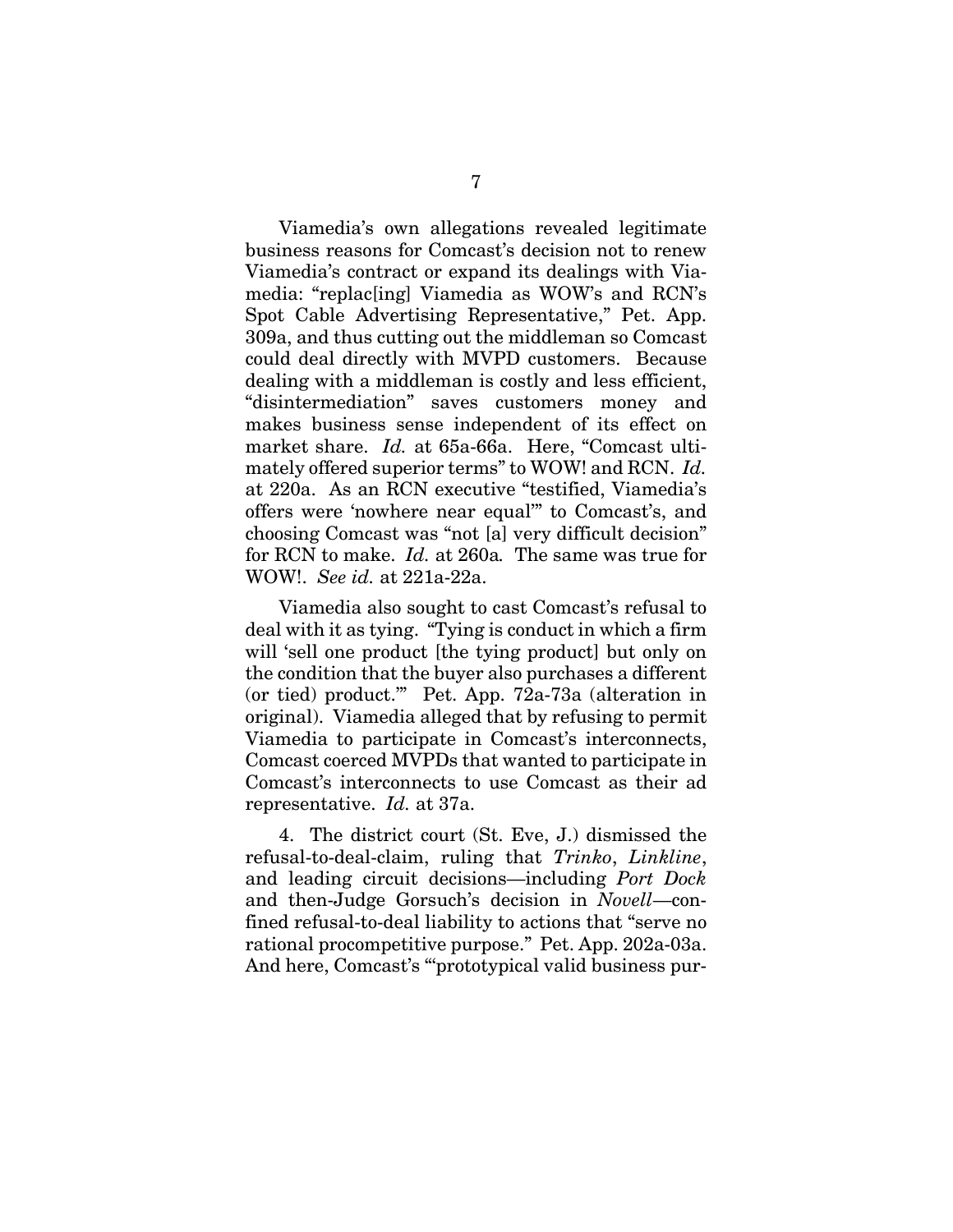pose'"—"'improv[ing] efficiency'" by "replac[ing] an intermediary with a direct relationship"— was evident from the face of the complaint. *Id*. at 188a, 203a.

After discovery, the court granted Comcast summary judgment on Viamedia's tying claim because Viamedia had merely repackaged the refusal-to-deal claim: the "real rub" of the claim is that "Comcast withheld [interconnect access] *from* … *Viamedia*"; Viamedia's alleged injuries were "fully attributable" to that "legal refusal to deal," and the remedy Viamedia sought was not unbundling of interconnect and ad representation services, but instead forced dealing. Pet. App. 243a, 266a, 273a-74a. The district court held that "'refusal to deal doctrine is not so easily evaded.'" *Id.* at 263a (quoting *Novell*).

5. A divided Seventh Circuit reversed.

a. The majority held that Viamedia stated a claim for unlawful refusal to deal by alleging that Comcast's dealings with Viamedia shared certain "factors"—at a high level of generality—with the unique facts of *Aspen*: "a prior course of voluntary conduct, sacrifice of short-term profits, and refusal to sell to rivals on the same terms as other potential buyers." Pet. App. 53a, 62a-63a. The majority further held that Comcast's business justification for refusing to deal with Viamedia was "not amenable to resolution on the pleadings," or even summary judgment, because a *jury* would have to "balanc[e]" that justification against any "anticompetitive effects" of not dealing with Viamedia. *Id.* at 57a.

The majority acknowledged that the tying claim was "based on the same course of conduct, resulted in the same anticompetitive harms, and would be subject to the same procompetitive justifications or defenses"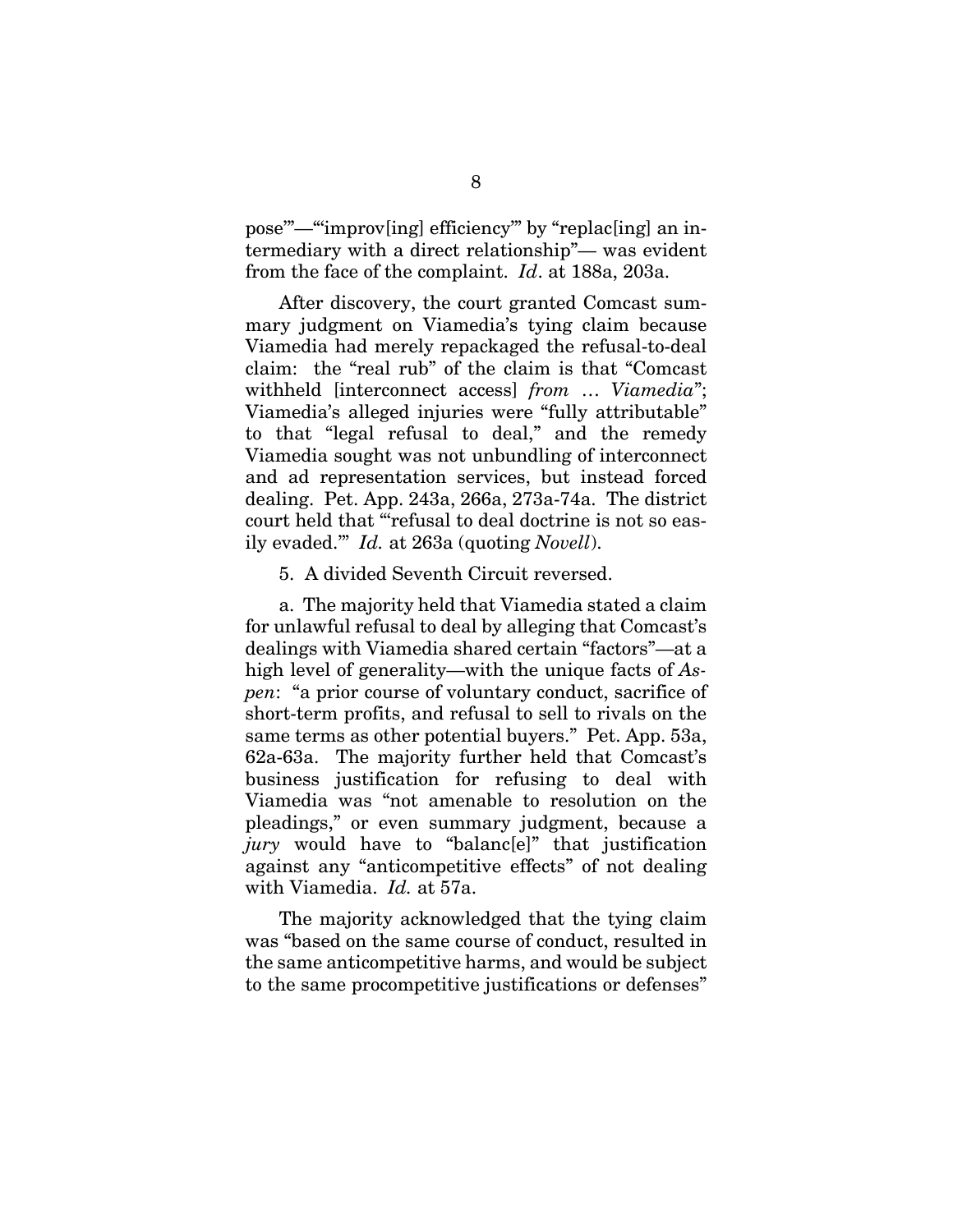as Viamedia's refusal-to-deal claim. Pet. App. 39a. It concluded, however, that Viamedia had "alleged a *prima facie* refusal-to-deal claim," that "[s]uch potentially illegal conduct cannot justify Comcast's related tying of Interconnect services to ad rep services," and regardless, that "a tying claim does not fail as a matter of law simply because it was implemented by refusing to deal with an intermediary." *Id*. at 81a.

b. Judge Brennan concurred as to the refusal to deal. Unlike the majority, however, he recognized that this case is "[d]ifferent" from *Aspen*, Pet. App. 116a, including because "Viamedia admitted … in its allegations" that Comcast had a "rational business purpose" of "vertical integration and disintermediation," *id*. at 119a. But he agreed with the majority's new rule that Comcast would have to show "procompetitive benefits *net* of anticompetitive harms," which "does not easily lend itself to a *pleading* standard." *Id.* at 115a (quoting *id.* at 61a (majority op.)) (first emphasis added).

As to tying, Judge Brennan dissented, finding "no evidence of tying conduct separate from Viamedia's refusal-to-deal claim." Pet. App. 142a. Judge Brennan emphasized that other circuits had rejected similar attempts to treat refusal to deal with an intermediary as tying relative to downstream customers. *See id.* at 131a-33a, 142a (citing *Aerotec*, *Data General*, and *Novell*).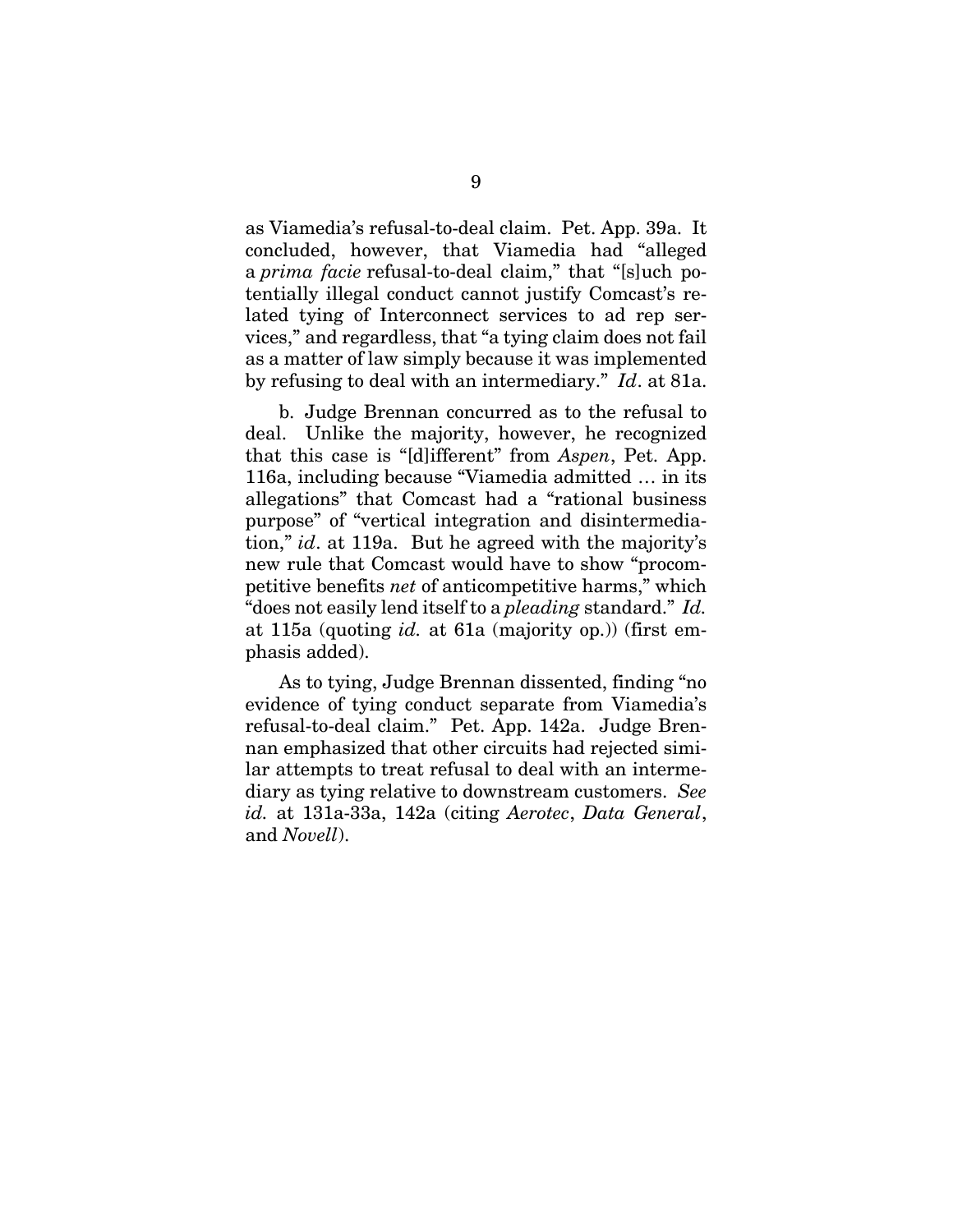#### **REASONS FOR GRANTING THE PETITION**

Refusal-to-deal claims largely "bit the dust" when this Court decided, *in 2004*, that efficiency justifications are sufficient to defeat such claims. Frank H. Easterbrook, *The Chicago School and Exclusionary Conduct*, 31 Harv. J.L. & Pub. Pol'y 439, 442 (2008). The Seventh Circuit's decision to send a refusal-todeal claim to trial notwithstanding undisputed efficiency justifications warrants this Court's review because it cannot be reconciled with this Court's decisions, and conflicts with multiple decisions of other circuits.

### **I. THE DECISION ALLOWING THE REFUSAL-TO-DEAL CLAIM TO PROCEED WARRANTS REVIEW**

In upholding Viamedia's refusal-to-deal claim, the Seventh Circuit held that a fact finder must balance a firm's legitimate business reasons for refusing to deal with competitors against any anticompetitive effects. That holding expands refusal-to-deal liability under *Aspen Skiing Co.* v. *Aspen Highlands Skiing Corp.*, 472 U.S. 585 (1985), beyond the narrow limits this Court recognized in *Verizon Communications Inc.* v. *Law Offices of Curtis V. Trinko, LLP*, 540 U.S. 398 (2004), and *Pacific Bell Telephone Co.* v. *Linkline Communications, Inc.*, 555 U.S. 438 (2009), undermining the Sherman Act's promotion of competition by forcing firms to cooperate with their competitors. The decision creates a circuit conflict and breaks with the United States' longstanding position, consistent with *Trinko*, that a legitimate business purpose for a refusal to deal with a rival precludes liability *as a matter of law*. This Court's intervention is necessary to resolve these conflicts and restore this Court's limits on refusal-to-deal claims.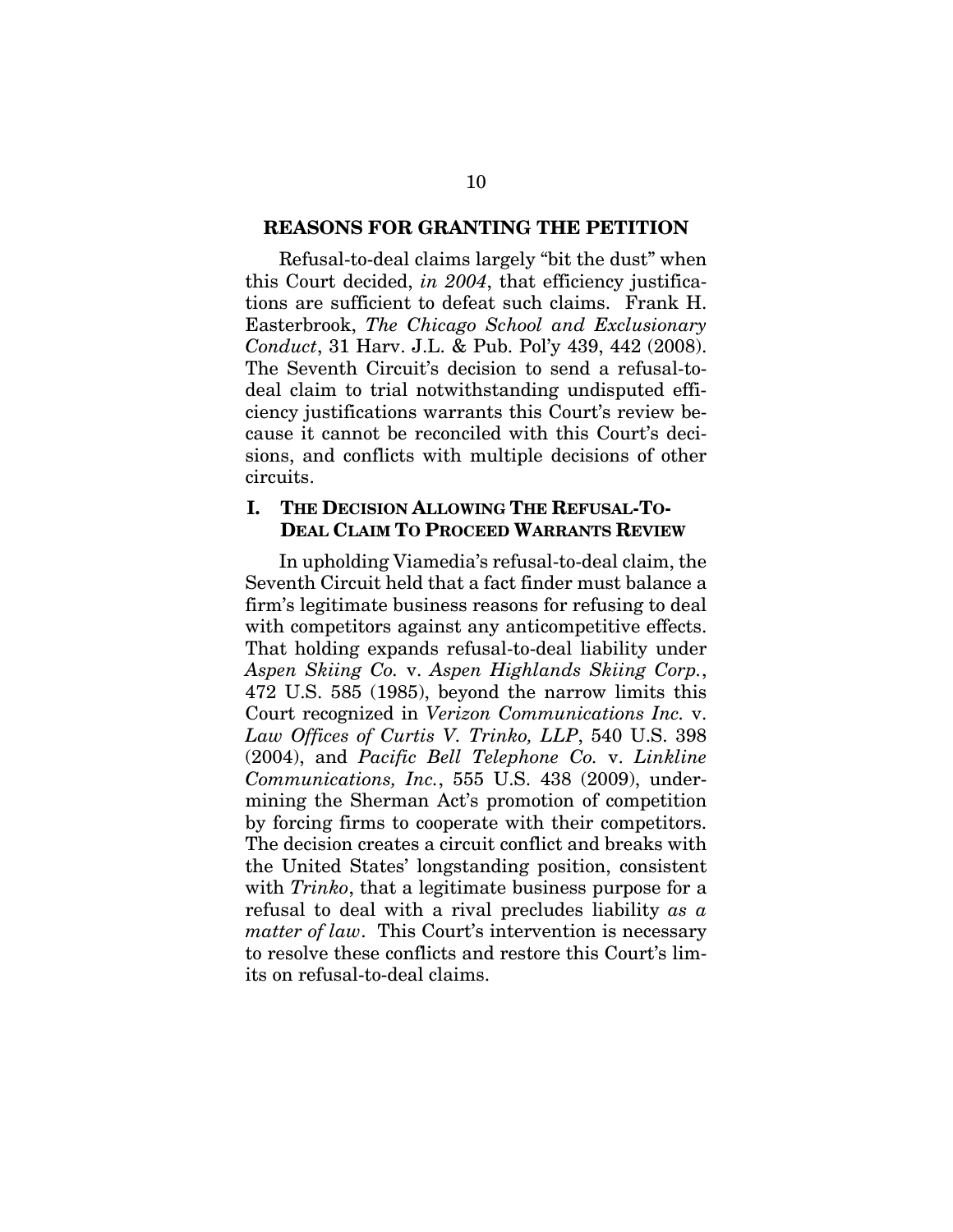#### **A. This Court's Precedents Preclude the Refusal-to-Deal Claim**

The Seventh Circuit's expansive approach to refusal-to-deal liability upends this Court's intentional limits on such claims and, if not reversed, would revive an antitrust theory that this Court put to rest in *Trinko*.

1. The antitrust laws are properly hostile to claims premised on a unilateral refusal to deal with a rival because firms are almost always free to choose with whom they do business (or not). *United States* v. *Colgate & Co.*, 250 U.S. 300, 307 (1919)*.*

Forcing rivals to cooperate is antithetical to "the underlying purpose of antitrust law, since it may lessen the incentive for the monopolist, the rival, or both to invest," and in fact "may facilitate the supreme evil of antitrust: collusion." *Trinko*, 540 U.S. at 407- 08. Moreover, policing firms' decisions *not* to do business with their rivals "requires antitrust courts to act as central planners, identifying the proper price, quantity, and other terms of dealing—a role for which they are ill suited." *Id*. at 408. "Judges are no better than the rest of us" at determining which "exclusionary" conduct is "efficient," and which is not. Easterbrook, *supra*, at 443. And "false condemnation" of efficient conduct may "chill" "legitimate competition." *Trinko*, 540 U.S. at 414.

In *Trinko*, this Court drew "the outer boundary" for refusal-to-deal claims at the unique facts of *Aspen*, 540 U.S. at 408-09, where the monopolist ski mountain owner "fail[ed] to offer *any* efficiency justification *whatever*," 472 U.S. at 608 (emphases added), for unilaterally withdrawing from a "voluntary (*and thus presumably profitable*)" joint lift-ticket venture with a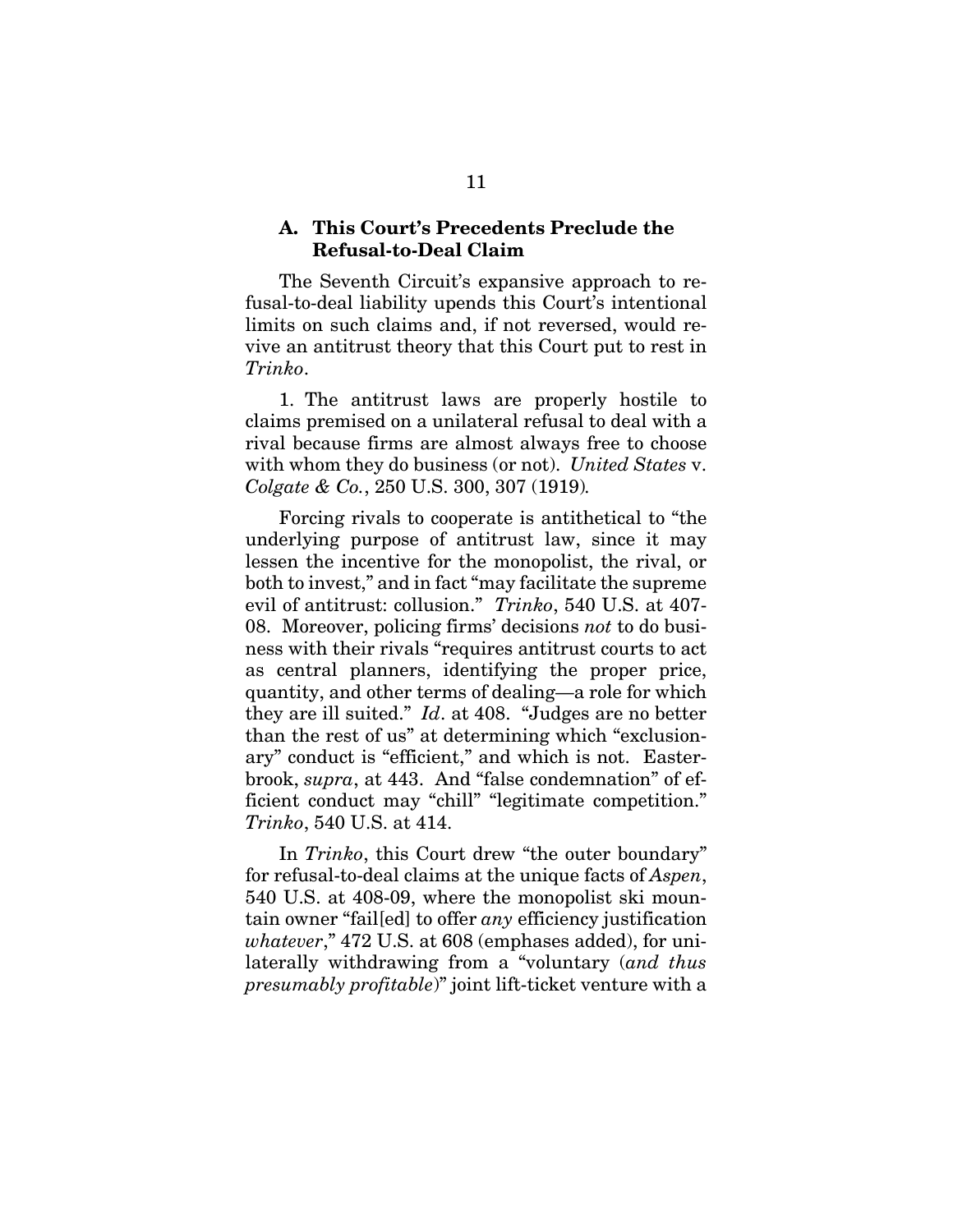rival, *Trinko*, 540 U.S. at 409. *Trinko* made clear that *Aspen* was an extraordinary departure from the general rule that refusals to deal are lawful, and that any refusal-to-deal claim must "fit within th[is] limited exception." *Ibid*. This Court has since reaffirmed that framework. *Linkline*, 555 U.S. at 450 (affirming the dismissal of a § 2 price-squeezing claim because "the reasoning of *Trinko* applies with equal force").

2. Rather than requiring Viamedia to "fit within" *Aspen*'s "limited exception," the majority treated *Aspen*'s unique circumstances as generating a set of "factors to consider" in assessing "case-by-case" whether a challenged refusal to deal is indeed anticompetitive with "no factor ... always decisive by itself." Pet. App. 48a, 53a. The panel proceeded to hold that refusal-todeal claims are subject to an open-ended "balancing approach" that is a "similar" analysis to the "rule of reason" applicable in some other areas of antitrust law. *Id.* at 58a, 64a n.14. The panel based this holding upon inapposite D.C. Circuit authorities—one decision that did not involve a unilateral refusal to deal with a rival, *see United States* v. *Microsoft Corp.*, 253 F.3d 34 (D.C. Cir. 2001) (en banc), and another decision that *upheld* the dismissal of a claim for refusal to deal with a rival without mentioning the rule of reason or balancing, *see Covad Commc'ns Co.* v*. Bell Atl. Corp.*, 398 F.3d 666, 673 (D.C. Cir. 2005).

Applying that approach, the panel held that Comcast's acknowledged "business justifications"—while "relevant" to rebutting Viamedia's claims—are "not amenable to resolution on the pleadings." Pet. App. 57a-58a. Viamedia's complaint pleaded facts showing that cutting out Viamedia as a middleman allowed Comcast to provide WOW! and RCN with interconnect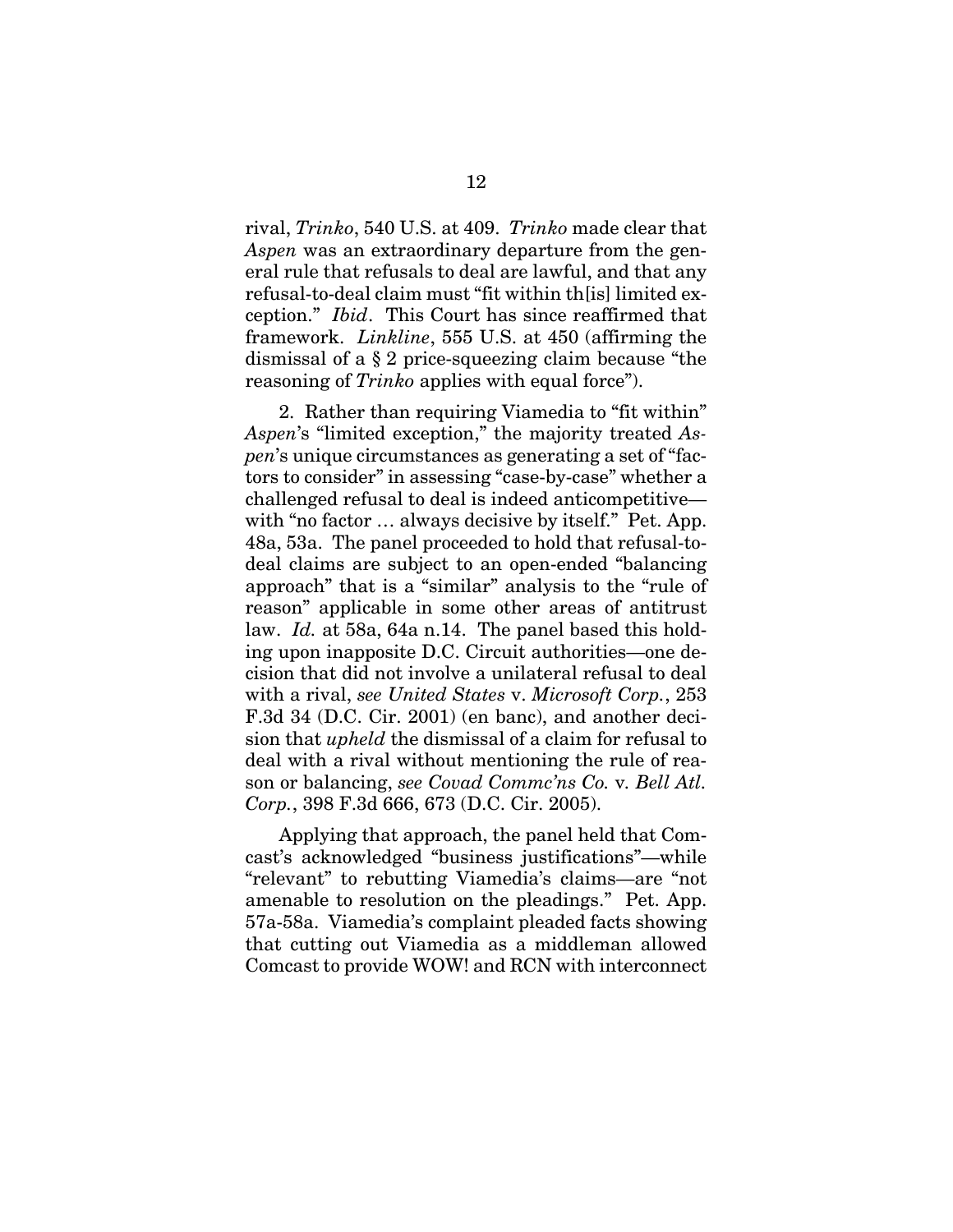access and ad representation services through a single, vertically integrated entity. *Id.* at 203a-04a (citing *id.* at 285a-86a, 319a, 323a, 325a-26a, 328a ¶¶ 14, 155, 165-66, 174, 181). And Judge Brennan noted that "Viamedia admitted" there was "an efficiency justification in its allegations." *Id*. at 119a. "[I]mprov[ing] efficiency" by "replac[ing] an intermediary with a direct relationship" is a "'prototypical valid business purpose,'" which is why the district court had dismissed Viamedia's refusal-to-deal claim. *Id.* at 203a. Even the majority recognized that such disintermediation allows a company "to achieve cost-savings by 'elimination of double marginalization'"—the extra margin charged by the intermediary. *Id.* at 65a.

Under *Trinko* and *Aspen*, this admitted business justification should have compelled affirmance of the dismissal. Instead, the majority held that the claim would "need to be tried" so that a jury could "balanc[e] [any] anticompetitive effects" against Comcast's "procompetitive justification." Pet. App. 39a, 57a. On this view, even claims challenging a refusal to deal based on acknowledged, legitimate business justifications here, disintermediation and vertical integration—can survive dismissal so long as the plaintiff alleges in conclusory form that the defendant forfeited shortterm profits by discontinuing a prior course of conduct, and that the defendant had "no procompetitive justifications" for doing so. *See id*. at 63a (citing *id.* at 319a-24a ¶¶ 154-68).

By treating the import of the procompetitive justifications pleaded in Viamedia's complaint as grist for a jury's mill, the majority allowed Viamedia's refusal-to-deal claim to survive dismissal despite this Court's clear warnings about too readily permitting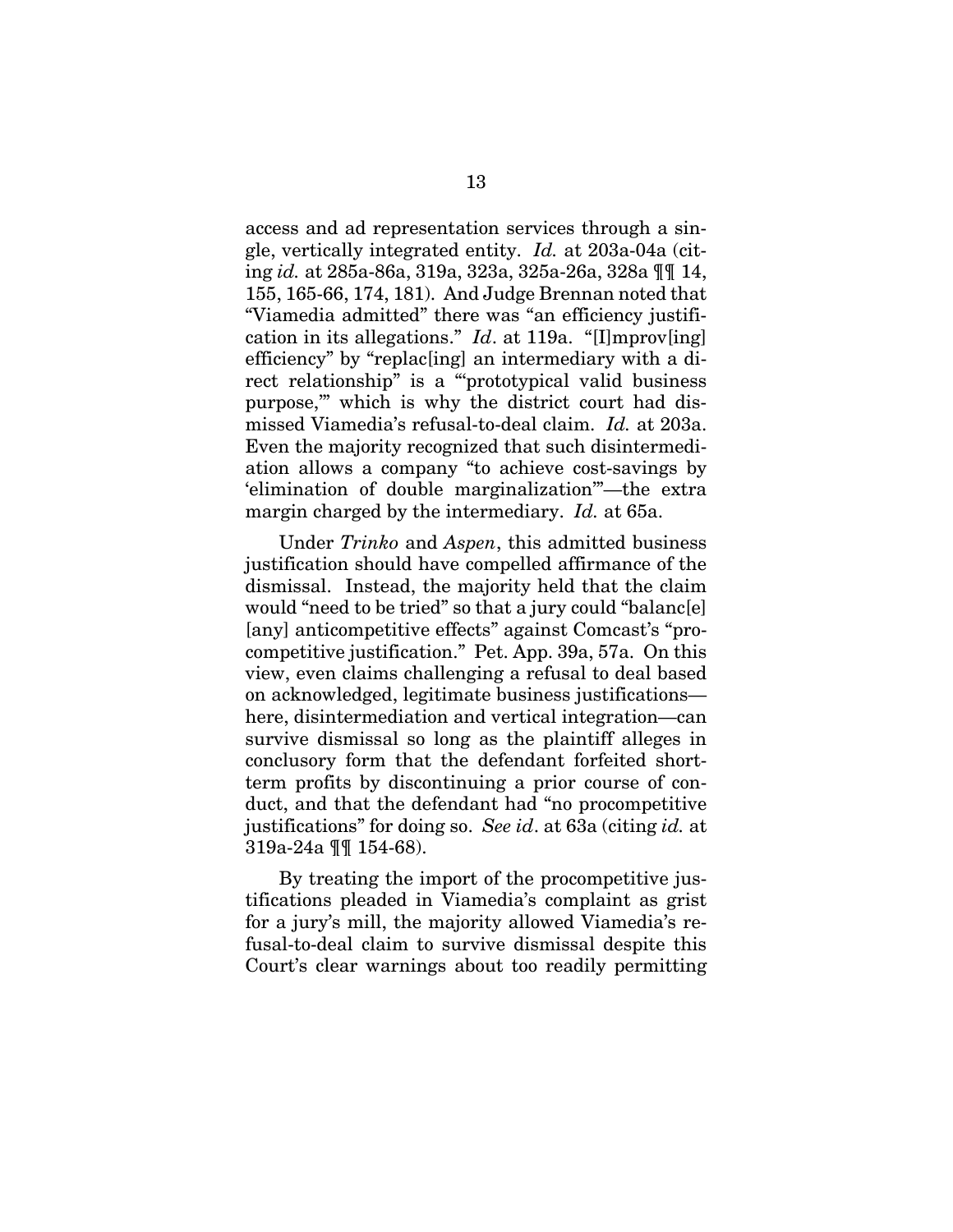"massive" and "expensive" antitrust litigation to advance beyond the pleadings, *Bell Atl. Corp.* v. *Twombly*, 550 U.S. 544, 558 (2007), and despite critical differences from *Aspen* identified by Judge Brennan, *see* Pet. App. 116a-19a, and the district court, *id.* at 200a-01a. According to the majority, even "[i]f Viamedia cannot rebut … Comcast's procompetitive justifications," Viamedia can try to prove at trial "that the anticompetitive harm of [Comcast's] conduct outweighs the procompetitive benefit." *Id.* at 64a.

Contrary to the panel's decision, *Aspen* "did not call for any balancing of the social gains from refusing to deal … against the losses resulting from the refusal." 3B Areeda & Hovenkamp, *Antitrust Law* ¶ 772c2, at 222 (4th ed. 2015). Instead, noting that the defendant "fail[ed] to offer any efficiency justification whatever for its pattern of conduct," the Court recognized a narrow exception that applies only in the absence of "legitimate business reasons." *Aspen*, 472 U.S. at 597, 608.

*Trinko* likewise recognized that a refusal to deal is not actionable if it was "prompted" by "competitive zeal," dismissing the § 2 refusal-to-deal claim presented in that case on the pleadings. 540 U.S. at 409. *Trinko*'s limitation of *Aspen* to its facts leaves no room for a new framework which balances procompetitive and anticompetitive effects when there are legitimate business reasons for refusing to deal with a competitor.

3. *Aspen* also fails to "ma[p] onto Comcast's conduct" in other ways. Pet. App. 116a (Brennan, J.). Unlike the ski mountain operator in *Aspen*, which stopped offering multi-mountain passes altogether, Comcast continued offering the same interconnect and ad representation services to MVPDs, and even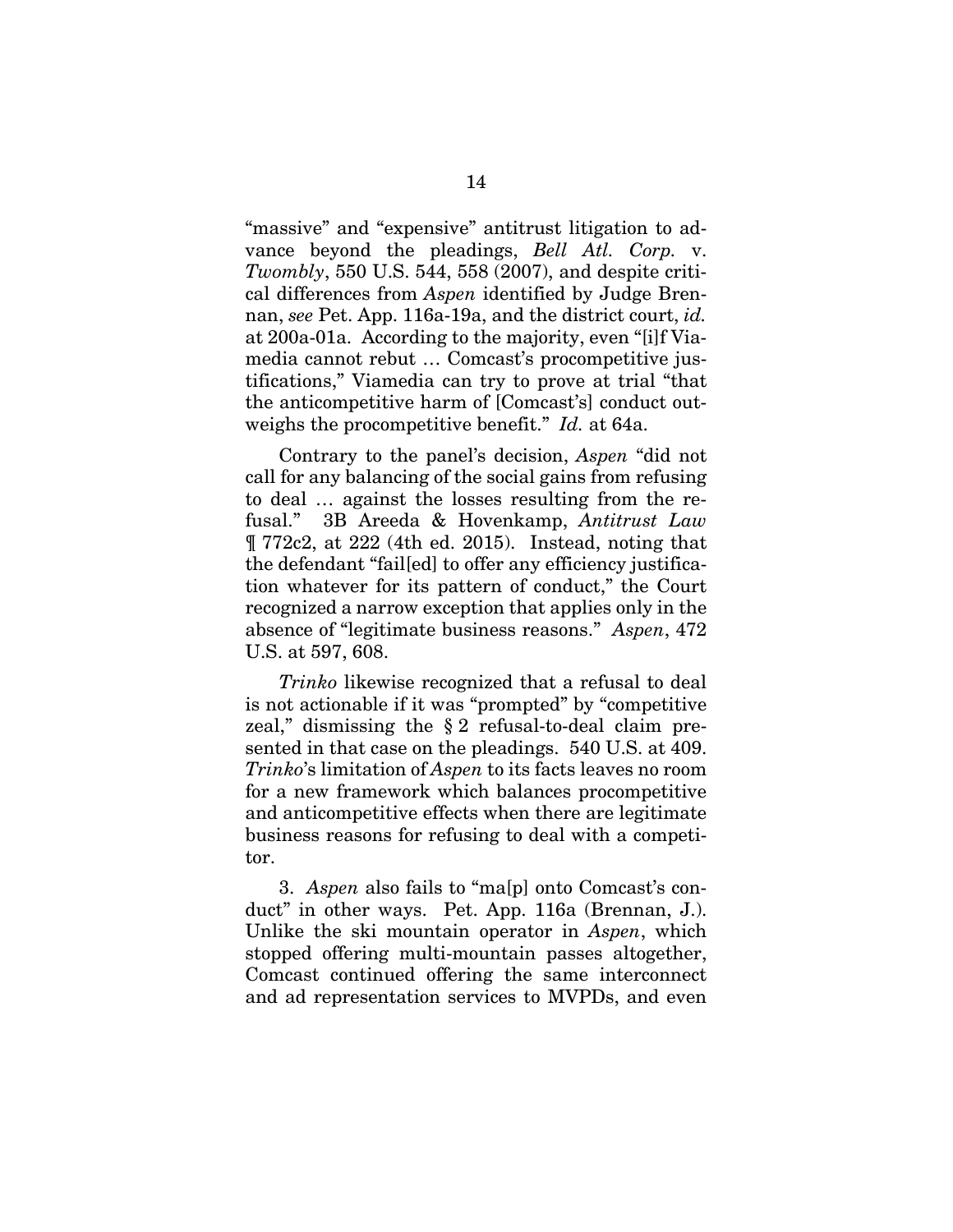"encouraged additional MVPD participation"; it merely sought to "contrac<sup>[t]</sup> with [MVPDs] directly." *Id.* at 118a. Nor does Viamedia claim, as in *Aspen*, 472 U.S. at 603, that Comcast behaved differently in other markets. To the contrary, it alleges that Comcast engaged in the same conduct "in each of the markets where it controls the Interconnect," Pet. App. 329a, ¶ 183, contradicting the majority's unexplained (and incorrect) assertion that this case tracks *Aspen* in this respect, *id.* at 55a.

Moreover, as the majority acknowledged, *Aspen* involved "[s]ki [m]ountain [p]asses," Pet. App. 55a, whereas this case involves a highly complex, evolving industry characterized by "changes in technology," and "a new array of competitors," *id.* at 18a-19a. It is precisely in such "highly technical" and "constantly changing" industries that this Court has been most wary of allowing courts to assume the mantle of "central planners." *Trinko*, 540 U.S. at 408, 414. Courts should be "*especially*" cautious of § 2 claims "in technology markets" and areas where "innovation" "is essential to economic growth." *FTC* v. *Qualcomm Inc.*, 2020 WL 4591476, at \*9 (9th Cir. Aug. 11, 2020). Yet the panel forged ahead undeterred, confident that judicial experience in, for instance, monitoring the "supervised release" of convicted criminals, Pet. App. 98a, justified licensing juries to weigh the merits of business decisions in complex industries and courts to assume the "characteristic[s] of a regulatory agency," *Linkline*, 555 U.S. at 452-53.

*Trinko* and *Linkline* should have led the Seventh Circuit to affirm the district court's dismissal. The court of appeals' decision to send the case to trial instead cannot be squared with this Court's precedents and represents a marked and unjustified expansion of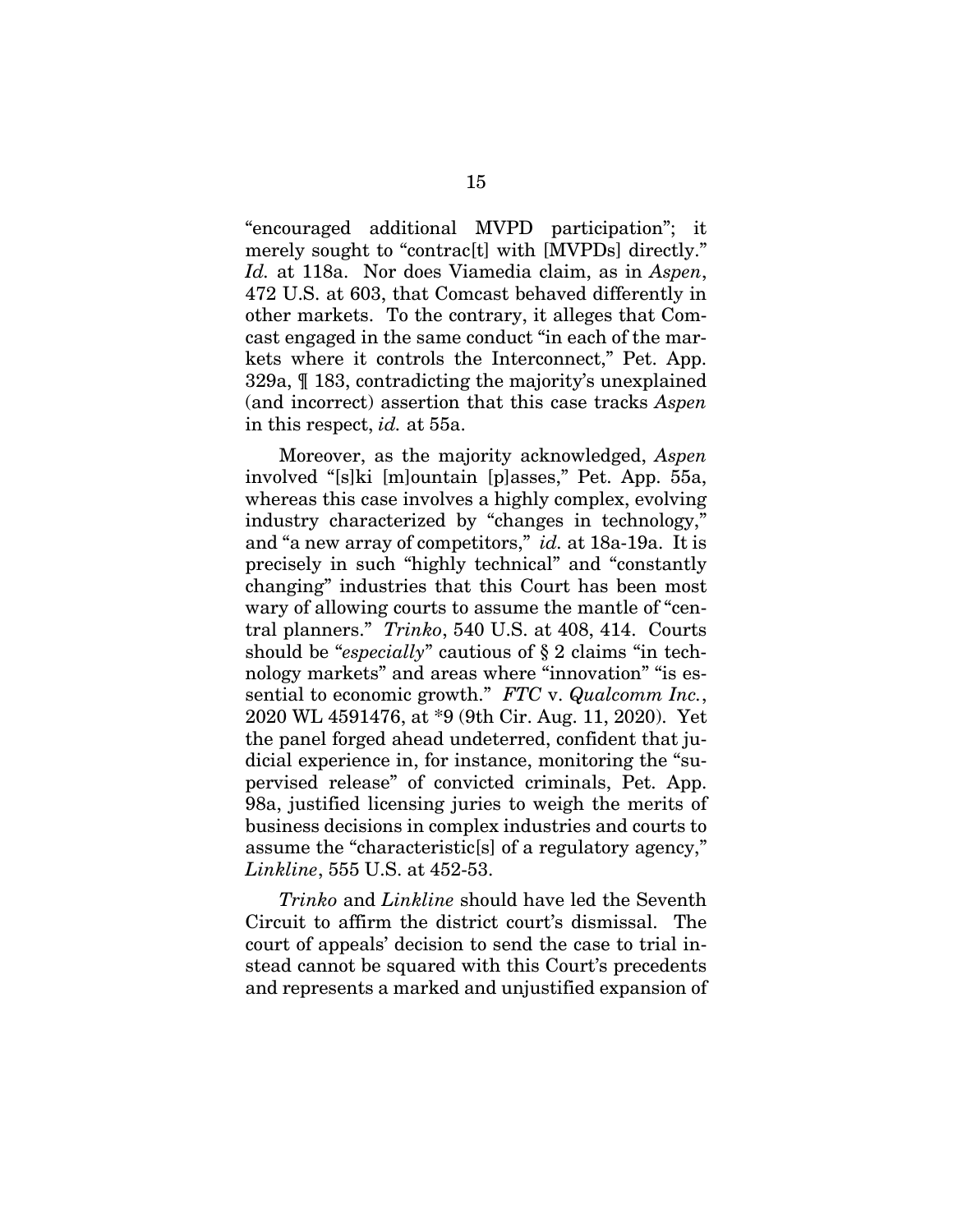§ 2 refusal-to-deal liability. The Court should grant certiorari to reverse the Seventh Circuit's judgment.

#### **B. The Decision Below Creates a Circuit Conflict**

The Seventh Circuit stands alone in holding that a jury must balance a defendant's acknowledged procompetitive justification for a unilateral refusal to deal against its anticompetitive effects. That holding is irreconcilable with the decisions of numerous circuits, warranting this Court's review.

1. The Seventh Circuit's approach directly conflicts with decisions of the Second, Ninth, Tenth, and Eleventh Circuits.

Then-Judge Gorsuch's opinion in *Novell, Inc.* v. *Microsoft Corp.*, 731 F.3d 1064 (10th Cir. 2013), illustrates the dominant (and correct) approach in refusalto-deal cases. When Microsoft rolled out early versions of Windows 95, it initially shared intellectual property with rival application developers "to spur them into writing software" for the new operating system. *Id.* at 1074. Before releasing Windows 95 to the public, it "reversed course," keeping the information to itself. *Ibid*.

The Tenth Circuit analyzed Microsoft's refusal to deal with rival developers under *Aspen*, *Trinko*, and *Linkline*. The starting principle, it explained, is that "'businesses are free to choose' whether or not to do business with others." *Novell*, 731 F.3d at 1072 (quoting *Linkline*, 555 U.S. at 448). *Aspen* recognized a "limited exception" where "a monopolist … first voluntarily agreed to a sales and marketing joint venture with a rival ... and then later discontinued the venture even when the evidence suggested the arrange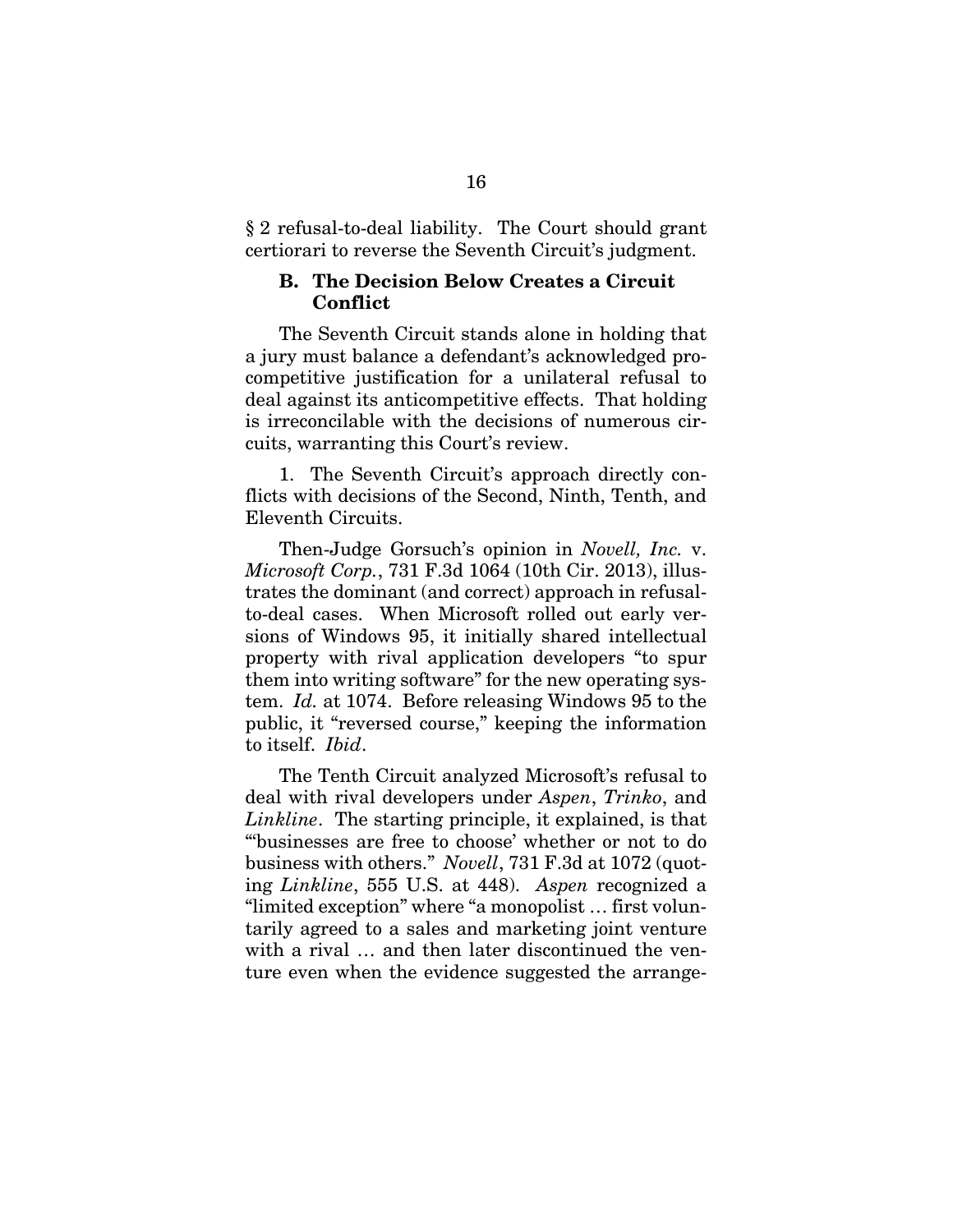ment remained a profitable one" and offered no procompetitive justification whatever. *Id.* at 1074. But *Aspen* represents "[r]efusal to deal doctrine's high water mark," and this Court "has refused to extend [refusal-to-deal] liability" beyond that "'outer boundary.'" *Ibid.* (quoting *Trinko*, 540 U.S. at 409, and citing *Linkine*, 555 U.S. at 448). "To invoke *Aspen*'s limited exception," therefore, *Novell* holds that the key "features present in *Aspen* must be present." *Ibid*. The defendant must abandon a "preexisting voluntary and presumably profitable course of dealing" with its rival and "'forsake short-term profits to achieve an anticompetitive end.'" *Id.* at 1074-75 (quoting *Trinko*, 540 U.S. at 407). And even then, "a refusal to deal with a competitor doesn't violate [§] 2 if 'valid business reasons exist for that refusal.'" *Id.* at 1075 (quoting *Aspen*, 472 U.S. at 597).

Since "firms routinely sacrifice short-term profits for lots of legitimate reasons that enhance consumer welfare," *Novell* allowed liability only where, as in *Aspen*, a monopolist's refusal to deal is "irrational but for its anticompetitive effect"—*i.e.*, it has "*no* economic justification *except* its tendency to exclude a rival." 731 F.3d at 1075, 1077. The "critical" requirement is that there be "*no* valid business reasons for the refusal to deal." *Christy Sports, LLC* v. *Deer Valley Resort Co.*, 555 F.3d 1188, 1197 (10th Cir. 2009) (emphasis added).

In *Novell*, the plaintiff presented "no evidence" at trial that Microsoft's challenged conduct had any other purpose than to "maximize the company's immediate and overall profits." 731 F.3d at 1076. Microsoft profited from selling more software itself. *Ibid*. The Tenth Circuit held that this legitimate business justification entitled Microsoft to judgment even if its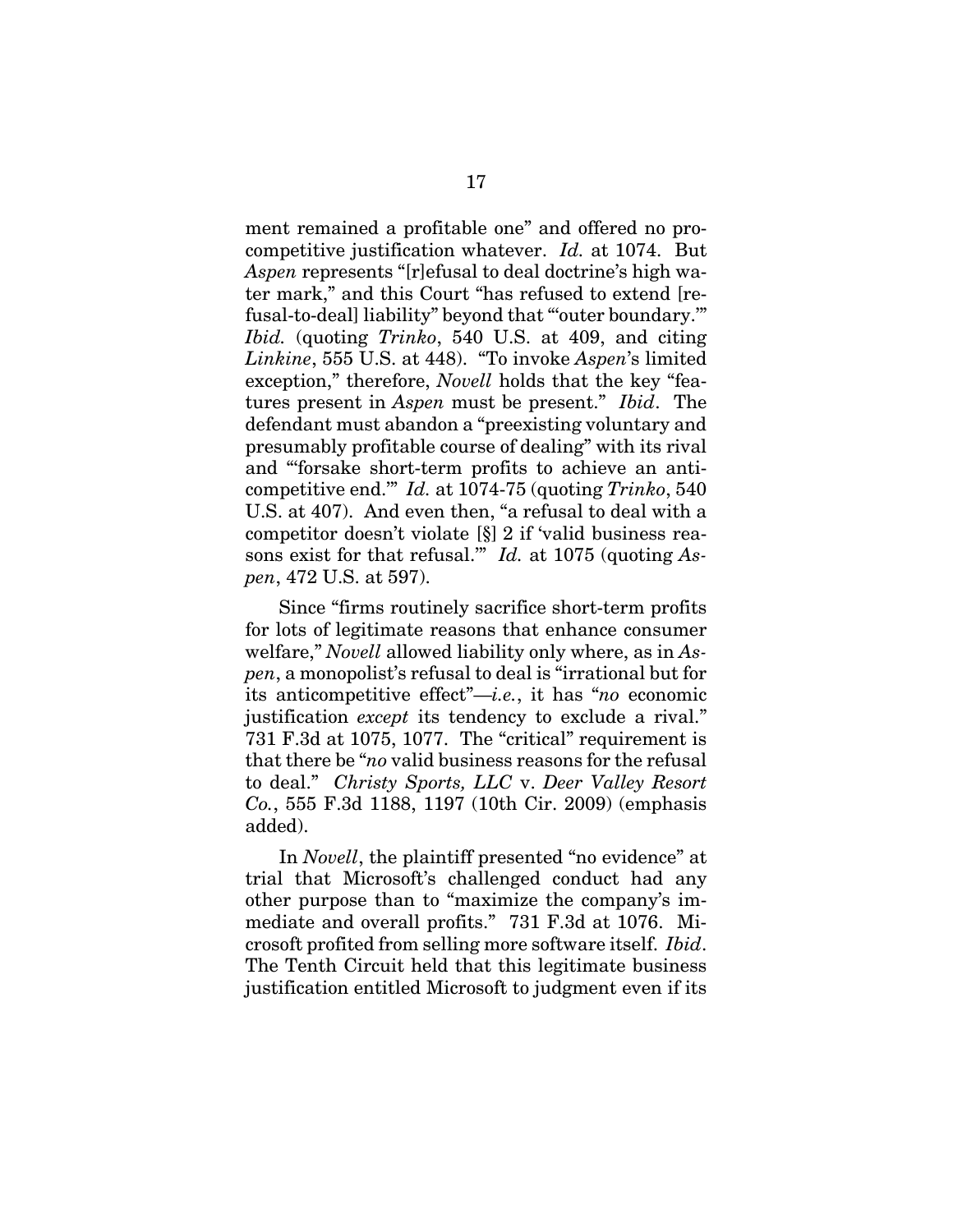strategy *had* hurt short-term profits from sales of its operating system. *Id.* at 1076-77.

Rather than allowing a jury to weigh Microsoft's justifications against the acknowledged harm to rival developers from "handicapp[ing] [their] ability" to "write for Windows 95," 731 F.3d at 1076, the district court held that Microsoft's justifications sufficed as a matter of law, and the Tenth Circuit affirmed without any discussion of balancing. The Tenth Circuit has applied the same reasoning to affirm dismissal on the pleadings, *Christy*, 555 F.3d at 1197, and summary judgment based on a defendant's "presumptively rational business justification," *SOLIDFX, LLC* v. *Jeppesen Sanderson, Inc.*, 841 F.3d 827, 843 (10th Cir. 2016).

These Tenth Circuit decisions cannot be squared with the Seventh Circuit's open-ended balancing test. Wary of "false positives," the Tenth Circuit's approach is "underinclusive" by design. *Novell*, 731 F.3d at 1072, 1076. *Novell* directs courts to "err on the side of firm independence"—and fashion "general rules" that "permi[t] reliance by all market participants"—lest courts risk assuming the role of "central plann[ers]" and "inducing" rather than prohibiting "collusion." *Id*. at 1073, 1076. Rather than impose liability whenever a jury determines that the "anticompetitive harm of the conduct outweighs the procompetitive benefit," as the Seventh Circuit did here, Pet. App. 64a, *Novell* limits liability to conduct that "has little or no value beyond the capacity to protect the monopolist's market power," 731 F.3d at 1072. A "'valid business reaso[n]'" precludes liability, *id.* at 1075, so balancing—whether by a judge or a jury—is neither required nor relevant.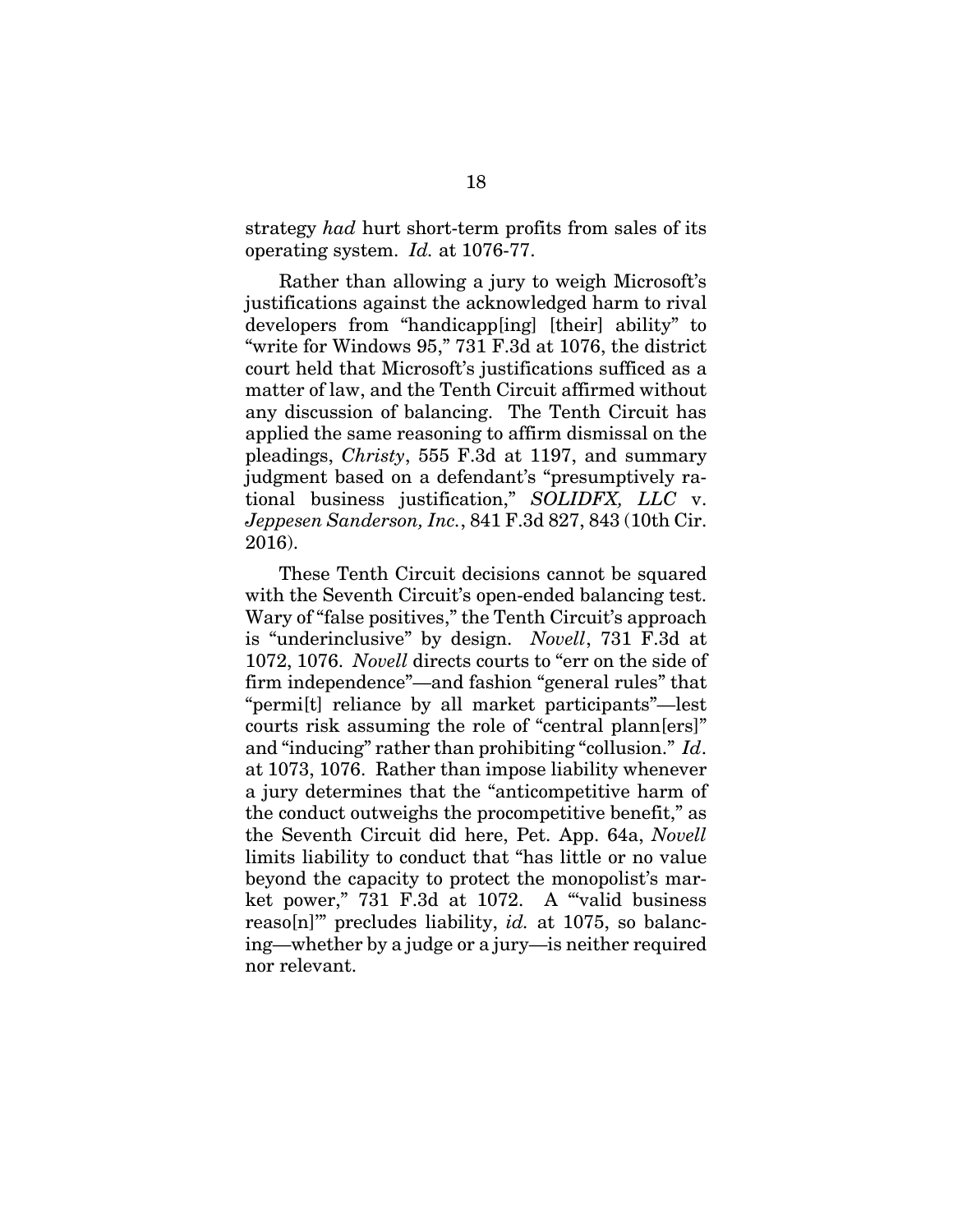The Second Circuit followed the same approach in *Port Dock & Stone Corp.* v. *Oldcastle Northeast, Inc.*, 507 F.3d 117 (2d Cir. 2007). It held that a refusal to deal is actionable only in the "absence of a legitimate business purpose"—and indeed, such a claim must fail if "[t]he facts pleaded" even "sugges[t] … in some way" a "purpose of increasing efficiency." *Id.* at 124-25. The Second Circuit thus affirmed dismissal of an intermediary distributor's claim against its longstanding former supplier. *Id.* at 119. The supplier "expanded vertically" into the distribution market, cut off sales to the distributor, and solicited the distributor's customers, but the supplier's "valid business purpose" of "vertical integration"—the same purpose Viamedia admits here—compelled dismissal, without the need for any judicial balancing, in direct conflict with the panel here. *Id.* at 119-20, 124-25. Nor did the supplier need to *prove* its business purpose at trial. The supplier's "vertical integration" was "alleged" in the complaint, *id.* at 122, as it is here. And whatever the supplier's actual goal, the "prototypical" purpose of vertical integration—which "*ordinarily*" is to "increas[e] … efficiency"—was enough to preclude further judicial scrutiny. *Id.* at 124 (emphasis added).

Other circuits are in accord. In the Ninth Circuit, a refusal-to-deal claim is actionable solely "where the only conceivable rationale or purpose [for refusing to deal] is … 'the exclusion of competition." *Aerotec Int'l, Inc.* v. *Honeywell Int'l, Inc.*, 836 F.3d 1171, 1184 (9th Cir. 2016). Even a "desire to maintain market power … cannot create antitrust liability if there was a legitimate business justification" for the refusal. *Oahu Gas Serv., Inc.* v. *Pac. Res., Inc.*, 838 F.2d 360, 368-69 (9th Cir. 1988). For that reason, the FTC recently "concede[d] error" regarding the application of *Aspen*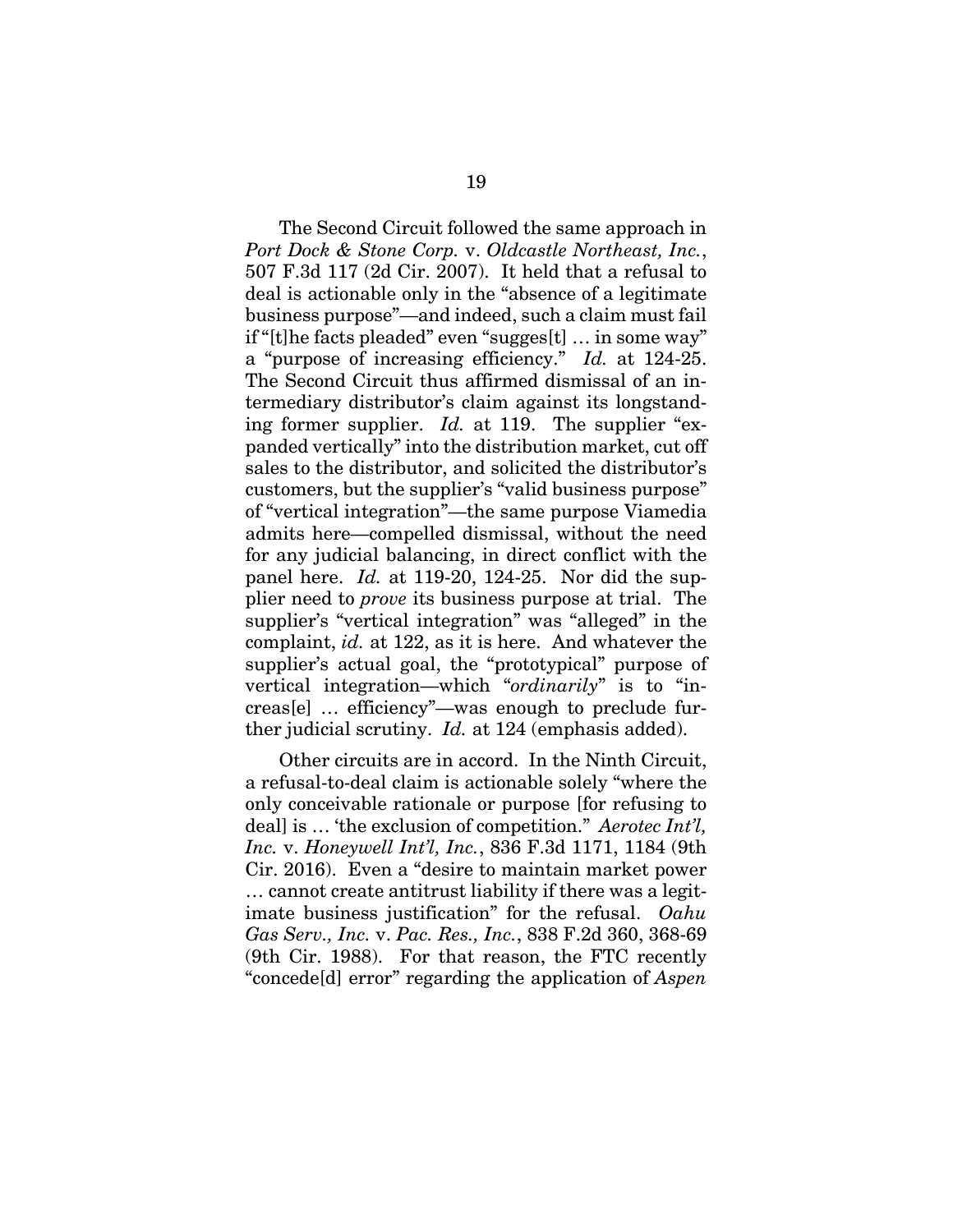where the defendant had a legitimate business justification for its practices. *See Qualcomm*, 2020 WL 4591476, at \*12-13. The Ninth Circuit, in reversing the district court, was clear that *Aspen* applies when "the only conceivable rationale or purpose" is anticompetitive, noting that the "desire to maximize profits both in the short-term *and* the long-term" is a procompetitive purpose, not "anticompetitive conduct under § 2." *Id.* at \*11, \*12 n.15. And in the Eleventh Circuit, an unlawful refusal to deal requires "conduct without a legitimate business purpose that makes sense only because it eliminates competition," and a "refusal to deal that is designed to protect or further the legitimate business purposes of a defendant does not violate the antitrust laws, even if that refusal injures competition." *Morris Commc'ns Corp.* v. *PGA Tour, Inc.*, 364 F.3d 1288, 1295 (11th Cir. 2004).

Although Viamedia's refusal-to-deal claim came to the Seventh Circuit at the pleading stage, remarkably, it left with a remand "for trial," Pet. App. 8a, with the majority holding that Viamedia's allegations were "sufficient" not only to "state," but to "support claims that should be presented to a jury," *id.* at 5a. And the majority's reasoning—that only a jury can weigh procompetitive and anticompetitive effects ensures that refusal-to-deal claims almost always "need to be tried." *Id.* at 39a.

By contrast, *Port Dock* affirmed dismissal "on the pleadings," 507 F.3d at 119, as did *Christy*, 555 F.3d at 1197, because a plaintiff cannot state an antitrust claim by alleging conduct that is equally "consistent with" anticompetitive activity as with a "rational and competitive business strategy," *Twombly*, 550 U.S. at 554. Viamedia's allegations that dealing with it would have been profitable, Pet. App. 319a-22a,  $\P\P$  154-61,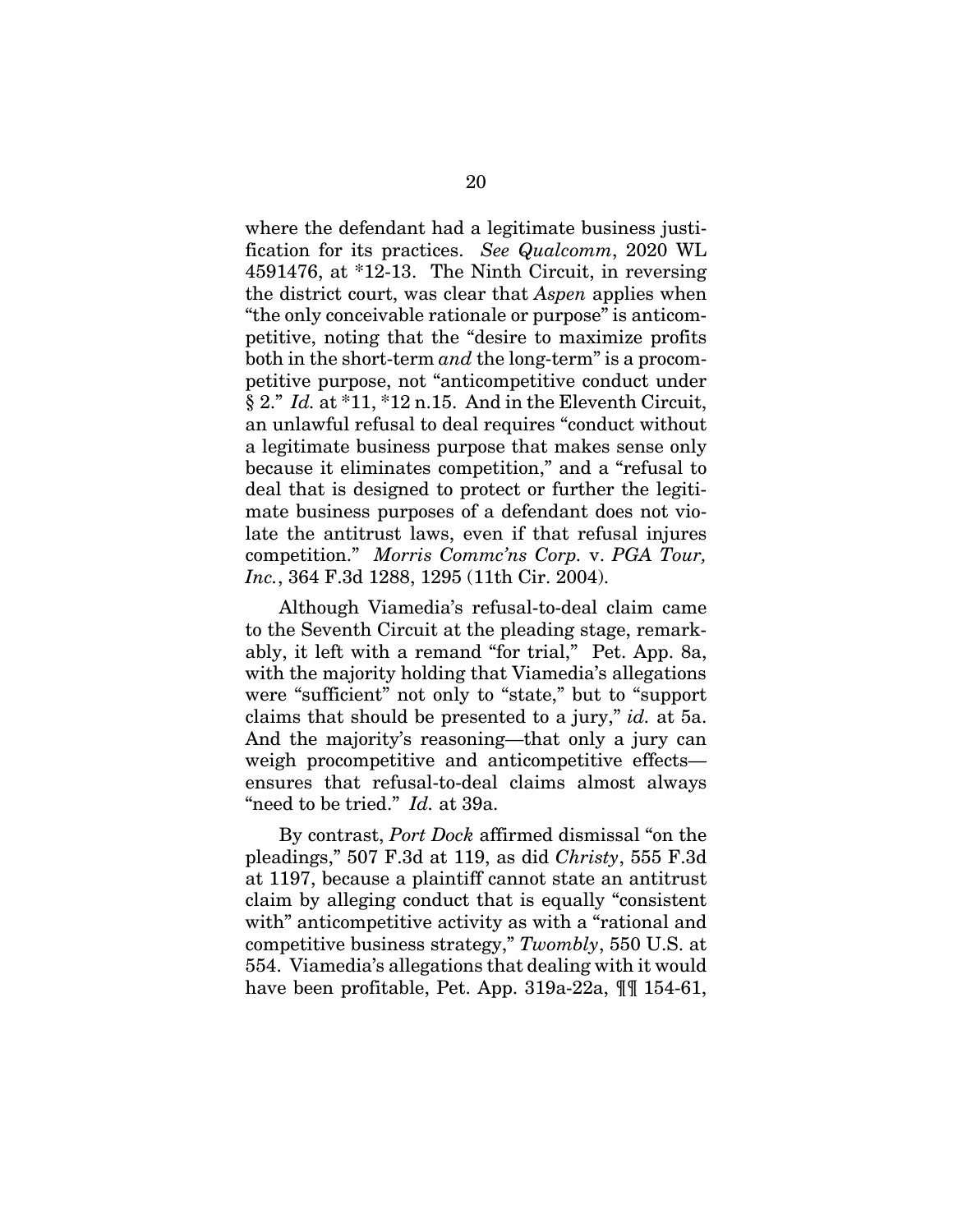do not suffice because a company might "withdraw from a prior course of dealing and suffer a short-term profit loss in order to pursue perfectly procompetitive ends," *Novell*, 731 F.3d at 1075. And "conclusory statements" supporting "[t]hreadbare recitals of the elements of a cause of action"—like Viamedia's allegation that Comcast had "no procompetitive justifications," Pet. App. 323a, ¶ 165—are never credited at the pleading stage, *Ashcroft* v. *Iqbal*, 556 U.S. 662, 678 (2009).

Likewise, the decisions in *Aerotec*, 836 F.3d at 1184, *SOLIDFX*, 841 F.3d at 843, and *Morris*, 364 F.3d at 1295-96, each affirmed summary judgment, and *Novell* affirmed judgment as a matter of law, 731 F.3d at 1076, because conduct "as consistent with permissible competition as with [antitrust misconduct]" cannot "support an inference of [illegality]," *Matsushita Elec. Indus. Co.* v. *Zenith Radio Corp.*, 475 U.S. 574, 588 (1986).

None of these decisions involved a jury verdict. Instead, once a valid business justification was established—whether on the face of the pleadings or on the undisputed facts—the refusal-to-deal claim was at an end, no matter the posture. The panel's observation that *Novell* was "based on an eight-week trial," Pet. App. 57a, thus falls flat. The claim was decided as a matter of law when the jury failed to reach a verdict. By suggesting that Viamedia's claim must proceed to trial, the Seventh Circuit broke with all these decisions.

2. The Seventh Circuit purported to find support for its balancing test in the D.C. Circuit's decisions in *Covad* and *Microsoft*. *See* Pet. App. 58a, 64a & n.14. Neither case offers any support.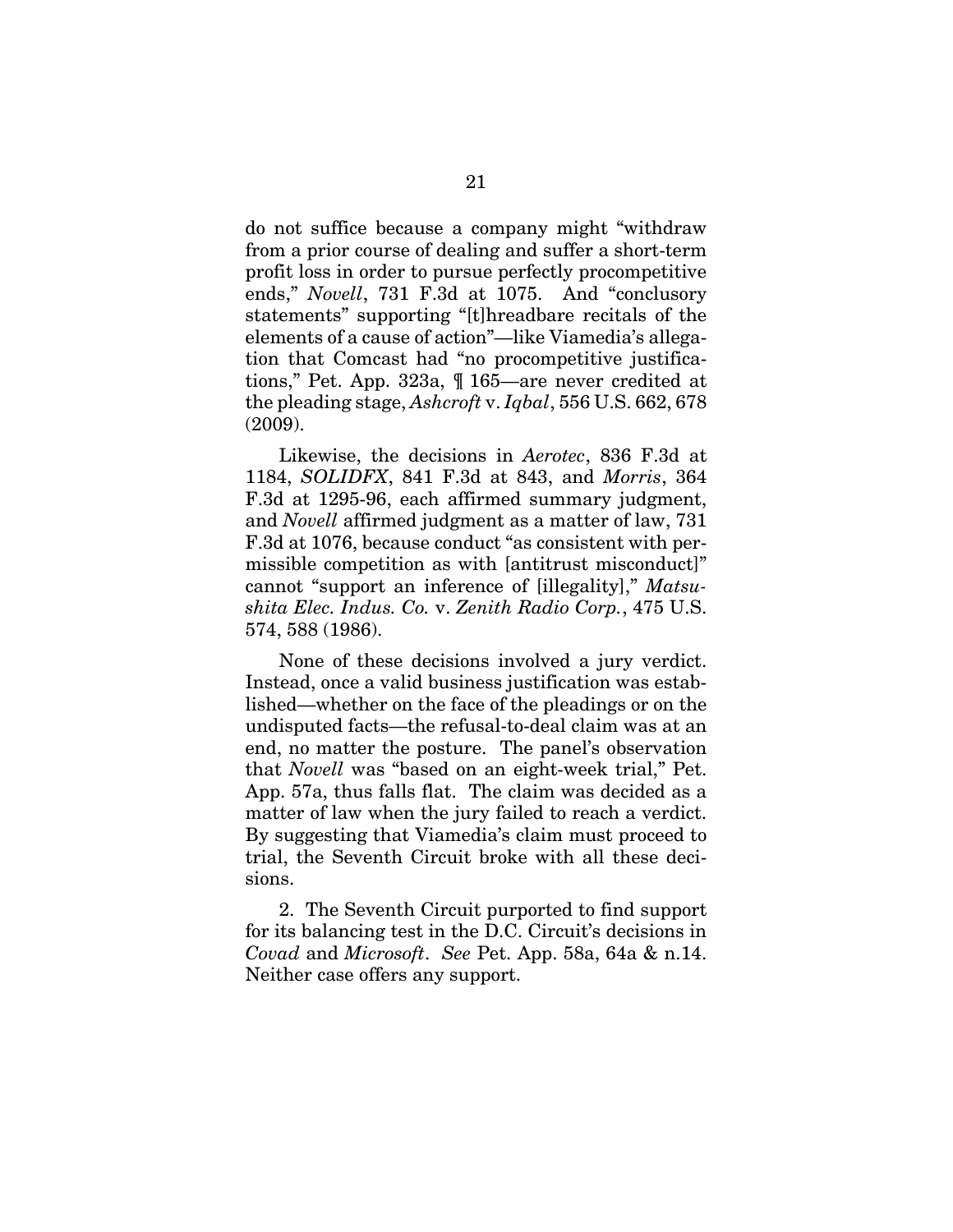*Covad* did not apply balancing to a refusal to deal with *competitors*. The D.C. Circuit *affirmed dismissal*, without balancing, of claims that the defendant "unlawfully refused to cooperate with [its competitor]" and engaged in price squeezing similar to the claim in *Linkline*. *Covad*, 398 F.3d at 672-73. The claim it allowed to survive dismissal—under pre-*Twombly* pleading standards—involved a refusal to deal with potential *customers*. The plaintiff alleged that the defendant refused "to sell … DSL service … to would-be customers who had orders pending for [a competitor's] service," *ibid.*—conduct more closely resembling exclusive dealing, as in *Lorain Journal Co.* v. *United States*, 342 U.S. 143, 152 (1951), than the refusal to deal with a rival in *Aspen*. The court allowed fact development but did not purport to apply a balancing test, let alone in the context of a refusal to deal *with a competitor*. Thus, *Covad* offers no support for the panel's decision.

The panel here also sought to justify its balancing test by reference to a "traditional analysis followed in rule of reason cases" under § 1. Pet. App. 64a & n.14. To apply a "similar balancing approach" to a § 2 claim, the panel elevated dicta from the D.C. Circuit's decision in *Microsoft*. *Ibid. Microsoft* involved a wide "variety of exclusionary acts" under § 2, but not a refusal to deal with a competitor. 253 F.3d at 58-59. Whatever the validity of *Microsoft*'s approach, applying it in refusal-to-deal cases cannot be squared with *Aspen*  and *Trinko*. And *even* in the broader § 2 context, it reflects an acknowledged conflict over the role of balancing procompetitive justifications and anticompetitive harms.

The D.C. Circuit characterized this "balancing approach" as the "general rule" in § 2 cases. *Microsoft*,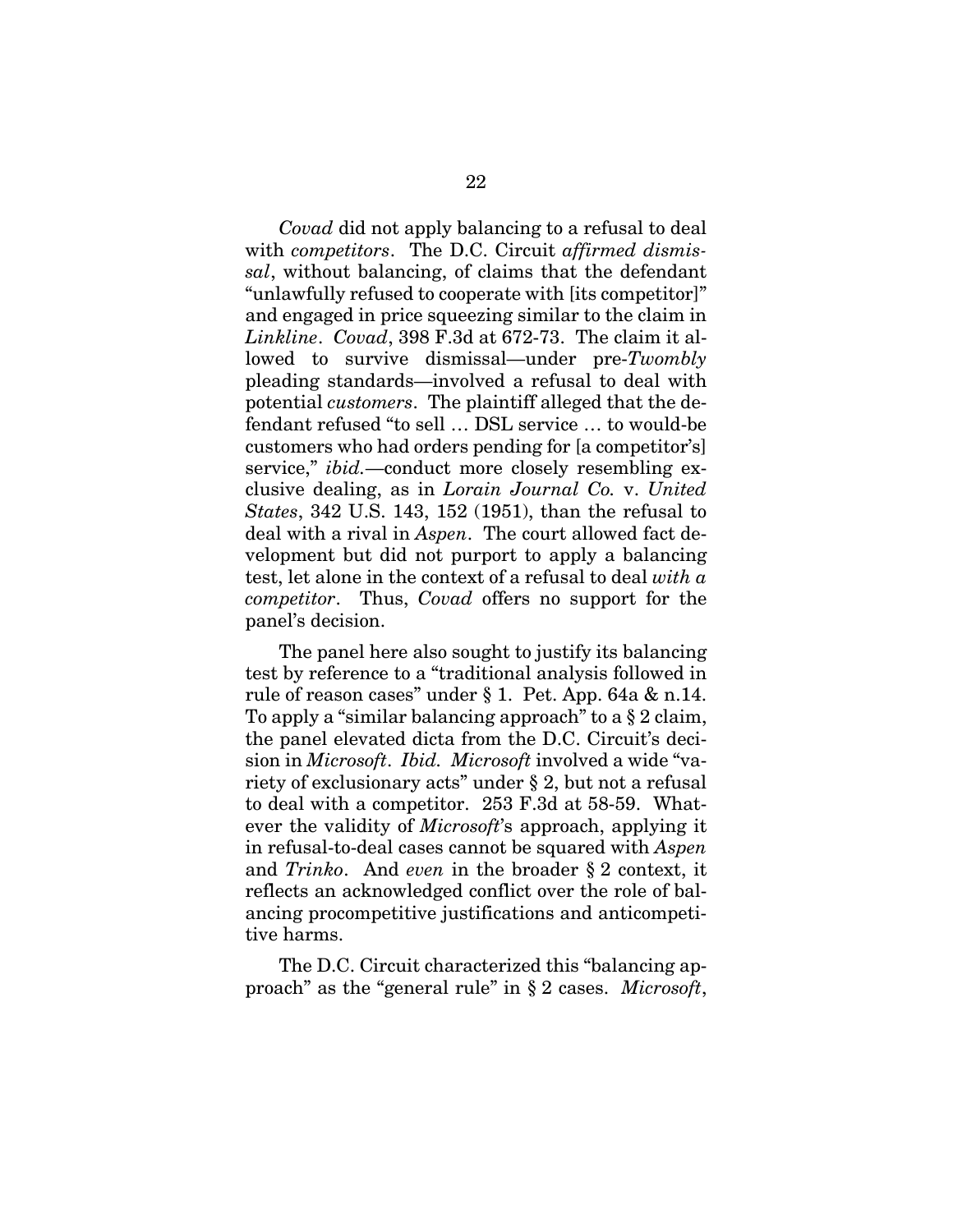253 F.3d at 58-59. The Seventh Circuit likewise assumed that this "balancing approach" applies generally "under  $\S 1$  or  $\S 2$ ." Pet. App. 64a n.14. And the Fifth Circuit has suggested that § 2 may call for the equivalent of a "rule of reason" analysis*. Mid-Texas Commc'ns* v. *Am. Tel. & Tel. Co.*, 615 F.2d 1372, 1389 n.13 (5th Cir. 1980).

Yet other circuits reject that approach to § 2. "[T]he Ninth Circuit," for example, "has rejected resorting to such balancing tests" in a § 2 case involving a disfavored product-improvement claim, *Power Analytics Corp.* v. *Operation Tech., Inc.*, 2020 WL 3957196, at \*10 (Fed. Cir. July 13, 2020), concluding that weighing "as-yet-unknown benefits against current competitive injuries" would be both "unwise" and "unadministrable," *Allied Orthopedic Appliances Inc.*  v. *Tyco Health Care Grp. LP*, 592 F.3d 991, 1000 (9th Cir. 2010). "'[C]ourts are properly very skeptical about'" product-improvement claims, which, like refusal-to-deal claims, challenge conduct that ordinarily "'foster[s] and ensure[s] competition on the merits.'" *Id.* at 998, 1000.

The Federal Circuit acknowledged and followed the Ninth Circuit's approach in *Power Analytics*, rejecting the plaintiff's proposed balancing test that turned on whether "[t]he anticompetitive effects [of the defendant's] conduct outweighs any possible procompetitive justifications for its actions," 2020 WL 3957196, at \*5, 10 (first alteration in original). Instead, the Federal Circuit cited *Novell* and *Morris* in holding that § 2 applies only when "the defendant's actions … make no economic sense other than for the elimination of competition." *Id.* at \*8. The test that the Federal Circuit rejected tracks the Seventh Circuit's holding nearly verbatim. Pet. App. 64a.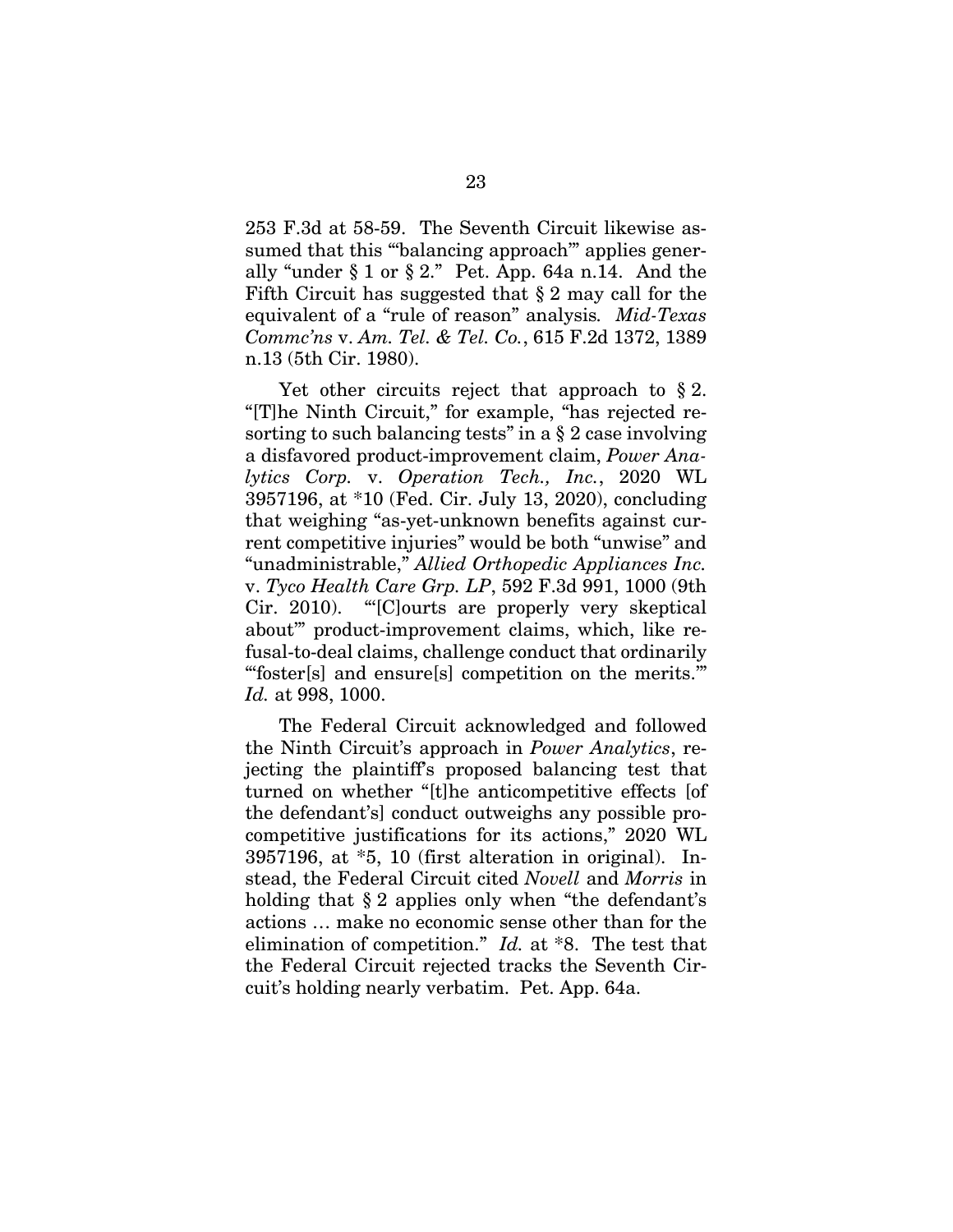Thus, even in seeking to anchor its decision outside of the precedents that actually control § 2 refusalto-deal claims, the Seventh Circuit invoked a line of cases on which the circuits are also divided, merely reinforcing the need for this Court's review here.

#### **C. The Decision Below Disregards the Views of the United States**

The decision below also conflicts with the United States' longstanding position. The Solicitor General articulated that position in *Trinko*, and the United States reiterated it in this case: "If a refusal to deal serves a legitimate business purpose, Section 2 makes no further inquiry into its effects on competition." Br. for United States as *Amicus Curiae* 15, No. 18-2852, Dkt. 33 (7th Cir. Nov. 8, 2018) ("U.S. Panel Br.").

1. In *Trinko*, the Solicitor General explained the United States' considered position to this Court. The Solicitor General recognized that "the Sherman Act does not impose a generalized duty to assist rivals." Br. for United States and FTC as *Amici Curiae* 10, No. 02-682 (May 23, 2003). The narrow exception to this rule is *Aspen*, which involved the limited circumstances where "a refusal [to deal] involves a sacrifice of profits or business advantage that makes economic sense only because it eliminates or lessens competition." *Id.* at 19. "When, on the other hand, a monopolist's refusal to deal … does make business sense apart from exclusionary consequences," antitrust law does not "interfer[e] with such business choices." *Id.* at 20. And the Solicitor General could not have been clearer that this test "does not entail open ended 'balancing of social gains against competitive harms.'" *Id.* at 14 (quoting 3 Areeda & Hovenkamp, *Antitrust Law*, ¶¶ 651a, 658f, at 72, 131-32, 135 (2d ed. 2002)). Ra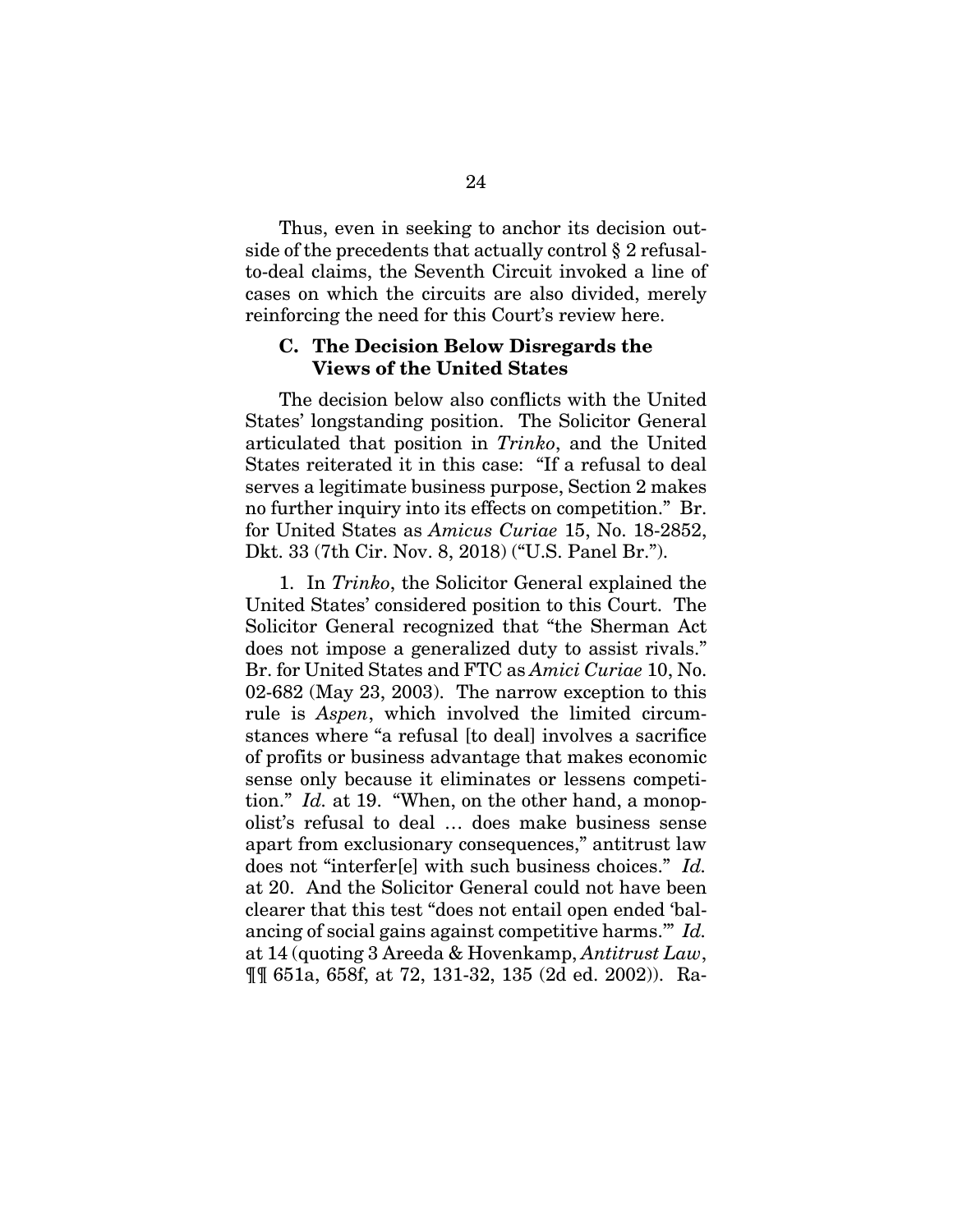ther, the test asks only whether there is any legitimate business justification for the refusal to deal. *See id.* at 20 (if the refusal "make[s] business sense apart" from exclusion, it is lawful).

2. Here, the United States appeared as an *amicus*  before the panel to urge its "longstanding" position that § 2 "permits refusals to deal that are supported by valid business justifications." U.S. Panel Br. 6. The United States urged the Seventh Circuit to "follow the Tenth Circuit's decision by then Judge Gorsuch in *Novell* … and hold that a refusal to deal does not violate Section 2 unless it would make no economic sense for the defendant but for its tendency to eliminate or lessen competition." *Ibid.* Under that test, "[i]f a refusal to deal serves a legitimate business purpose, Section 2 *makes no further inquiry into its effects on competition*." *Id.* at 15 (emphasis added).

The panel rejected the position of the United States, minting a new "balancing" test instead. Pet. App. 59a. The panel asserted that this balancing test had been endorsed "by the government at oral argument." *Ibid.* But that is not so. When asked whether the United States' test can "be applied meaningfully at the pleading stage," government counsel answered consistently with *Trinko* that it could, citing *Christy* a dismissal on the pleadings—as an example. Argument Audio at 27:28–29:10 (Feb. 7, 2019), http://media.ca7.uscourts.gov/sound/2019/dl.18-2852. 18-2852\_02\_07\_2019.mp3. That is the opposite of the majority's balancing approach, which is "*not* amenable to resolution on the pleadings," Pet. App. 57a (emphasis added).

The Seventh Circuit's decision—which clearly conflicts with this Court's decisions and the decisions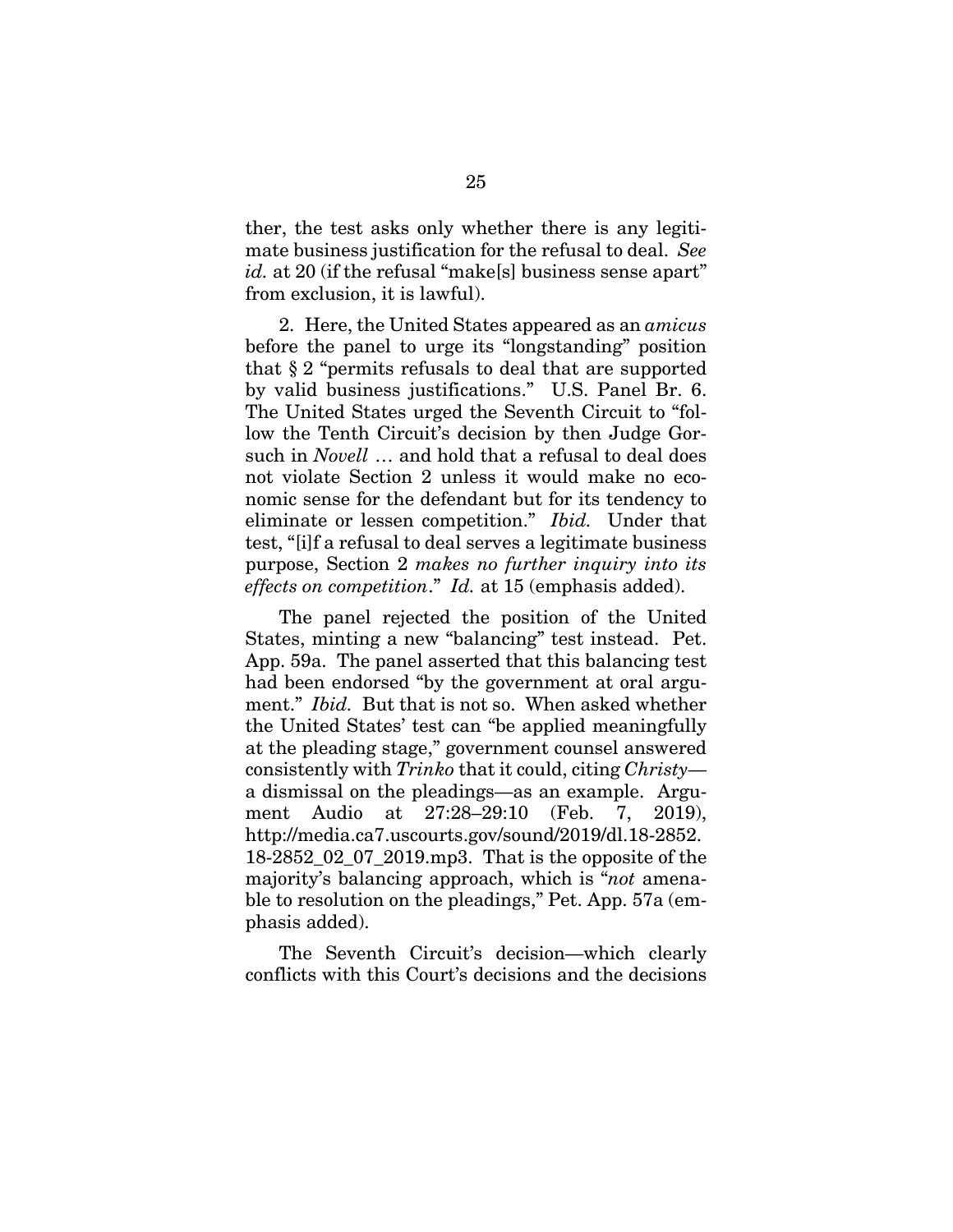of numerous circuits—calls out for this Court's plenary review and reversal. At minimum, if the Court does not grant certiorari outright, it should call for the views of the United States.

### **II. THE DECISION ALLOWING THE TYING CLAIM TO PROCEED WARRANTS REVIEW**

Viamedia's tying claim is "based on the same course of conduct, resulted in the same anticompetitive harms, and would be subject to the same procompetitive justifications or defenses" as Viamedia's refusal-to-deal claim. Pet. App. 39a. By allowing the tying claim to proceed, the majority licensed plaintiffs to evade the appropriately strict limitations on refusal-to-deal claims, creating further conflicts with this Court's decisions and circuit precedent.

## **A. This Court's Precedents Preclude the Tying Claim**

This Court's precedents squarely foreclose the Seventh Circuit's end-run around *Trinko*. The basic principle that firms may refuse to deal with their rivals—and that courts are ill-equipped to police the exceptions without chilling legitimate competition does not depend on labels. It cannot be defeated by repackaging the same conduct under a different heading—as *Linkline* holds. Yet, that is precisely what the panel majority permitted here.

1. Judge Brennan's dissent explains why Viamedia's tying claim is "derivative of Comcast's refusal to deal" and why summary judgment should have been affirmed. Pet. App. 127a. To start, there is "no evidence of tying conduct separate from Viamedia's refusal-to-deal claim." *Id.* at 142a. At most, "the relevant evidence shows Comcast's desire to solicit RCN's and WOW!'s business directly," "consistent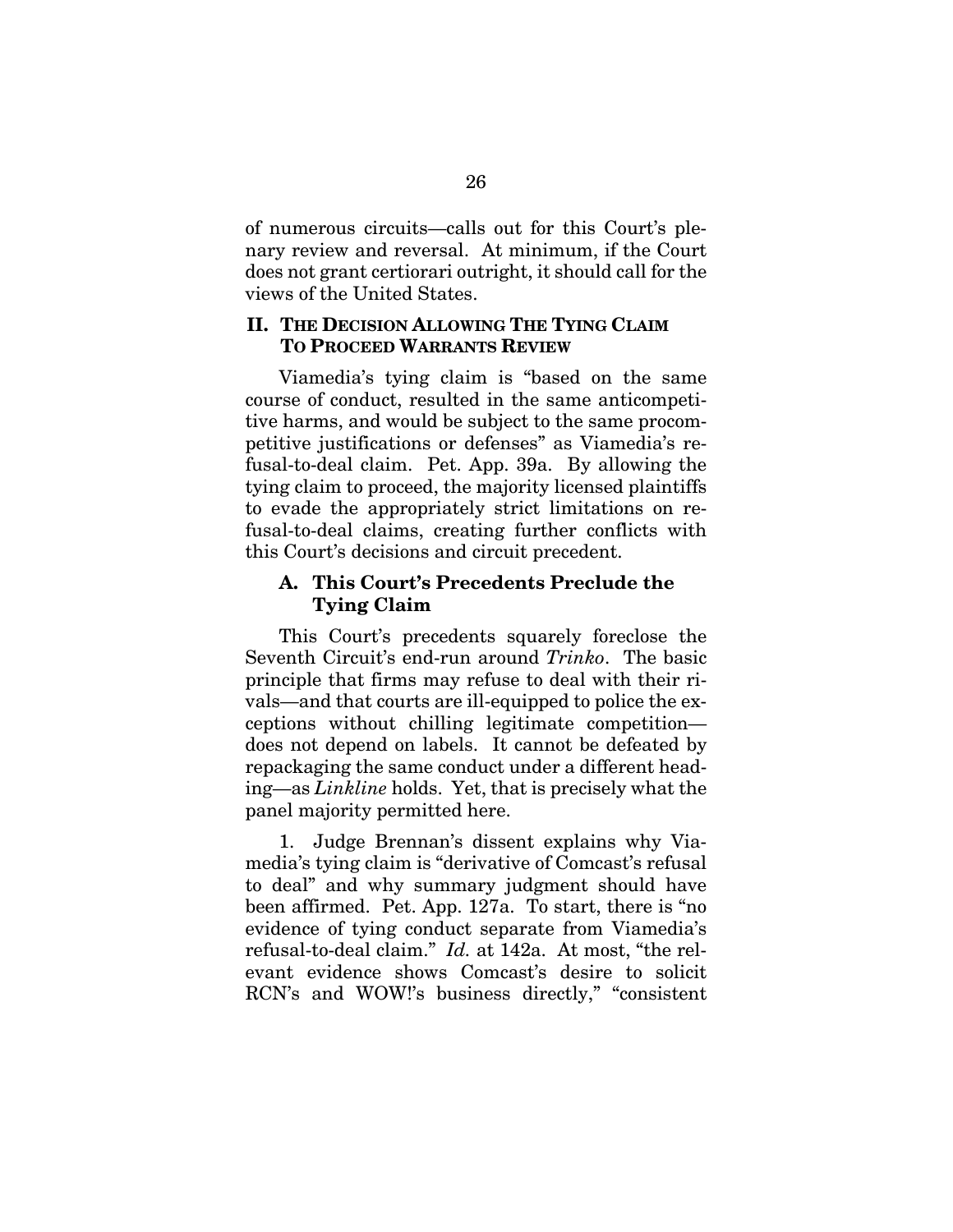with" its lawful goal of "increas[ing] efficiency by internalizing services." *Id.* at 138a. Challenging this conduct is "nothing other than a disguised attack on [Comcast's] vertical integration, which is almost always procompetitive" and should be evaluated under the "nuanced antitrust doctrine about compulsory dealing"—not as a tying claim. Areeda & Hovenkamp, *supra*, ¶ 1748b, at 247.

"Viamedia has conceded," moreover, "that any injury it suffered is derivative of Comcast's refusal to deal, not the alleged tie." Pet. App. 127a. Viamedia's expert admitted that there are no damages to Viamedia flowing from anything other than "Comcast's refusal to deal." *Id.* at 126a-27a. Indeed, while Seventh Circuit precedent holds that the "proper remedy" for tying is to "enjoin the tie, not to create a duty to deal," *Authenticom, Inc.* v. *CDK Glob., LLC*, 874 F.3d 1019, 1026 (7th Cir. 2017), Viamedia does not seek to enjoin any condition on Comcast's sales to its MVPD customers. Instead, Viamedia seeks to "force … Comcast to provide it access to the interconnects on favorable terms" so it can purchase interconnect access, package it with ad representation, and sell customers the same bundle it claims is unlawful. Pet. App. 274a.

The majority nonetheless allowed Viamedia's tying claim to proceed on the mistaken premise that Comcast's underlying refusal to deal was "potentially illegal," and therefore such "conduct c[ould] not justify … tying." Pet. App. 81a. That error is the subject of Comcast's first question presented. But the majority also went further, holding in the alternative that "a tying claim does not fail as a matter of law simply because it was implemented by refusing to deal with an intermediary." *Ibid*. That ruling independently warrants this Court's review.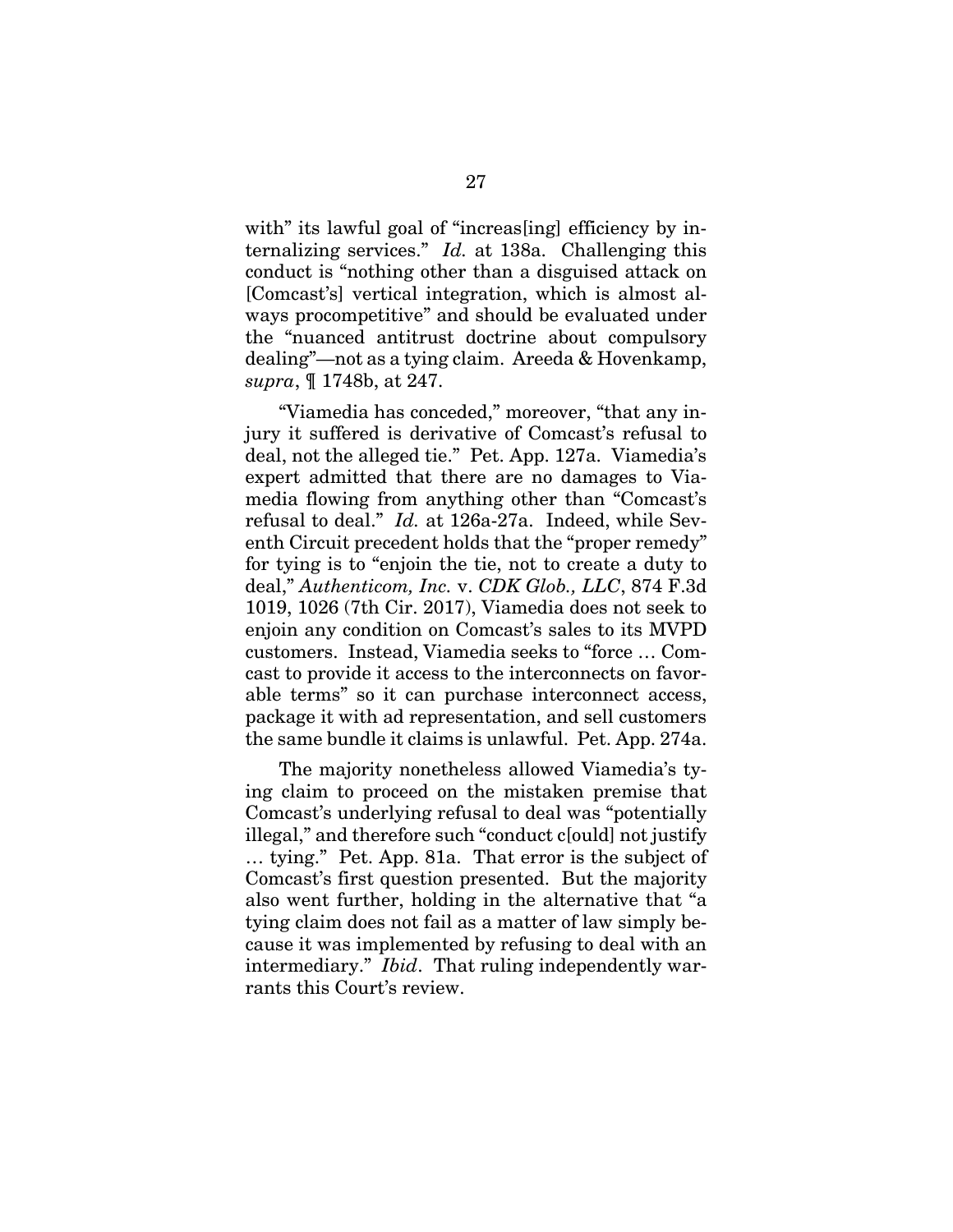2. This Court rejected Viamedia's precise tactic in *Linkline*. The "price squeeze" that this Court found lawful there comprised two lawful acts: a refusal to deal and a nonpredatory price cut. The plaintiffs alleged that AT&T "refused to deal" with rival internet services providers by charging them "high" prices to access AT&T's infrastructure for transporting internet access to consumers. 555 U.S. at 442. AT&T then "squeez[ed]" rival providers' "profit margins" by charging consumers "low" prices for AT&T's own internet services, leaving those providers unable to offer competitive prices at a profit. *Ibid*.

This Court looked past the "price squeeze" label and upheld the underlying conduct. Because AT&T had no "antitrust duty to deal with its rivals" under *Trinko*—and could have "simply stopped providing DSL transport service" to rival service providers altogether—it "was not required to offer this service at the wholesale prices the plaintiffs would have preferred." 555 U.S. at 450-51. And because AT&T's retail prices remained "above predatory levels," its price cuts were also lawful. *Id.* at 451. This Court thus dismissed the price squeeze claim as "an amalgamation of a meritless [predatory-pricing] claim at the retail level and a meritless [refusal-to-deal] claim at the wholesale level." *Id.* at 452.

*Linkline*'s teaching is clear and directly applicable here: If a firm can lawfully "bankrupt" its rivals—or exclude them from the market—"by refusing to deal altogether," it can also lawfully "pu[t] them out of business" by other means. 555 U.S. at 456-57. Whatever the label, a refusal to deal that "does not fit with" *Aspen*'s "limited exception" is lawful. *Trinko*, 540 U.S. at 409.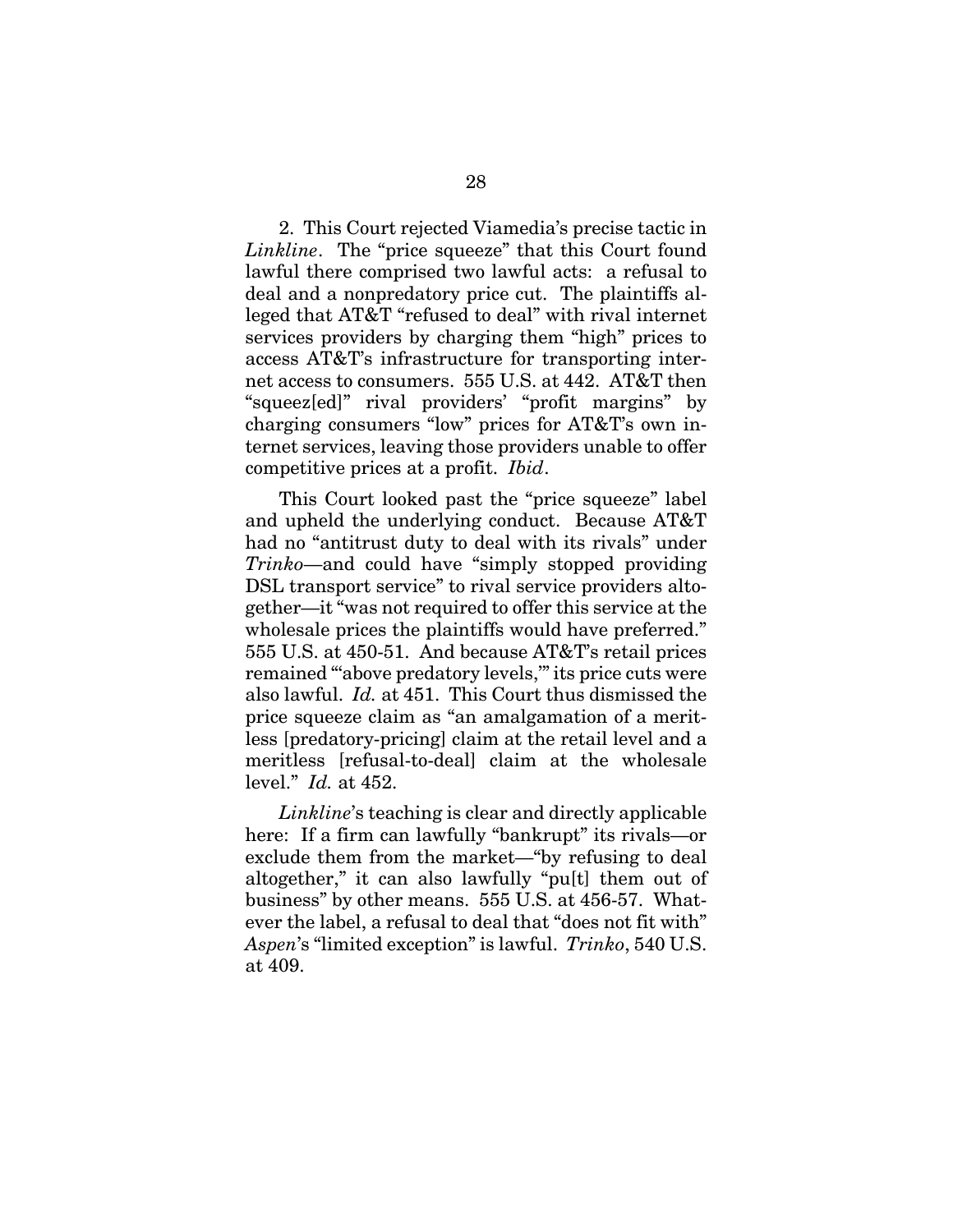3. The majority's novel approach finds no precedent in this Court's decisions on tying. The typical tying claim does not involve *any* dealing (or refusal to deal) between the defendant and its competitors. Consumers are forced to buy two products directly from the defendant—*e.g.*, salt processing machines and unprocessed salt, *see Int'l Salt Co.* v. *United States*, 332 U.S. 392, 394 (1947)—instead of buying one product from the defendant and another from a competitor. Either way, the competitor never has to deal with the defendant, so the defendant's right to refrain from such dealing is not implicated. Here, by contrast, the ad representation services that Viamedia offered involved interposing itself as an intermediary in Comcast's dealings with MVPDs (*i.e.*, Comcast's customers). Once Comcast lawfully refused to deal with Viamedia, therefore, Viamedia had no stake in how Comcast dealt with those MVPDs directly, and therefore no independent tying injury of which to complain. Pet. App. 126a-28a (Brennan, J.).

By allowing Viamedia to proceed on a tying theory in addition to a refusal-to-deal theory, where both are based on the same conduct, the Seventh Circuit doubled down on its disregard for this Court's precedents.

### **B. The Decision Below Creates a Circuit Split**

By allowing Viamedia's so-called "tying" claim to proceed, the majority split with the Fourth, Ninth, and Tenth Circuits.

1. As Judge Brennan recognized, the majority's alternate holding conflicts with *Service & Training, Inc.* v. *Data General Corp.*, 963 F.2d 680 (4th Cir. 1992), *Aerotec*, and *Novell*. Pet. App. 131a-33a, 142a.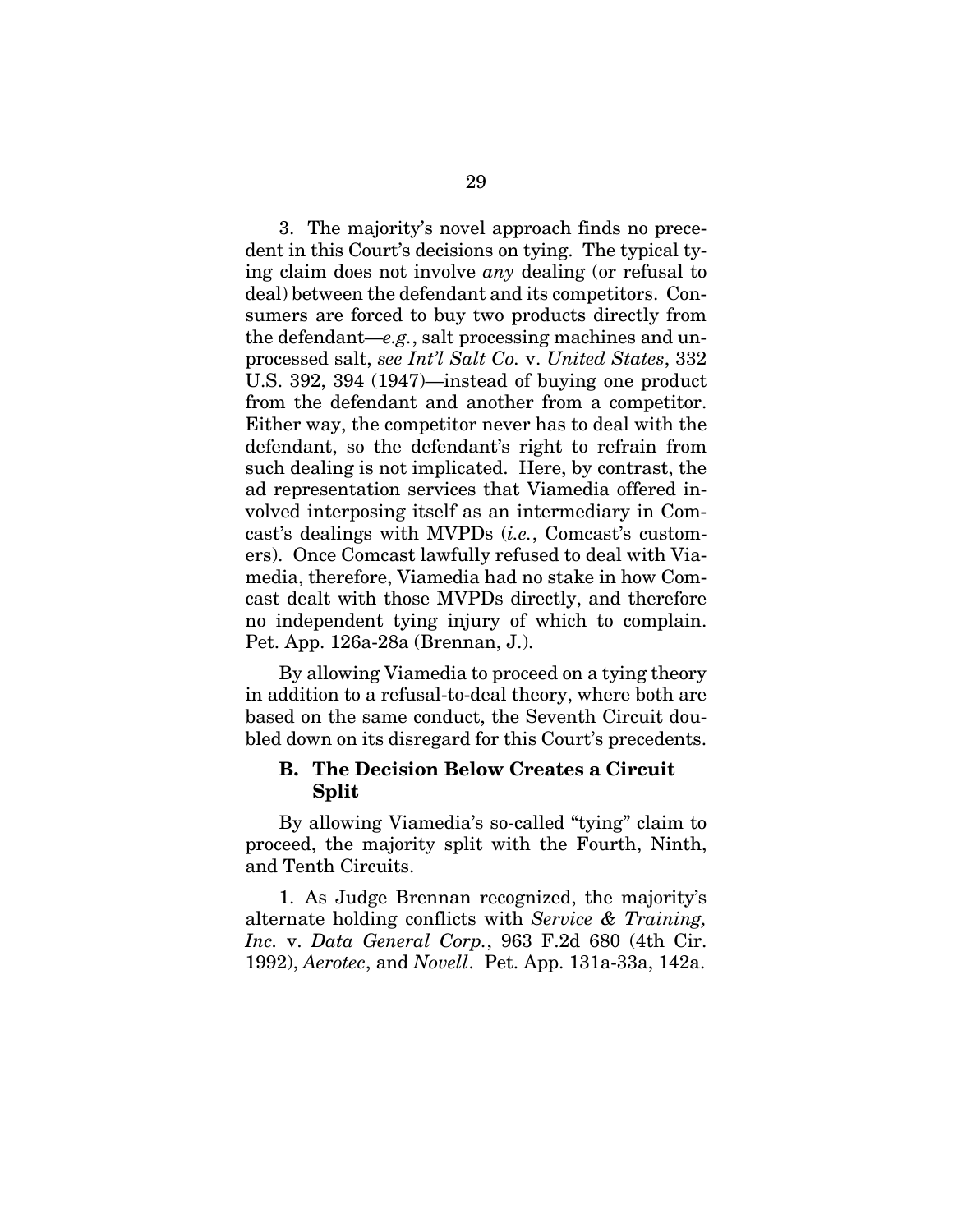*Data General* and *Aerotec* each rejected similar claims that a defendant "forced" customers to buy from it directly when it refused to deal with a rival intermediary. In *Data General*, a seller of large-scale computer systems "selectively licensed" its proprietary diagnostic software program to customers for use in maintaining the computer systems, but the seller "refus[ed] to sell or license" the software to a rival maintenance company. 963 F.2d at 682-83, 686. The Fourth Circuit rejected the rival's tying claim as "nothing more" than a refusal-to-deal claim. *Id.* at 686. Because businesses generally "'ha[ve] the right to deal or not with whomever [they] lik[e],'" *ibid*. (citing *Colgate*, 250 U.S. at 307), the seller could "lawfully license [its software] to whomever it chooses," and its decision to cut out the middleman and deal with its customers directly was lawful and not actionable as tying, *ibid.*

Likewise, in *Aerotec*, the Ninth Circuit rejected refusal-to-deal and tying claims by a third-party maintenance company against a competitor who also manufactured replacement parts in addition to providing maintenance services. 836 F.3d at 1178-80, 1183-84. The court invoked the defendant's "right" under *Trinko* to choose the "'parties with whom he will deal,'" *id.* at 1184, and rejected the plaintiff's assertion "that a refusal to deal with competitors may form the basis of a tying claim," *id.* at 1180. Instead, the court "decline[d] to stretch … tying" to encompass claims that refusal to deal with "third party servicers … acts as an effective, or 'de facto,' condition on sale" to end customers. *Id.* at 1178. That is precisely what the Seventh Circuit did here.

*Novell*, too, broadly rejects such efforts to get around "the hard road of refusal to deal doctrine." 731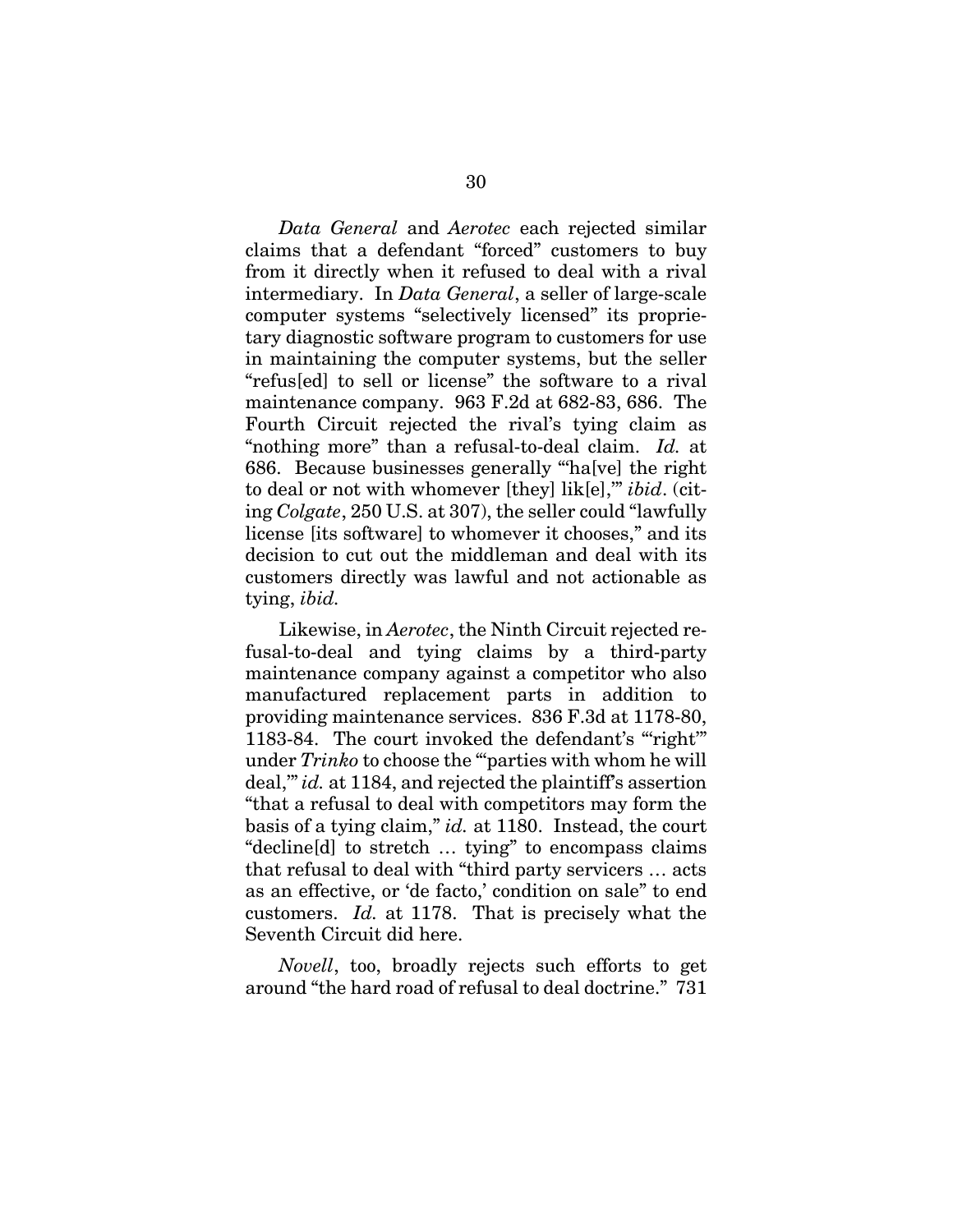F.3d at 1077-78. It held that "recast[ing] [a firm's] conduct as an 'affirmative' act of interference with a rival"—"rather than a 'unilateral' refusal to deal"—is not "an escape route" around the limits of *Trinko* and *Linkline*. *Id.* at 1078. Otherwise "almost *any* case where a monopolist first" deals with a rival and "then withdraws"—including *Aspen* and *Trinko*—could be "recast" as an affirmative act of monopolization. *Id.* at 1079. "Traditional refusal to deal doctrine is not so easily evaded." *Ibid*. The Tenth Circuit thus affirmed judgment for Microsoft not only on the refusal-to-deal claim, but also on "affirmativ[e]" claims that Microsoft "rais[ed] [software developers'] cost of doing business" by first "induc[ing] [their] reliance" on access to certain aspects of Windows 95's code and then "pull[ing] the rug out from underneath" them. *Id.* at 1078-79. While Viamedia's precise theory is different, the principle applies equally here: "Whether one chooses to call a monopolist's refusal to deal with a rival an act or omission, interference or withdrawal of assistance, the substance is the same and it must be analyzed under the traditional test" for a refusal to deal. *Id*. at 1079.

By exempting tying from that traditional test, the Seventh Circuit split with *Data General*, *Aerotec*, and *Novell*. This Court should resolve that conflict.

#### **III. THIS CASE IS AN IDEAL VEHICLE**

The questions presented are important and squarely presented in this case. The Court should take this opportunity to bring economic clarity and uniformity to § 2—something that will greatly benefit businesses and courts across the country.

"The antitrust laws were enacted for 'the protection of *competition,* not *competitors*.'" *Atl. Richfield*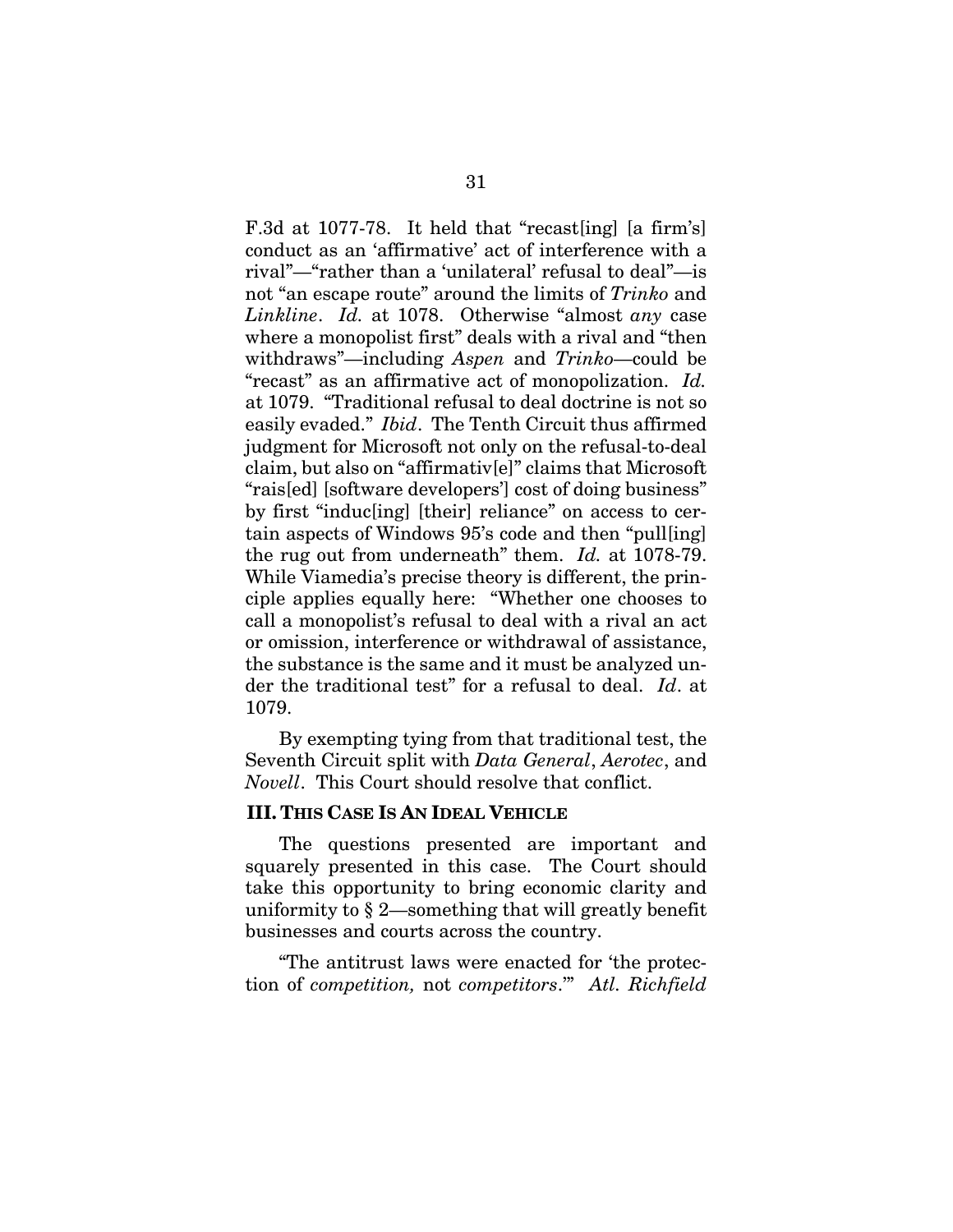*Co.* v. *USA Petroleum Co.*, 495 U.S. 328, 338 (1990). Accordingly, for more than forty years this Court has systematically brought economic rationality to antitrust law, including to the mode of judicial analysis, in the context of both § 1 and § 2. *See*, *e.g.*, *Linkline*, 555 U.S. at 451; *Trinko*, 540 U.S. at 408; *Leegin Creative Leather Prod., Inc.* v. *PSKS, Inc.*, 551 U.S. 877, 882 (2007) (overturning century-old precedent on per se illegality of vertical price-fixing); *Ill. Tool Works Inc.* v. *Indep. Ink, Inc.*, 547 U.S. 28, 31 (2006) (overturning sixty-year-old precedent on presumption of market power over patented products in tying claims); *Cont'l T.V., Inc.* v. *GTE Sylvania Inc.*, 433 U.S. 36, 58 (1977) (vertical non-price restraints not per se illegal).

*Aspen* represents "the old school of antitrust" that this Court abandoned decades ago. Easterbrook, *supra*, at 441-42. Today, "antitrust evinces a belief that independent, profit-maximizing firms and competition between them are generally good things for consumers." *Novell*, 731 F.3d at 1073. That is why *Trinko* limited duties to deal with competitors to *Aspen*'s unique facts and held that "[c]ompelling" rivals to work with one another undermines the very "purpose of antitrust law," harming consumers while propping up stagnant businesses. 540 U.S. at 407-08. *Linkline*, for the same reasons, rejected artful attempts to escape "the reasoning of *Trinko*" by repackaging refusal-to-deal claims under some other label. 555 U.S. at 450. *Aspen* is, at best, a museum curio, not a model for finding ever-expanding scenarios of liability.

The Seventh Circuit's decision is thus a dangerous lurch in the wrong direction; it allows businesses that fail to compete to use the antitrust laws to their advantage at the expense of competition and consumers.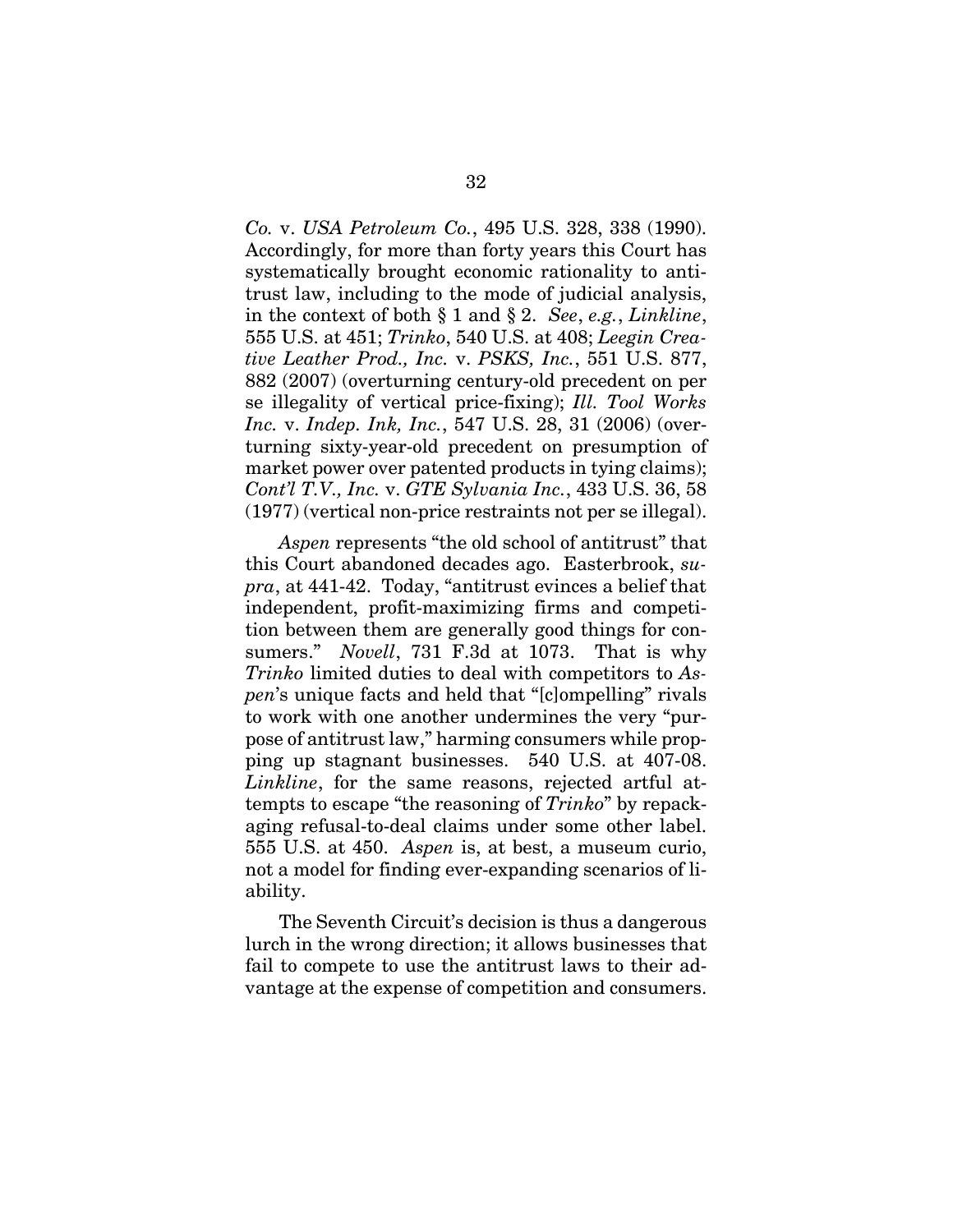The panel here contemplated forcing Comcast to do business with Viamedia on the terms of their prior agreement—seemingly in perpetuity. Pet. App. 99a. Yet the testimony of WOW! and RCN executives was that Comcast offered far "superior terms" to them than Viamedia. *Id.* at 158a-60a. The Seventh Circuit's decision thus forces successful firms to choose between inefficient arrangements that prop up less competitive rivals, on the one hand, and risking burdensome litigation and the threat that unconstrained juries will issue all-things-considered verdicts with treble damages, on the other. Promoting such an outcome chills legitimate *competition* by protecting an outmoded *competitor*.

Moreover, this case involves an evolving industry, characterized by "changes in technology" and "a new array of competitors." Pet. App. 18a-19a. *Trinko* explained that courts should not assume the mantle of "central planners," particularly in a "highly technical" and "constantly changing" industry. 540 U.S. at 408, 414. This Court expressly warned that "undue expansion of § 2 liability" would reduce "incentive[s]" for companies to "invest" and operate in today's everchanging economy. *Ibid.* The panel's suggested remedy—imposing contractual "terms" from 2003 that expired in 2012 on two companies in 2020, Pet. App. 99a—is illustrative of the Court's concern: Rather than promote innovation, the panel's decision risks ossification.

In refusing to follow this Court's decisions, and departing from the decisions of other circuits, the decision below also upsets the important value of "predictability," which is itself "goo[d] for … the competitive process," *Novell*, 731 F.3d at 1073, and the value of national uniformity. The circuit conflicts here are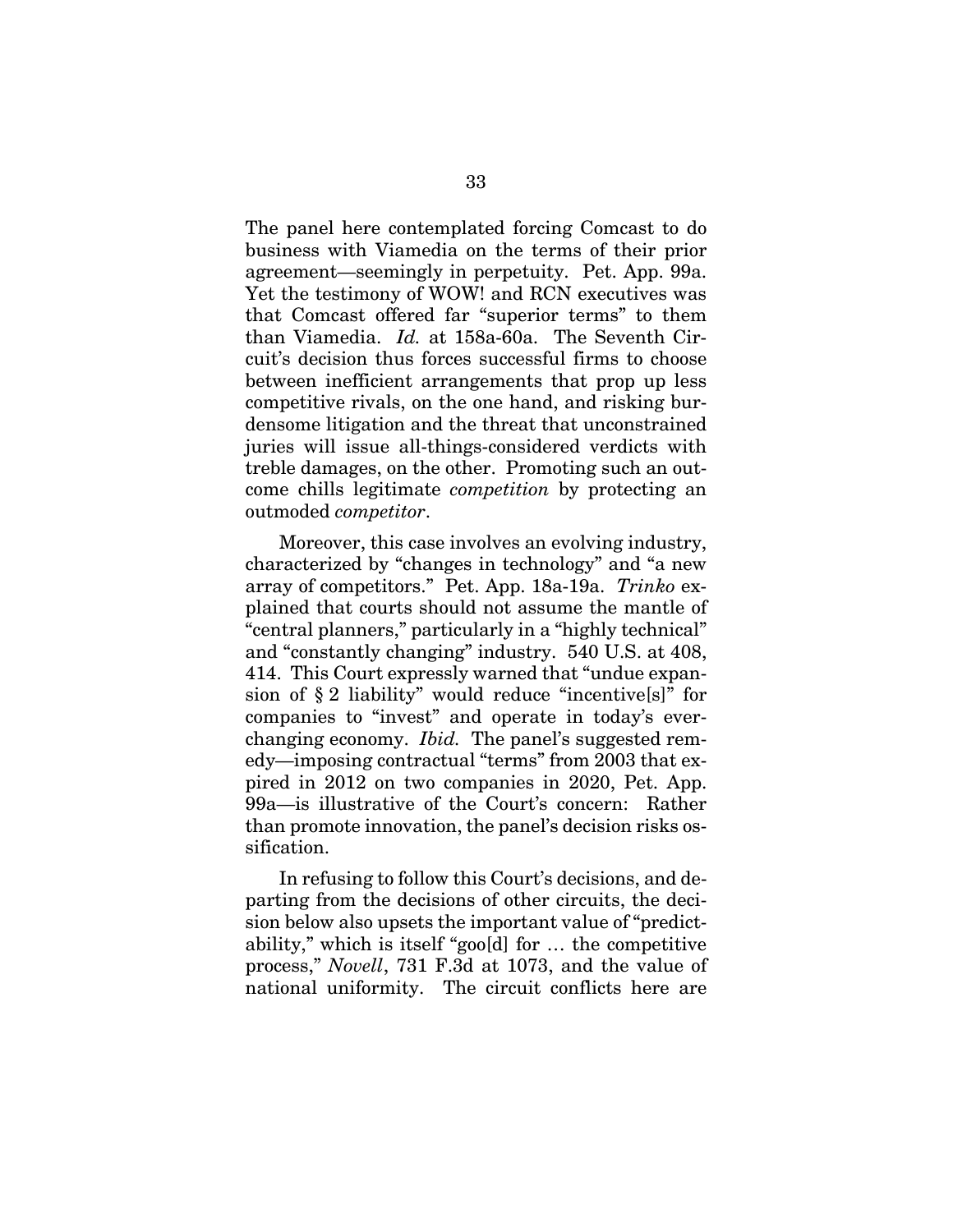clear. Outside of the Seventh Circuit, Viamedia's refusal-to-deal claim would not have survived a motion to dismiss, nor would its tying claim have survived summary judgment. Companies that operate nationwide need clear and uniform rules, *particularly* as to when they may face "the potentially enormous expense of discovery" and litigation, *Twombly*, 550 U.S. at 559-60, for doing what businesses do routinely: refusing to deal with and competing with rivals. Granting certiorari in this case would restore national uniformity on these issues and bring clarity and predictability to § 2.

Finally, the questions presented are perfectly teed up for this Court's resolution. The issues were preserved and fully litigated by excellent counsel, with participation by the United States. The lower courts exhaustively addressed the issues, and the questions presented are outcome-dispositive. The Court should seize this opportunity to resolve them and advance the coherence of § 2 of the Sherman Act.